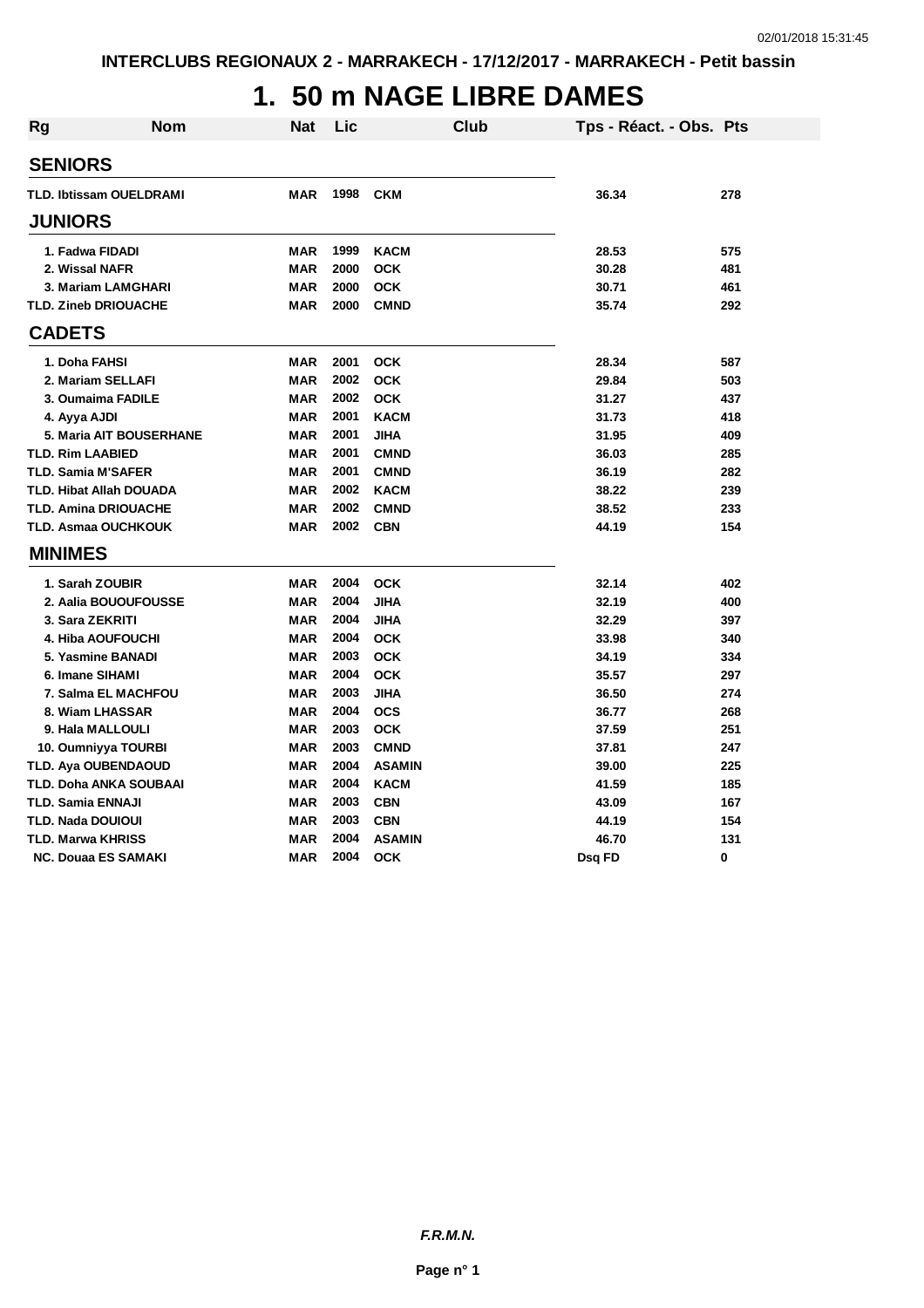### **2. 50 m NAGE LIBRE MESSIEURS**

| <b>Rg</b> | <b>Nom</b>                         | <b>Nat</b> | Lic          |               | Club | Tps - Réact. - Obs. Pts |     |
|-----------|------------------------------------|------------|--------------|---------------|------|-------------------------|-----|
|           | <b>SENIORS</b>                     |            |              |               |      |                         |     |
|           | 1. Mohamed CHEQBOUB                | <b>MAR</b> | 1992         | <b>KACM</b>   |      | 26.56                   | 488 |
|           | 2. Achraf LAKHDAR                  | <b>MAR</b> | 1998         | <b>KACM</b>   |      | 27.59                   | 435 |
|           | 3. Zakaria AHL MBAREK              | <b>MAR</b> | 1997         | <b>CBN</b>    |      | 28.59                   | 391 |
|           | 4. Ali HAFID                       | <b>MAR</b> | 1998         | <b>JIHA</b>   |      | 29.47                   | 357 |
|           | 5. Khalil ZERZOUR                  | <b>MAR</b> | 1996         | <b>CBN</b>    |      | 29.66                   | 350 |
|           | <b>TLD. Hamza OUASSAS</b>          | <b>MAR</b> | 1991         | <b>CBN</b>    |      | 30.01                   | 338 |
|           | <b>TLD. Yassine BENBARKA</b>       | <b>MAR</b> | 1996         | <b>CMND</b>   |      | 30.25                   | 330 |
|           | <b>NC. Ayoub ESSALEHI</b>          | <b>MAR</b> | 1995         | <b>CMM</b>    |      | Frf n.d.                |     |
|           | <b>JUNIORS</b>                     |            |              |               |      |                         |     |
|           | 1. Saad Amine DABBAR               | <b>MAR</b> | 2000         | <b>OCK</b>    |      | 26.36                   | 499 |
|           | 2. Oussama ALIOUI                  | <b>MAR</b> | 2000         | ocs           |      | 27.02                   | 463 |
|           | 3. Hamza ALAOUI MORTAJI            | <b>MAR</b> | 2000         | <b>ASNS</b>   |      | 27.15                   | 457 |
|           | 4. Amine EL HAIL                   | <b>MAR</b> | 1999         | <b>JIHA</b>   |      | 30.28                   | 329 |
|           | <b>TLD. Abdelmoughit CHHABNI</b>   | <b>MAR</b> | 2000         | <b>CMM</b>    |      | 31.22                   | 300 |
|           | <b>TLD. Youssef EL MOUTAOUAKIL</b> | <b>MAR</b> | 1999         | <b>CMND</b>   |      | 31.25                   | 299 |
|           | <b>TLD. Khalid BOU LAADAM</b>      | <b>MAR</b> | 1999         | <b>JIHA</b>   |      | 31.25                   | 299 |
|           | <b>TLD. Mustapha KHATIM</b>        | MAR        | 2000         | <b>CMND</b>   |      | 31.36                   | 296 |
|           | <b>TLD. Amine TORCHI</b>           | <b>MAR</b> | 2000         | <b>CMM</b>    |      | 33.03                   | 253 |
|           | <b>TLD. Anas LAKNANBI</b>          | <b>MAR</b> | 2000         | <b>JIHA</b>   |      | 33.53                   | 242 |
|           | <b>NC. Mohamed EL QORRI</b>        | <b>MAR</b> | 1999         | <b>CMM</b>    |      | Frf n.d.                |     |
|           | <b>NC. Hicham EL GHOUFILI</b>      | MAR        | 2000         | <b>KACM</b>   |      | Frf n.d.                |     |
|           | <b>CADETS</b>                      |            |              |               |      |                         |     |
|           | 1. Ouissam NAJIH                   | MAR        | 2002         | <b>KACM</b>   |      | 26.09                   | 515 |
|           | 2. Anas OUGOUIS                    | MAR        | 2001         | <b>OCK</b>    |      | 26.81                   | 474 |
|           | <b>3. Monssif HAITAM</b>           | <b>MAR</b> | 2002         | <b>OCK</b>    |      | 26.91                   | 469 |
|           | 4. Mohammed COURDI                 | <b>MAR</b> | 2001         | <b>OCS</b>    |      | 27.29                   | 450 |
|           | 5. Mehdi QAISSOUNI                 | <b>MAR</b> | 2001         | <b>OCS</b>    |      | 27.39                   | 445 |
|           | 6. Othmane BENLACHHAB              | <b>MAR</b> | 2001         | <b>ASAMIN</b> |      | 27.46                   | 441 |
|           | 7. Ayoub BOUGANDOULA               | <b>MAR</b> | 2002         | <b>OCK</b>    |      | 27.58                   | 436 |
|           | 8. El Mehdi DIANE                  | <b>MAR</b> | 2001         | <b>ASAMIN</b> |      | 27.72                   | 429 |
|           | 9. Yassine ELAOUD                  | <b>MAR</b> | 2001         | <b>CMND</b>   |      | 28.41                   | 398 |
|           | <b>10. Yassine CHERGUI MOUANE</b>  | <b>MAR</b> | 2001         | <b>OCS</b>    |      | 28.69                   | 387 |
|           | 11. Rayyane ELOUAZZANI             | <b>MAR</b> | 2002         | <b>OCS</b>    |      | 28.94                   | 377 |
|           | 12. Saad ABDOUH                    | <b>MAR</b> | 2002         | <b>JIHA</b>   |      | 30.14                   | 334 |
|           | <b>13. Ahmed DAHLANE</b>           | <b>MAR</b> | 2001         | <b>JIHA</b>   |      | 30.38                   | 326 |
|           | 13. Ilyasse ALIOUI                 | <b>MAR</b> | 2002         | <b>OCS</b>    |      | 30.38                   | 326 |
|           | <b>15. Imad AFEJDGHANE</b>         | <b>MAR</b> | 2002         | <b>ASAMIN</b> |      | 30.69                   | 316 |
|           | 16. Abdelmajid ANKA SOUBAAI        | <b>MAR</b> | 2001         | <b>KACM</b>   |      | 31.16                   | 302 |
|           | 17. Othmane AIT SALAH              | <b>MAR</b> | 2002         | <b>JIHA</b>   |      | 31.66                   | 288 |
|           | 18. Nassim MITA                    | <b>MAR</b> | 2002         | <b>OCS</b>    |      | 31.92                   | 281 |
|           | 19. Mohamed Adam SAIB              | <b>MAR</b> | 2002         | <b>JIHA</b>   |      | 32.09                   | 276 |
|           | 20. Adam FDAILI                    | <b>MAR</b> | 2002         | <b>CMND</b>   |      | 32.31                   | 271 |
|           | 21. Mohamed Reda AL BABAALLA       | <b>MAR</b> | 2001         | <b>CMND</b>   |      | 32.84                   | 258 |
|           | 22. Ayoub KHYAT                    | <b>MAR</b> | 2002         | <b>KACM</b>   |      | 33.00                   | 254 |
|           | <b>TLD. Ayman LAKHOUAL</b>         | MAR        | 2002         | <b>JIHA</b>   |      | 33.16                   | 250 |
|           | <b>TLD. Mohamed Amine TOUZI</b>    | MAR        | 2002         | <b>CMND</b>   |      | 33.50                   | 243 |
|           | <b>TLD. Abdellah JEBBOUR</b>       | MAR        | 2002<br>2002 | <b>CMND</b>   |      | 33.70                   | 238 |
|           | TLD. Elmehdi BELQARCH              | <b>MAR</b> |              | <b>CBN</b>    |      | 34.09                   | 230 |
|           | <b>TLD. Adam BOUADDI</b>           | <b>MAR</b> | 2002         | <b>CMND</b>   |      | 35.44                   | 205 |
|           | <b>TLD. Othmane SOUKAR</b>         | <b>MAR</b> | 2001         | <b>CBN</b>    |      | 36.22                   | 192 |
|           | <b>TLD. Adam EL FATINE</b>         | <b>MAR</b> | 2002         | <b>CMM</b>    |      | 39.83                   | 144 |
|           | <b>TLD. Walid OUMOUSSA</b>         | <b>MAR</b> | 2002         | <b>CMM</b>    |      | 41.31                   | 129 |
|           | <b>TLD. Outman BELBAGARI</b>       | <b>MAR</b> | 2002         | <b>CBN</b>    |      | 43.50                   | 111 |
|           | TLD. Hamza AMEJJOUD                | <b>MAR</b> | 2002         | <b>CBN</b>    |      | 1:00.45                 | 41  |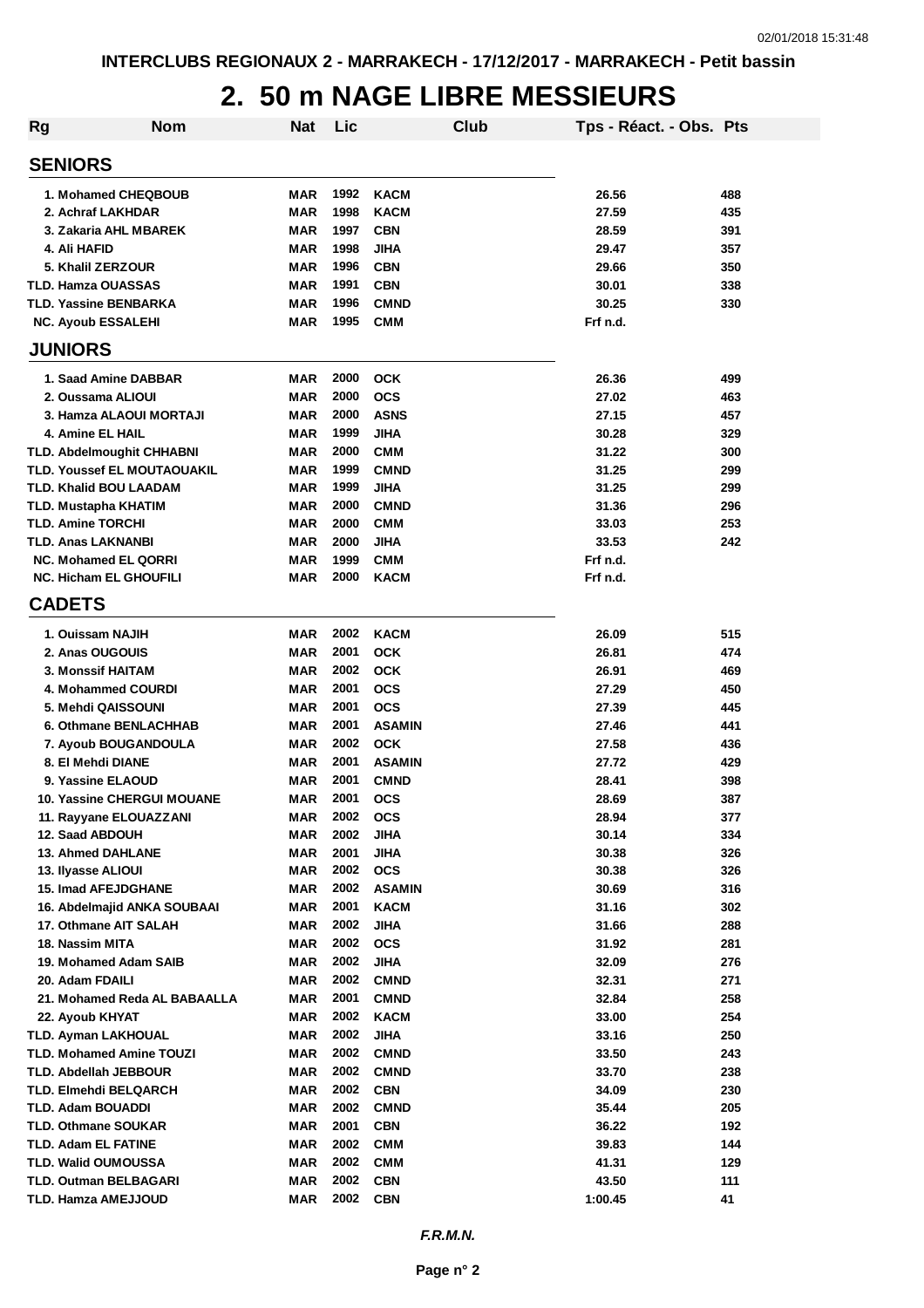### **2. 50 m NAGE LIBRE MESSIEURS**

| <b>Rg</b>     | <b>Nom</b>                       | <b>Nat</b> | Lic  |                           | <b>Club</b> | Tps - Réact. - Obs. Pts |            |
|---------------|----------------------------------|------------|------|---------------------------|-------------|-------------------------|------------|
| <b>CADETS</b> |                                  |            |      |                           |             |                         |            |
|               | NC. El Mahdi SOUKAR              | <b>MAR</b> | 2001 | <b>CBN</b>                |             | Frf n.d.                |            |
|               | <b>NC. Fouad BABBIH</b>          | <b>MAR</b> | 2002 | <b>CBN</b>                |             | Frf n.d.                |            |
|               | <b>NC. Fouad EL MOFID</b>        | MAR        | 2002 | <b>CMM</b>                |             | Frf n.d.                |            |
|               | NC. Abd El Kaddouss ERRIFAIY     | <b>MAR</b> | 2002 | <b>CMM</b>                |             | Frf n.d.                |            |
|               | NC. Zakaria AFTIR                | MAR        | 2002 | <b>CMM</b>                |             | Frf n.d.                |            |
|               | <b>NC. Yassir MOUZZOUN</b>       | MAR        | 2001 | <b>CMND</b>               |             | Frf n.d.                |            |
|               | <b>NC. Ilyas BKHIBKHI</b>        | <b>MAR</b> | 2002 | <b>CMND</b>               |             | Frf n.d.                |            |
|               | <b>NC. Soufiane LACHGUER</b>     | MAR        | 2002 | <b>CMND</b>               |             | Frf n.d.                |            |
|               | <b>NC. Abdessamad SABIH</b>      | MAR        | 2001 | <b>KACM</b>               |             | Frf n.d.                |            |
|               | NC. Mohamed Reda ENNAZIHI        | MAR        | 2002 | <b>OCS</b>                |             | Dsq FD                  | 0          |
|               | <b>MINIMES</b>                   |            |      |                           |             |                         |            |
|               | 1. Anas QOUANANE                 | <b>MAR</b> | 2003 | <b>JIHA</b>               |             | 27.58                   | 436        |
|               | 2. Yassine JAA                   | <b>MAR</b> | 2003 | <b>CBN</b>                |             | 28.52                   | 394        |
|               | 3. Fayçal FIDADI                 | MAR        | 2003 | <b>KACM</b>               |             | 29.34                   | 362        |
|               | 4. Ayoub RABOUN                  | <b>MAR</b> | 2003 | <b>CMND</b>               |             | 30.81                   | 312        |
|               | 5. Zakaria REKHLA                | <b>MAR</b> | 2004 | <b>OCS</b>                |             | 31.00                   | 307        |
|               | 6. Youssef TABIT                 | <b>MAR</b> | 2003 | <b>ASAMIN</b>             |             | 31.08                   | 304        |
|               | 7. Hatim BENAZZOUZ               | <b>MAR</b> | 2003 | <b>OCS</b>                |             | 31.17                   | 302        |
|               | 8. Ahmed Amine CHAYED            | <b>MAR</b> | 2003 | <b>JIHA</b>               |             | 31.36                   | 296        |
|               | 9. Youssef ELHAMIL               | <b>MAR</b> | 2003 | <b>JIHA</b>               |             | 31.91                   | 281        |
|               | 10. Adam JAMALI                  | <b>MAR</b> | 2004 | <b>ASAMIN</b>             |             | 31.94                   | 280        |
|               | 11. Anas ELBOUKHARI              | <b>MAR</b> | 2003 | <b>JIHA</b>               |             | 32.09                   | 276        |
|               | <b>12. Youssef KHAOURI MAHIR</b> | <b>MAR</b> | 2003 | <b>CBN</b>                |             | 32.44                   | 267        |
|               | 13. Amjad SAISSI                 | <b>MAR</b> | 2003 | <b>OCS</b>                |             | 32.50                   | 266        |
|               | 14. Adam LAMZOUGUI               | <b>MAR</b> | 2004 | <b>JIHA</b>               |             | 32.56                   | 264        |
|               | 15. Abdelwadoud MAAT ALLAH       | <b>MAR</b> | 2003 | <b>OCS</b>                |             | 32.58                   | 264        |
|               | <b>16. Achraf BENRBIB</b>        | MAR        | 2003 | <b>OCS</b>                |             | 32.63                   | 263        |
|               | 17. Mohamed Reda ELMARNI         | <b>MAR</b> | 2004 | <b>OCS</b>                |             | 33.08                   | 252        |
|               | 18. Mehdi LAHLOUMI               | <b>MAR</b> | 2004 | <b>CMND</b>               |             | 33.34                   | 246        |
|               | 19. Ibrahim EL MAOUKOR           | <b>MAR</b> | 2004 | <b>CMND</b>               |             | 33.39                   | 245        |
|               | 20. Mohamed GOUMGHAR             | <b>MAR</b> | 2003 | <b>CMND</b>               |             | 33.50                   | 243        |
|               | 21. Anas LAMKHIDA                | <b>MAR</b> | 2003 | <b>KACM</b>               |             | 33.53                   | 242        |
|               | 22. Yassine AADAD                | <b>MAR</b> | 2003 | <b>CMND</b>               |             | 33.84                   | 236        |
|               | 23. Samy ENOUASSIH               | <b>MAR</b> | 2003 | JIHA                      |             | 33.91                   | 234        |
|               | 24. Ismail LAHSINIA              | MAR        | 2004 | <b>OCK</b>                |             | 35.23                   | 209        |
|               | TLD. Abderrahmane LABSIRI        | MAR        | 2004 | <b>ASAMIN</b>             |             | 36.07                   | 194        |
|               | TLD. Ziyad BAATOCH               | MAR        | 2004 | <b>OCS</b>                |             | 36.50                   | 188        |
|               | TLD. Ismail NAIT BRAHIM          | MAR        | 2004 | <b>OCS</b>                |             | 36.70                   | 185        |
|               | TLD. Bader CHAHID                | MAR        | 2004 | <b>JIHA</b>               |             | 36.75                   | 184        |
|               | TLD. Badr Eddine ARGUIEL         | MAR        | 2003 | <b>OCS</b>                |             | 37.03                   | 180        |
|               | TLD. Yahya AMARIR                | MAR        | 2004 | <b>KACM</b>               |             | 37.34                   | 175        |
|               | TLD. Walid HAYAT                 | MAR        | 2004 | <b>CKM</b>                |             | 37.43                   | 174        |
|               | TLD. Taha Mohammed KHIYAT        | MAR        | 2004 | <b>ASNS</b>               |             | 38.51                   | 160        |
|               | TLD. Mohamed BOUCHIKHA           |            | 2003 |                           |             |                         |            |
|               |                                  | MAR        | 2004 | <b>CMND</b>               |             | 38.75<br>41.45          | 157<br>128 |
|               | TLD. Aymane LAMMANI              | MAR        | 2003 | <b>KACM</b>               |             |                         |            |
|               | TLD. Yassine EL HIMAR            | MAR        | 2004 | <b>CMND</b>               |             | 46.84                   | 88         |
|               | TLD. Oussama ICHINTI             | MAR        | 2004 | <b>CBN</b>                |             | 49.61                   | 74         |
|               | TLD. Amine AIT BENAALI           | MAR        | 2003 | <b>CBN</b>                |             | 1:14.78                 | 21         |
|               | <b>NC. Yahia LAAMIRI</b>         | MAR        | 2004 | <b>CBN</b><br><b>KACM</b> |             | Frf n.d.                |            |
|               | <b>NC. Nissam BARDACH</b>        | MAR        |      |                           |             | Frf n.d.                |            |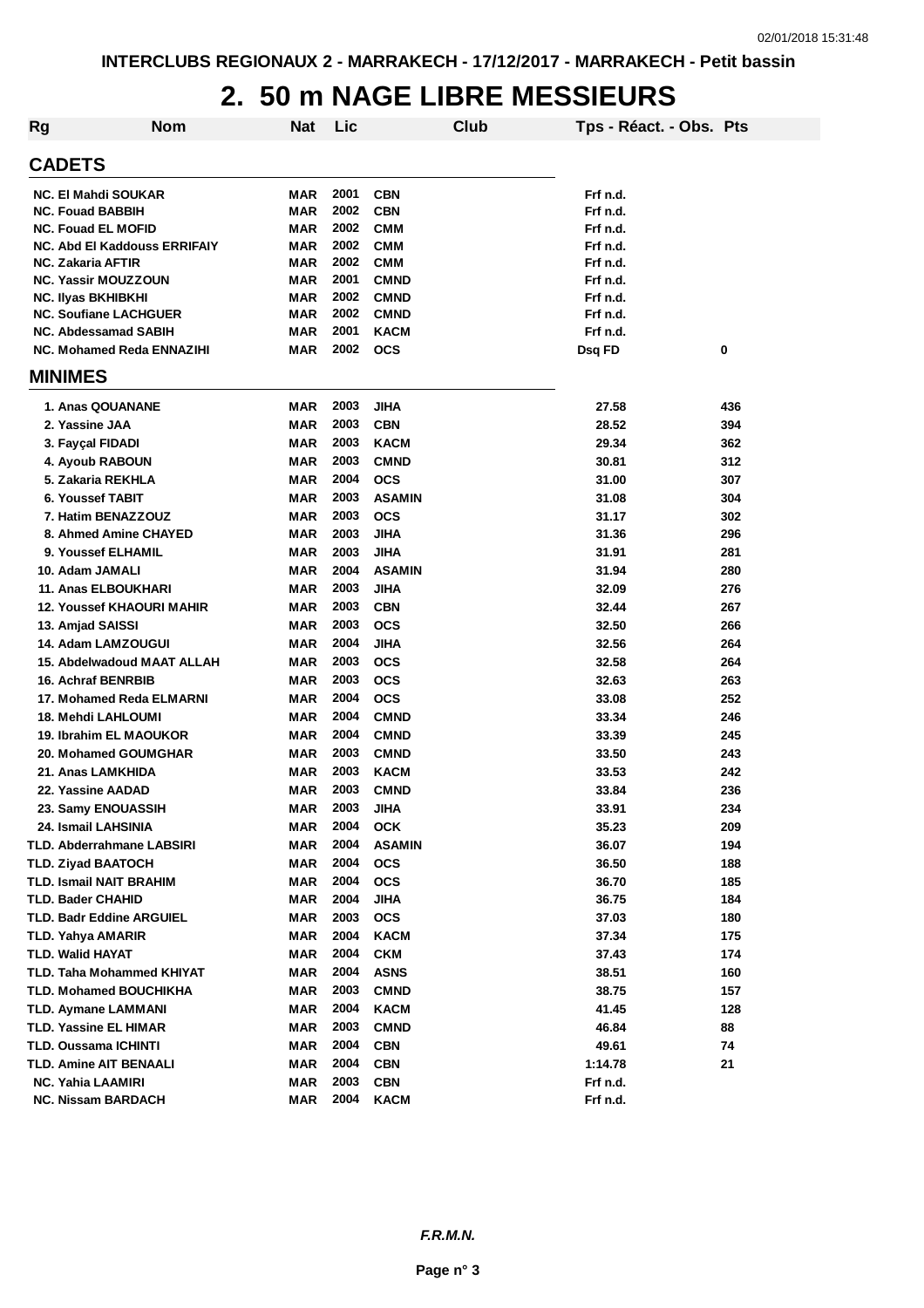### **3. 200 m DOS DAMES**

| Rg                        | <b>Nom</b> | <b>Nat</b> | Lic  |               | Club | Tps - Réact. - Obs. Pts |     |
|---------------------------|------------|------------|------|---------------|------|-------------------------|-----|
| <b>JUNIORS</b>            |            |            |      |               |      |                         |     |
| 1. Wissal NAFR            |            | <b>MAR</b> | 2000 | <b>OCK</b>    |      | 2:46.22                 | 415 |
| <b>CADETS</b>             |            |            |      |               |      |                         |     |
| 1. Hiba FAHSI             |            | <b>MAR</b> | 2001 | <b>OCK</b>    |      | 2:23.31                 | 648 |
| 2. Mariam SELLAFI         |            | <b>MAR</b> | 2002 | <b>OCK</b>    |      | 2:39.57                 | 469 |
| <b>NC. Kaoutar KHALED</b> |            | <b>MAR</b> | 2001 | <b>OCK</b>    |      | Dsq NI                  | 0   |
| <b>MINIMES</b>            |            |            |      |               |      |                         |     |
| <b>NC. Safaa KHRISS</b>   |            | <b>MAR</b> | 2004 | <b>ASAMIN</b> |      | Dsq NI                  | 0   |
| <b>NC. Sarah ED DRIEF</b> |            | <b>MAR</b> | 2004 | <b>KACM</b>   |      | Dsq NI                  | 0   |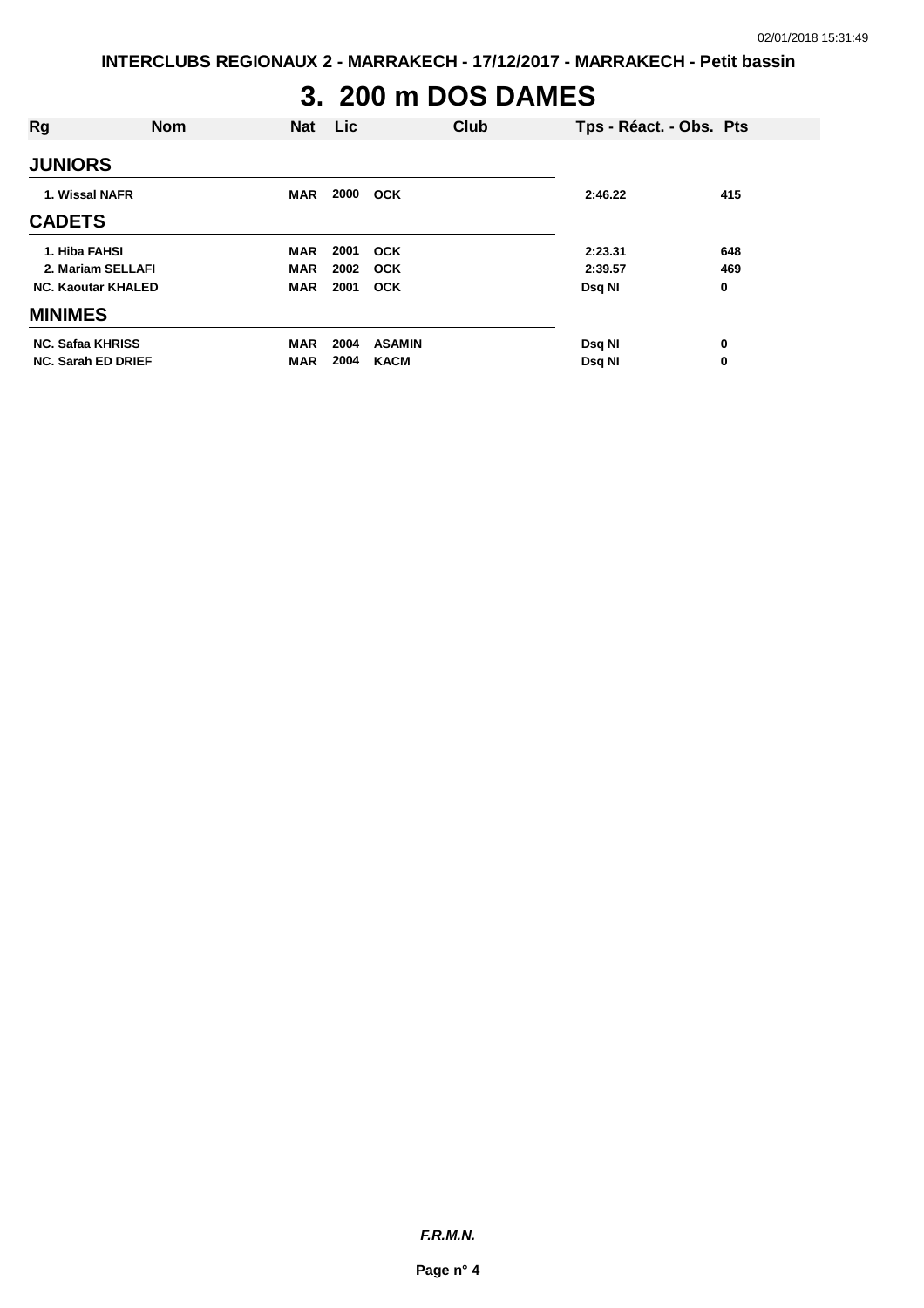# **4. 200 m DOS MESSIEURS**

| Rg                                            | <b>Nom</b> | <b>Nat</b>        | Lic.         |                             | Club | Tps - Réact. - Obs. Pts |            |
|-----------------------------------------------|------------|-------------------|--------------|-----------------------------|------|-------------------------|------------|
| <b>CADETS</b>                                 |            |                   |              |                             |      |                         |            |
| 1. Ismail ES SAMLALI<br>2. Mounir ZAHIDI      |            | MAR<br>MAR        | 2002<br>2002 | <b>OCK</b><br><b>JIHA</b>   |      | 2:22.81<br>2:50.88      | 481<br>280 |
| <b>MINIMES</b>                                |            |                   |              |                             |      |                         |            |
| 1. Mohamed Amine DIDOUCH<br>2. Yassine ZOUBIR |            | MAR<br><b>MAR</b> | 2003<br>2004 | <b>ASAMIN</b><br><b>OCK</b> |      | 2:37.81<br>3:00.95      | 356<br>236 |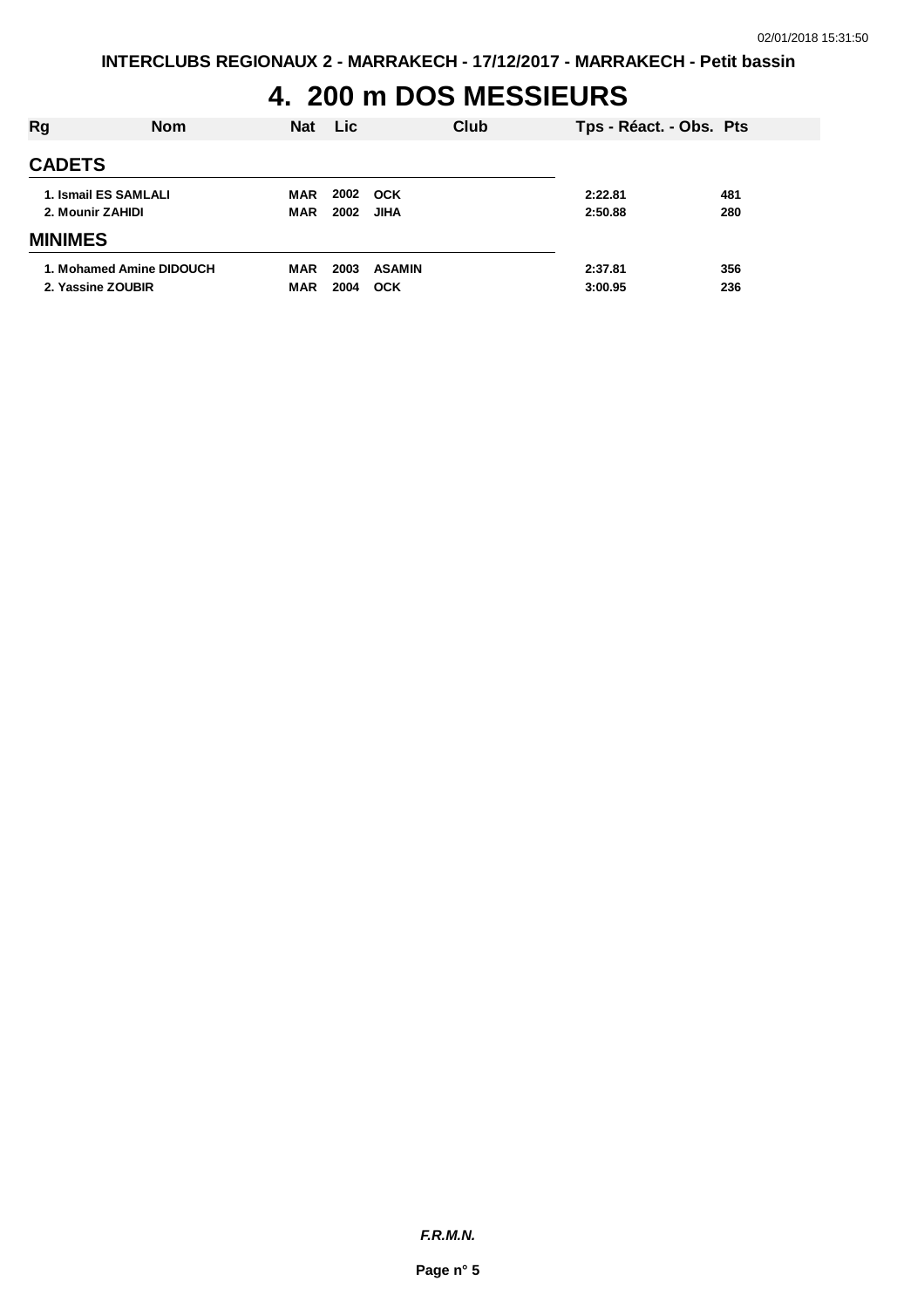## **5. 100 m PAPILLON DAMES**

| Rg                                  | <b>Nom</b> | <b>Nat</b>        | <b>Lic</b>   |                          | Club | Tps - Réact. - Obs. Pts |            |
|-------------------------------------|------------|-------------------|--------------|--------------------------|------|-------------------------|------------|
| <b>CADETS</b>                       |            |                   |              |                          |      |                         |            |
| 1. Doha FAHSI<br>2. Hafsa EL ABBARI |            | MAR<br><b>MAR</b> | 2001<br>2002 | <b>OCK</b><br><b>OCK</b> |      | 1:08.13<br>1:12.79      | 554<br>454 |
| <b>MINIMES</b>                      |            |                   |              |                          |      |                         |            |
| <b>NC. Widad MORCHID</b>            |            | <b>MAR</b>        | 2004         | <b>OCK</b>               |      | Dsq NI                  | 0          |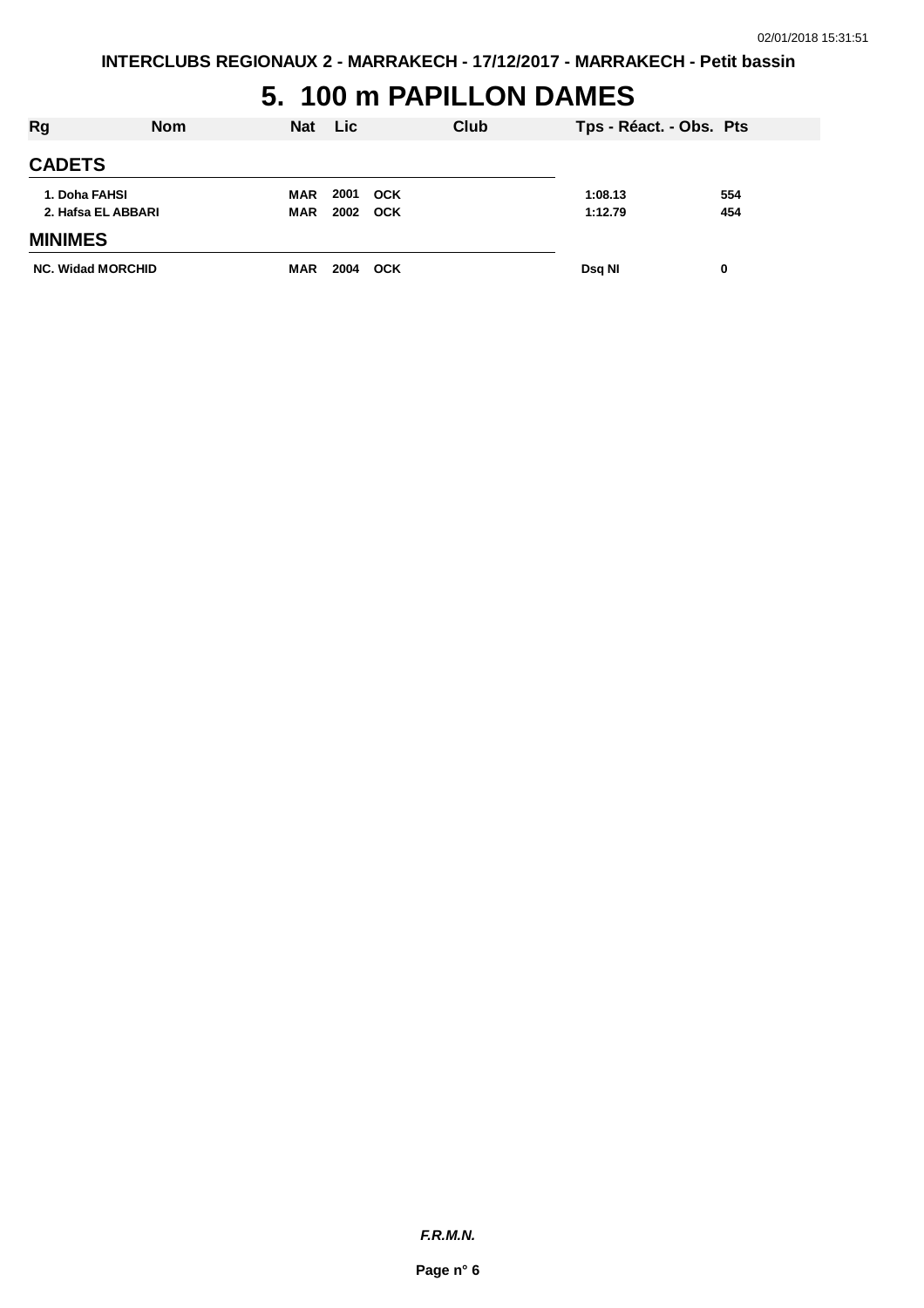# **6. 100 m PAPILLON MESSIEURS**

| Rg             | <b>Nom</b>                             |            | Nat Lic | Club        | Tps - Réact. - Obs. Pts |     |
|----------------|----------------------------------------|------------|---------|-------------|-------------------------|-----|
| <b>SENIORS</b> |                                        |            |         |             |                         |     |
|                | <b>TLD. Yassine BENBARKA</b>           | <b>MAR</b> | 1996    | <b>CMND</b> | 1:26.88                 | 188 |
| <b>JUNIORS</b> |                                        |            |         |             |                         |     |
|                | 1. Saad Amine DABBAR                   | <b>MAR</b> | 2000    | <b>OCK</b>  | 1:08.59                 | 383 |
|                | <b>TLD. Oussama ALIOUI</b>             | MAR        | 2000    | <b>OCS</b>  | 1:18.14                 | 259 |
|                | <b>NC. Abdelmoughit CHHABNI</b>        | <b>MAR</b> | 2000    | <b>CMM</b>  | Frf n.d.                |     |
| <b>CADETS</b>  |                                        |            |         |             |                         |     |
|                | 1. Mehdi QAISSOUNI                     | <b>MAR</b> | 2001    | <b>OCS</b>  | 1:10.59                 | 351 |
| <b>MINIMES</b> |                                        |            |         |             |                         |     |
|                | <b>TLD. Rivad Abdelbasset ELBANNAY</b> | MAR        | 2003    | <b>OCK</b>  | 1:27.47                 | 184 |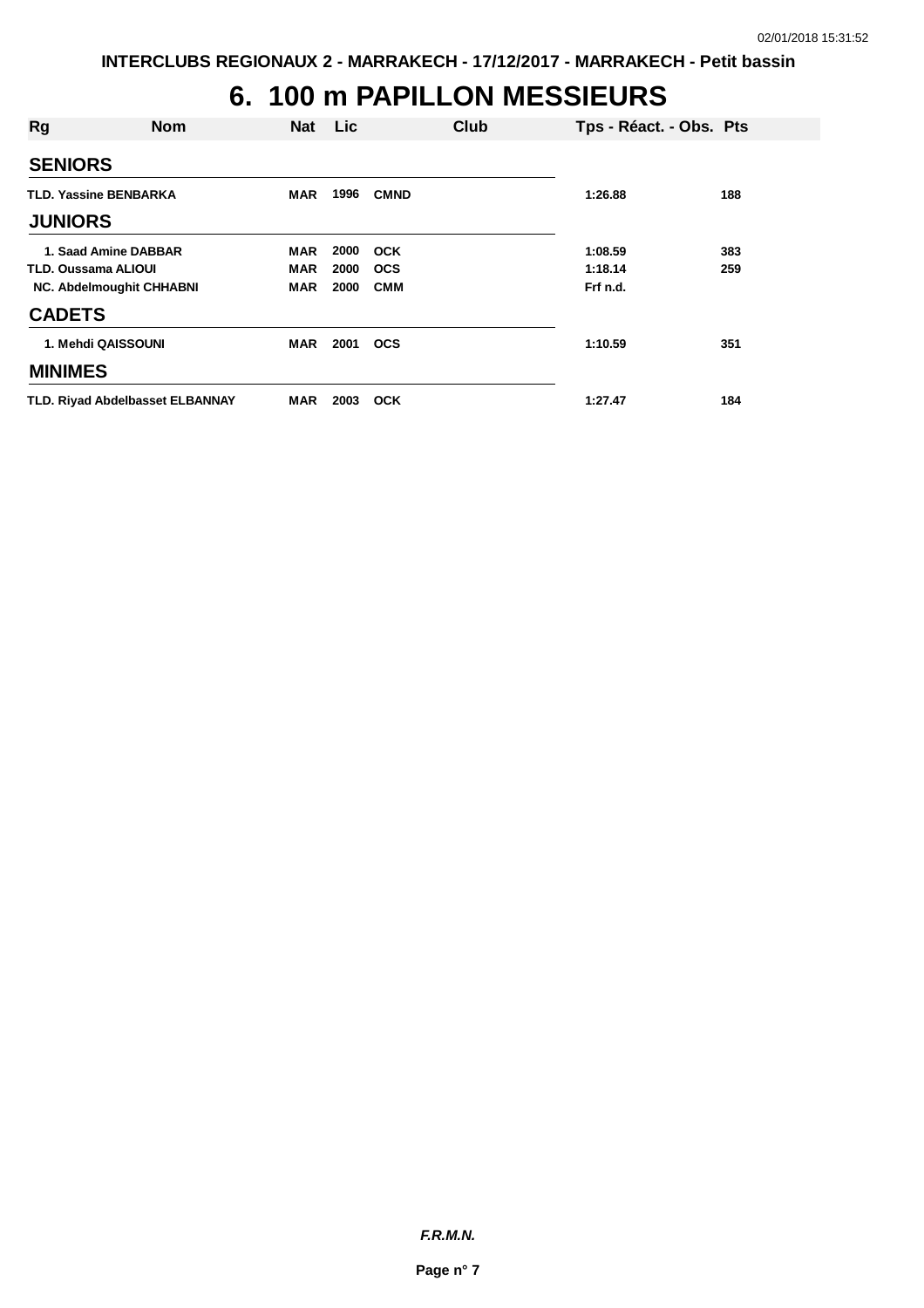## **7. 200 m 4 NAGES DAMES**

| Rg                                   | <b>Nom</b> | Nat                      | Lic          |                          | Club | Tps - Réact. - Obs. Pts |            |
|--------------------------------------|------------|--------------------------|--------------|--------------------------|------|-------------------------|------------|
| <b>JUNIORS</b>                       |            |                          |              |                          |      |                         |            |
| 1. Hiba RMILI<br>2. Mariam LAMGHARI  |            | <b>MAR</b><br><b>MAR</b> | 2000<br>2000 | <b>OCK</b><br><b>OCK</b> |      | 2:41.77<br>2:50.05      | 474<br>408 |
| <b>CADETS</b>                        |            |                          |              |                          |      |                         |            |
| 1. Hiba LAKNIT<br>2. Hafsa EL ABBARI |            | MAR<br><b>MAR</b>        | 2002         | 2002 OCK<br><b>OCK</b>   |      | 2:34.22<br>2:54.75      | 547<br>376 |
| <b>NC. Hiba FAHSI</b>                |            | <b>MAR</b>               | 2001         | <b>OCK</b>               |      | Frf n.d.                |            |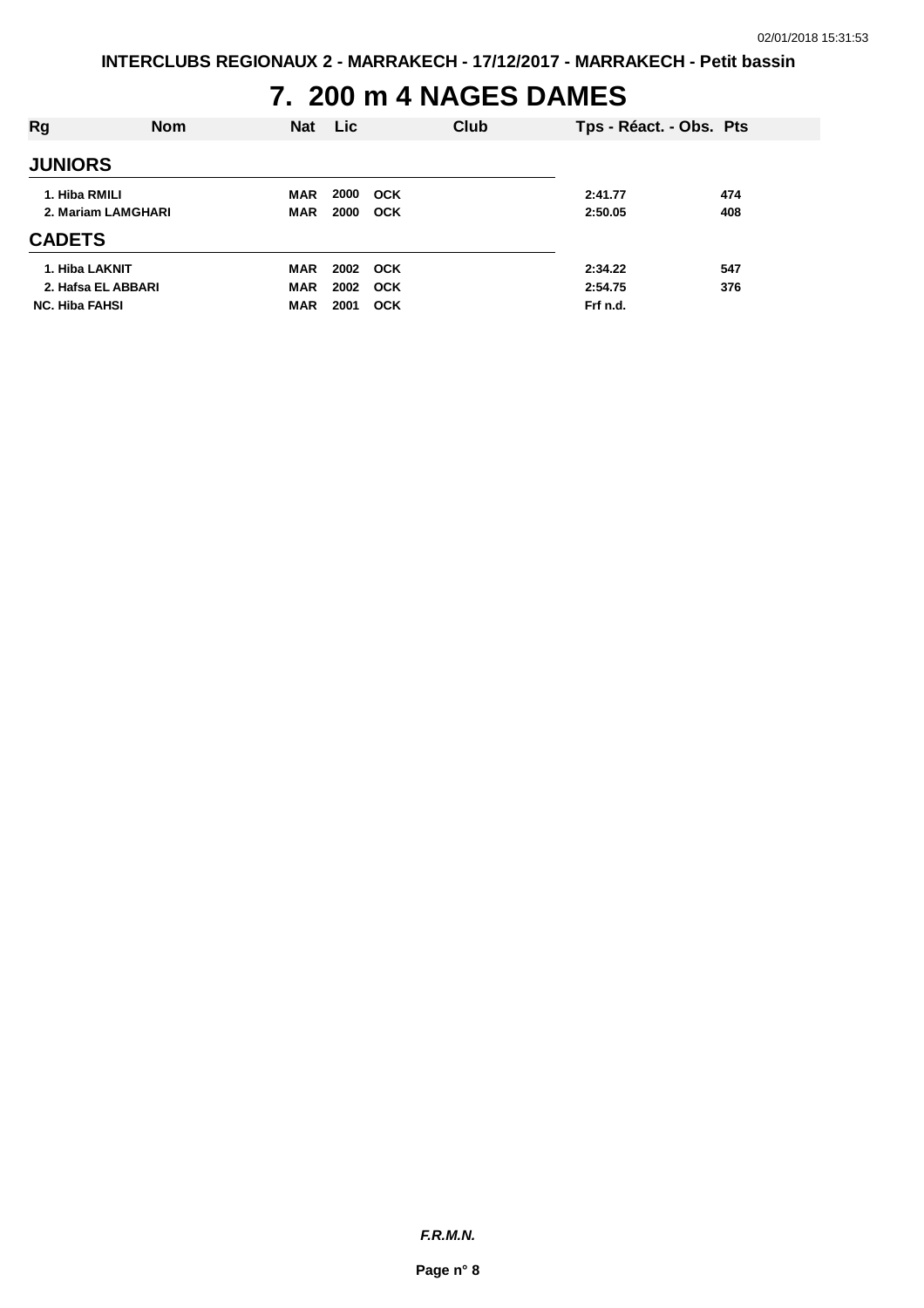## **8. 200 m 4 NAGES MESSIEURS**

| Rg                               | <b>Nom</b> | Nat        | <b>Lic</b> |             | Club | Tps - Réact. - Obs. Pts |     |
|----------------------------------|------------|------------|------------|-------------|------|-------------------------|-----|
| <b>SENIORS</b>                   |            |            |            |             |      |                         |     |
| 1. Ayoub MEZIYERH                |            | <b>MAR</b> | 1997       | <b>CMND</b> |      | 2:51.63                 | 295 |
| <b>CADETS</b>                    |            |            |            |             |      |                         |     |
| 1. Ismail ES SAMLALI             |            | <b>MAR</b> |            | 2002 OCK    |      | 2:31.97                 | 426 |
| 2. Yahya MOUHIB                  |            | <b>MAR</b> | 2002       | <b>OCK</b>  |      | 2:33.34                 | 414 |
| 3. Rayyane ELOUAZZANI            |            | <b>MAR</b> | 2002 OCS   |             |      | 2:48.79                 | 311 |
| <b>TLD. Ilyasse ALIOUI</b>       |            | <b>MAR</b> | 2002 OCS   |             |      | 3:15.73                 | 199 |
| <b>MINIMES</b>                   |            |            |            |             |      |                         |     |
| <b>TLD. Ahmed Amine OUNACEUR</b> |            | <b>MAR</b> | 2004       | <b>CMND</b> |      | 3:11.25                 | 213 |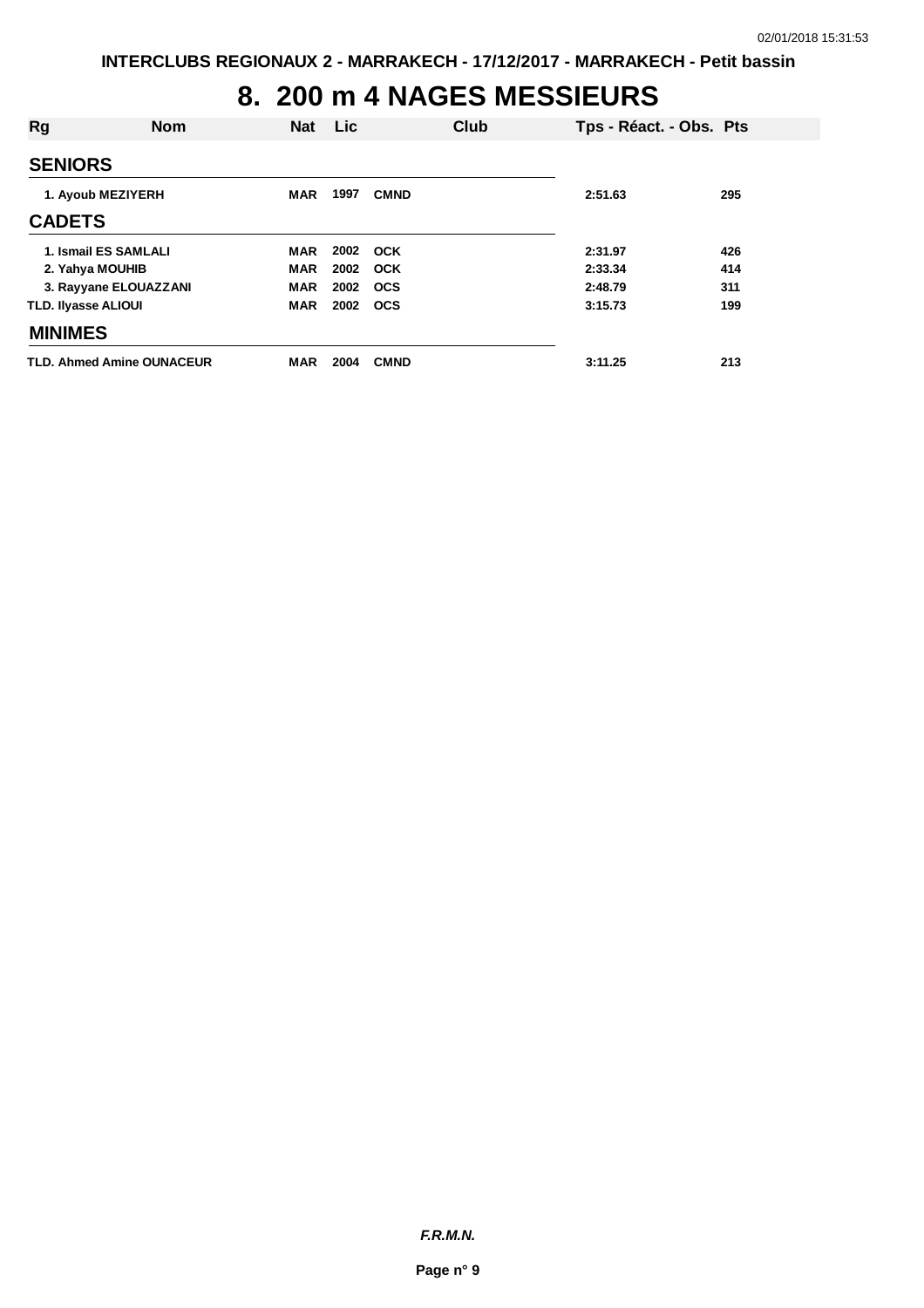**INTERCLUBS REGIONAUX 2 - MARRAKECH - 17/12/2017 - MARRAKECH - Petit bassin**

### **9. 1500 m NAGE LIBRE MESSIEURS**

| Rg              | <b>Nom</b> | Nat        | <b>Lic</b> | Club | Tps - Réact. - Obs. Pts |     |
|-----------------|------------|------------|------------|------|-------------------------|-----|
| <b>CADETS</b>   |            |            |            |      |                         |     |
| 1. Yahya MOUHIB |            | <b>MAR</b> | 2002 OCK   |      | 18:57.22                | 449 |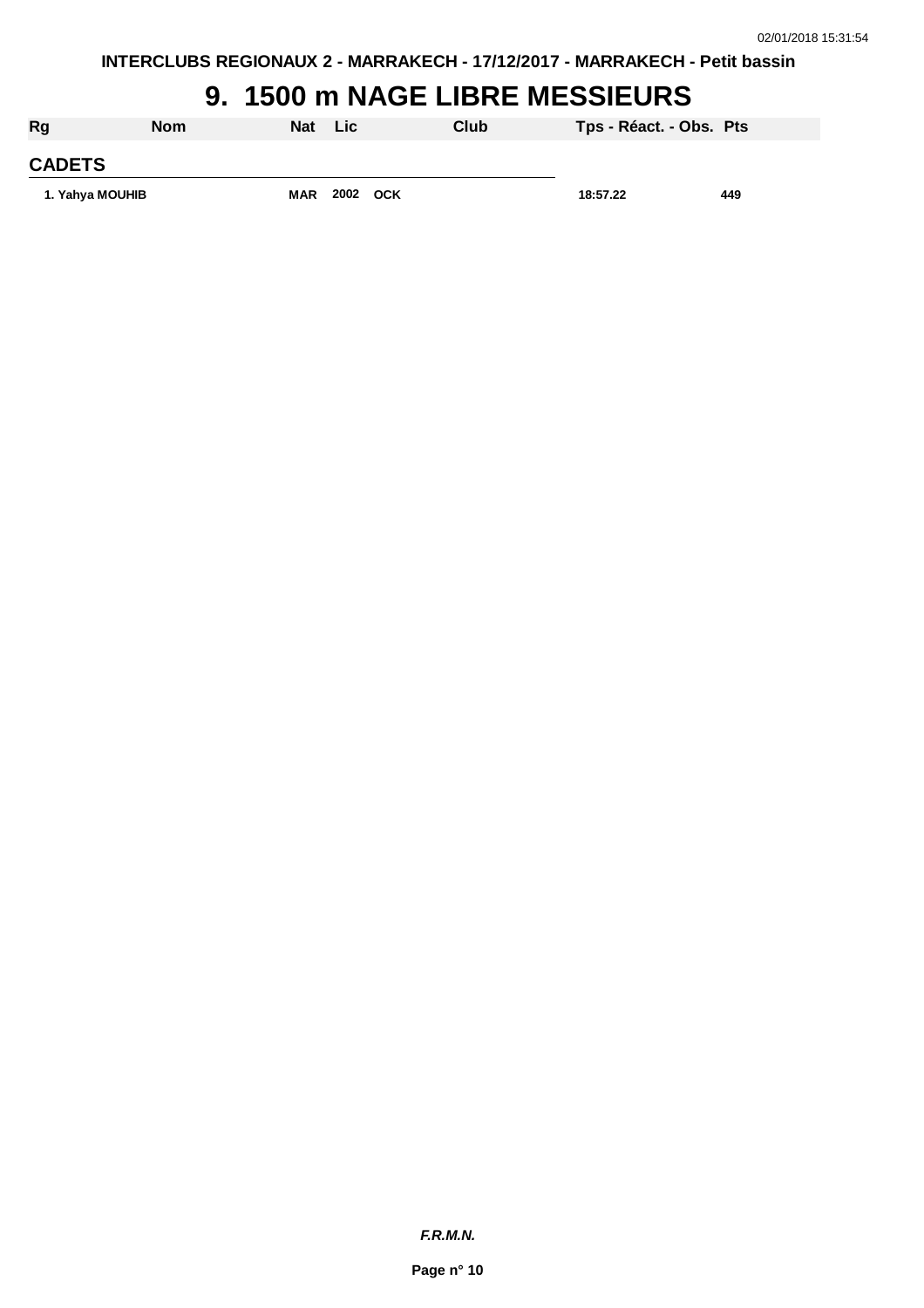# **10. 400 m NAGE LIBRE DAMES**

| Rg                          | <b>Nom</b>                  | <b>Nat</b> | Lic  | Club        | Tps - Réact. - Obs. Pts |     |
|-----------------------------|-----------------------------|------------|------|-------------|-------------------------|-----|
| <b>JUNIORS</b>              |                             |            |      |             |                         |     |
| <b>TLD. Zineb DRIOUACHE</b> |                             | <b>MAR</b> | 2000 | <b>CMND</b> | 6:15.31                 | 256 |
| <b>CADETS</b>               |                             |            |      |             |                         |     |
| 1. Doha FAHSI               |                             | <b>MAR</b> | 2001 | <b>OCK</b>  | 4:51.07                 | 549 |
|                             | 2. Mariam SELLAFI           | <b>MAR</b> | 2002 | <b>OCK</b>  | 4:59.17                 | 505 |
|                             | 3. Kaoutar KHALED           | <b>MAR</b> | 2001 | <b>OCK</b>  | 5:20.16                 | 412 |
|                             | 4. Oumaima FADILE           | <b>MAR</b> | 2002 | <b>OCK</b>  | 5:21.02                 | 409 |
| <b>TLD. Samia M'SAFER</b>   |                             | <b>MAR</b> | 2001 | <b>CMND</b> | 6:29.08                 | 229 |
|                             | <b>TLD. Amina DRIOUACHE</b> | <b>MAR</b> | 2002 | <b>CMND</b> | 6:48.78                 | 198 |
| <b>TLD. Rim LAABIED</b>     |                             | <b>MAR</b> | 2001 | <b>CMND</b> | 6:49.20                 | 197 |
| <b>MINIMES</b>              |                             |            |      |             |                         |     |
|                             | 1. Yasmine BANADI           | <b>MAR</b> | 2003 | <b>OCK</b>  | 5:32.13                 | 369 |
|                             | 2. Sarah ZOUBIR             | <b>MAR</b> | 2004 | <b>OCK</b>  | 5:41.66                 | 339 |
|                             | 3. Hiba AOUFOUCHI           | <b>MAR</b> | 2004 | <b>OCK</b>  | 5:47.41                 | 323 |
|                             | 4. Imane SIHAMI             | <b>MAR</b> | 2004 | <b>OCK</b>  | 5:50.05                 | 315 |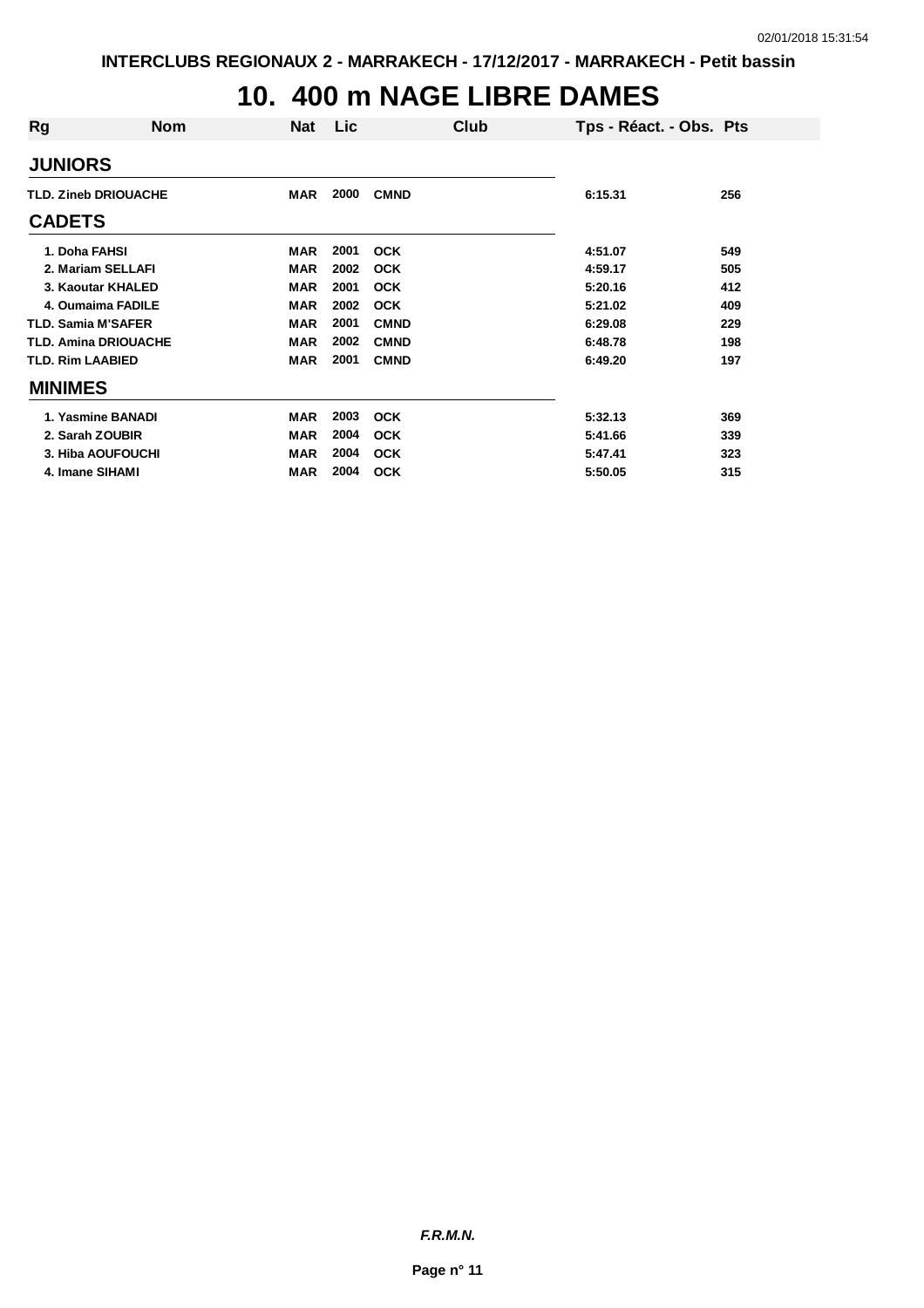## **11. 400 m NAGE LIBRE MESSIEURS**

| Rg | <b>Nom</b>                         | <b>Nat</b> | Lic  |               | <b>Club</b> | Tps - Réact. - Obs. Pts |     |
|----|------------------------------------|------------|------|---------------|-------------|-------------------------|-----|
|    | <b>SENIORS</b>                     |            |      |               |             |                         |     |
|    | <b>TLD. Ali HAFID</b>              | <b>MAR</b> | 1998 | <b>JIHA</b>   |             | 5:37.95                 | 276 |
|    | <b>TLD. Ayoub MEZIYERH</b>         | <b>MAR</b> | 1997 | <b>CMND</b>   |             | 5:42.61                 | 265 |
|    |                                    |            |      |               |             |                         |     |
|    | <b>JUNIORS</b>                     |            |      |               |             |                         |     |
|    | 1. Saad Amine DABBAR               | <b>MAR</b> | 2000 | <b>OCK</b>    |             | 4:30.47                 | 538 |
|    | <b>TLD. Mustapha KHATIM</b>        | <b>MAR</b> | 2000 | <b>CMND</b>   |             | 5:39.63                 | 272 |
|    | <b>TLD. Youssef EL MOUTAOUAKIL</b> | <b>MAR</b> | 1999 | <b>CMND</b>   |             | 5:45.44                 | 258 |
|    | <b>CADETS</b>                      |            |      |               |             |                         |     |
|    | 1. Yassine SAFIR                   | MAR        | 2001 | <b>ASAMIN</b> |             | 4:34.44                 | 515 |
|    | 2. Yassine ELAOUD                  | <b>MAR</b> | 2001 | <b>CMND</b>   |             | 5:22.74                 | 317 |
|    | 3. Othmane AIT SALAH               | <b>MAR</b> | 2002 | <b>JIHA</b>   |             | 5:23.63                 | 314 |
|    | <b>TLD. Adam FDAILI</b>            | <b>MAR</b> | 2002 | <b>CMND</b>   |             | 6:44.03                 | 161 |
|    | <b>TLD. Mohamed Amine TOUZI</b>    | <b>MAR</b> | 2002 | <b>CMND</b>   |             | 6:47.09                 | 157 |
|    | <b>TLD. Abdellah JEBBOUR</b>       | <b>MAR</b> | 2002 | <b>CMND</b>   |             | 7:15.64                 | 128 |
|    | <b>TLD. Adam BOUADDI</b>           | <b>MAR</b> | 2002 | <b>CMND</b>   |             | 7:24.13                 | 121 |
|    | <b>NC. Yassir MOUZZOUN</b>         | <b>MAR</b> | 2001 | <b>CMND</b>   |             | Frf n.d.                |     |
|    | <b>NC. Ilyas BKHIBKHI</b>          | <b>MAR</b> | 2002 | <b>CMND</b>   |             | Frf n.d.                |     |
|    | <b>NC. Soufiane LACHGUER</b>       | <b>MAR</b> | 2002 | <b>CMND</b>   |             | Frf n.d.                |     |
|    | <b>MINIMES</b>                     |            |      |               |             |                         |     |
|    | 1. Ayoub RABOUN                    | <b>MAR</b> | 2003 | <b>CMND</b>   |             | 5:31.59                 | 292 |
|    | 2. Riyad Abdelbasset ELBANNAY      | <b>MAR</b> | 2003 | <b>OCK</b>    |             | 5:38.28                 | 275 |
|    | 3. Ibrahim EL MAOUKOR              | <b>MAR</b> | 2004 | <b>CMND</b>   |             | 5:49.63                 | 249 |
|    | <b>TLD. Mohamed GOUMGHAR</b>       | <b>MAR</b> | 2003 | <b>CMND</b>   |             | 6:10.19                 | 210 |
|    | <b>TLD. Taha Mohammed KHIYAT</b>   | <b>MAR</b> | 2004 | <b>ASNS</b>   |             | 6:21.86                 | 191 |
|    | <b>TLD. Mehdi LAHLOUMI</b>         | <b>MAR</b> | 2004 | <b>CMND</b>   |             | 6:37.85                 | 169 |
|    | <b>NC. Anas QOUANANE</b>           | <b>MAR</b> | 2003 | <b>JIHA</b>   |             | Abandon                 | 0   |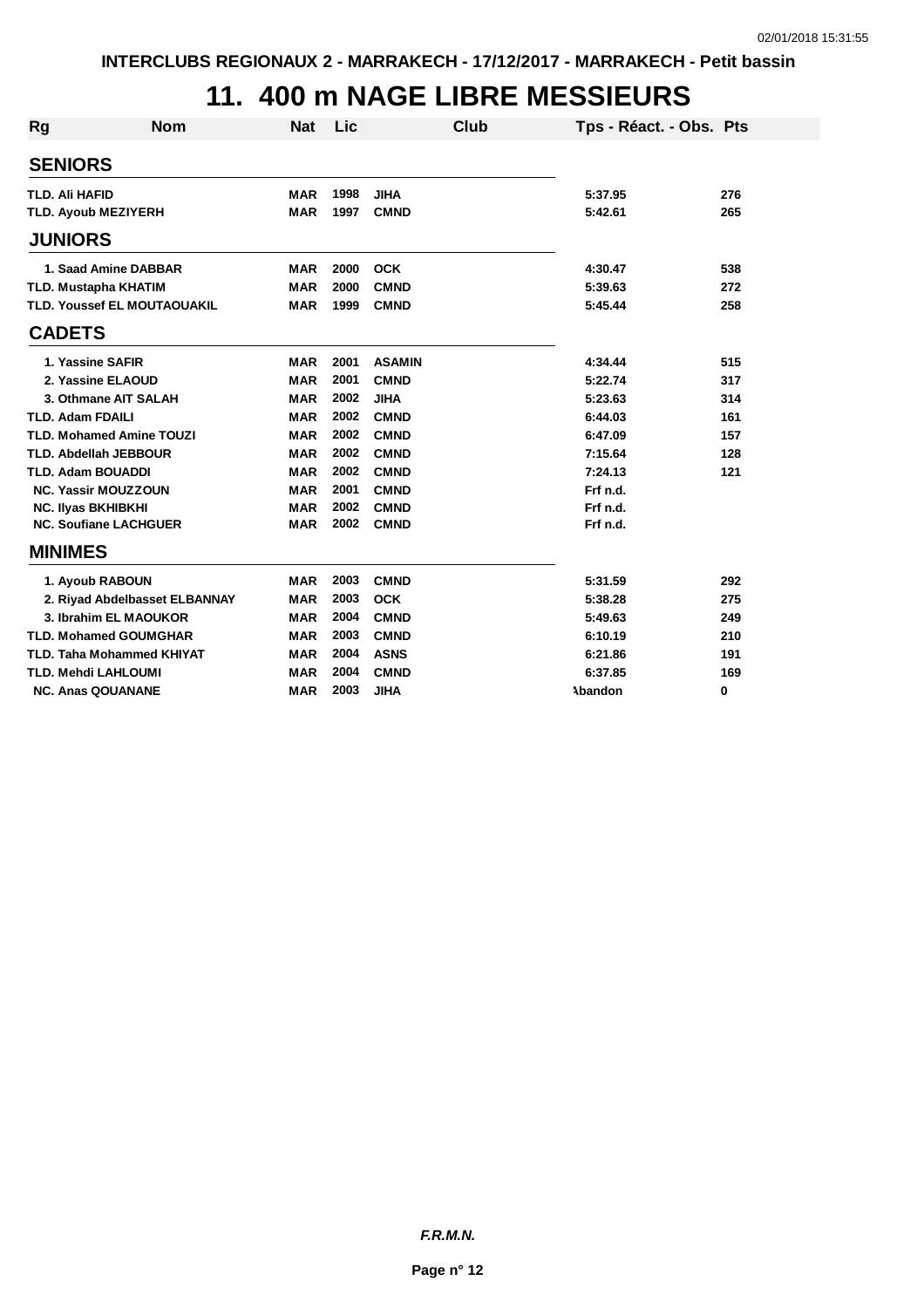## **12. 50 m DOS DAMES**

| <b>Rg</b>                      | <b>Nom</b>           | <b>Nat</b> | Lic  | Club          | Tps - Réact. - Obs. Pts |     |
|--------------------------------|----------------------|------------|------|---------------|-------------------------|-----|
| <b>SENIORS</b>                 |                      |            |      |               |                         |     |
| <b>TLD. Ibtissam OUELDRAMI</b> |                      | <b>MAR</b> | 1998 | <b>CKM</b>    | 43.54                   | 240 |
| <b>JUNIORS</b>                 |                      |            |      |               |                         |     |
| 1. Wissal NAFR                 |                      | <b>MAR</b> | 2000 | <b>OCK</b>    | 34.25                   | 493 |
| 2. Hiba RMILI                  |                      | <b>MAR</b> | 2000 | <b>OCK</b>    | 34.50                   | 482 |
| <b>TLD. Zineb DRIOUACHE</b>    |                      | <b>MAR</b> | 2000 | <b>CMND</b>   | 47.06                   | 190 |
| <b>CADETS</b>                  |                      |            |      |               |                         |     |
| 1. Hiba FAHSI                  |                      | <b>MAR</b> | 2001 | <b>OCK</b>    | 29.67                   | 759 |
| 2. Mariam SELLAFI              |                      | <b>MAR</b> | 2002 | <b>OCK</b>    | 34.09                   | 500 |
| 3. Kaoutar KHALED              |                      | <b>MAR</b> | 2001 | <b>OCK</b>    | 36.63                   | 403 |
| <b>TLD. Amina DRIOUACHE</b>    |                      | <b>MAR</b> | 2002 | <b>CMND</b>   | 50.66                   | 152 |
| <b>NC. Hibat Allah DOUADA</b>  |                      | <b>MAR</b> | 2002 | <b>KACM</b>   | Dsq NI                  | 0   |
| <b>MINIMES</b>                 |                      |            |      |               |                         |     |
|                                | 1. Aalia BOUOUFOUSSE | <b>MAR</b> | 2004 | <b>JIHA</b>   | 36.30                   | 414 |
| 2. Yasmine BANADI              |                      | <b>MAR</b> | 2003 | <b>OCK</b>    | 39.31                   | 326 |
| 3. Imane SIHAMI                |                      | <b>MAR</b> | 2004 | <b>OCK</b>    | 39.88                   | 312 |
| <b>4. Hiba AOUFOUCHI</b>       |                      | <b>MAR</b> | 2004 | <b>OCK</b>    | 40.45                   | 299 |
|                                | 5. Salma EL MACHFOU  | <b>MAR</b> | 2003 | <b>JIHA</b>   | 41.98                   | 267 |
| 6. Sarah ED DRIEF              |                      | <b>MAR</b> | 2004 | <b>KACM</b>   | 42.09                   | 265 |
| 7. Safaa KHRISS                |                      | <b>MAR</b> | 2004 | <b>ASAMIN</b> | 43.97                   | 233 |
| 8. Aya OUBENDAOUD              |                      | <b>MAR</b> | 2004 | <b>ASAMIN</b> | 46.50                   | 197 |
| <b>TLD. Marwa KHRISS</b>       |                      | <b>MAR</b> | 2004 | <b>ASAMIN</b> | 58.45                   | 99  |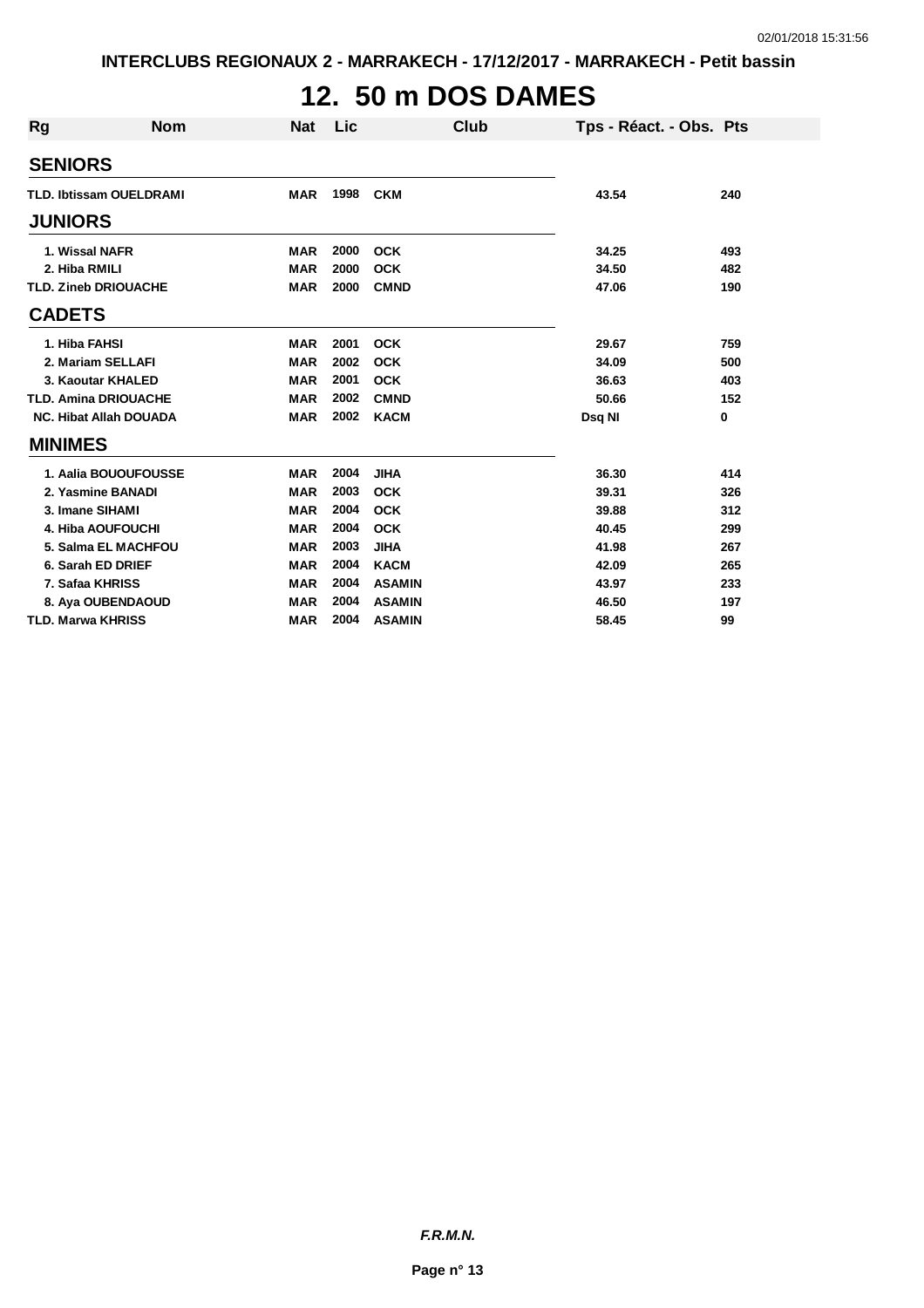# **13. 50 m DOS MESSIEURS**

| <b>Rg</b> | Nom                                                      | <b>Nat</b>        | Lic          | Club                      | Tps - Réact. - Obs. Pts |            |
|-----------|----------------------------------------------------------|-------------------|--------------|---------------------------|-------------------------|------------|
|           | <b>SENIORS</b>                                           |                   |              |                           |                         |            |
|           | 1. Ayoub MEZIYERH                                        | MAR               | 1997         | <b>CMND</b>               | 35.45                   | 311        |
|           | <b>JUNIORS</b>                                           |                   |              |                           |                         |            |
|           | 1. Oussama ALIOUI                                        | <b>MAR</b>        | 2000         | <b>OCS</b>                | 32.14                   | 418        |
|           | 2. Hamza ALAOUI MORTAJI                                  | <b>MAR</b>        | 2000         | <b>ASNS</b>               | 35.06                   | 322        |
|           | <b>TLD. Abdelmoughit CHHABNI</b>                         | <b>MAR</b>        | 2000         | <b>CMM</b>                | 38.42                   | 245        |
|           | <b>NC. Hicham EL GHOUFILI</b>                            | <b>MAR</b>        | 2000         | <b>KACM</b>               | Frf n.d.                |            |
|           | <b>CADETS</b>                                            |                   |              |                           |                         |            |
|           | 1. Ismail ES SAMLALI                                     | <b>MAR</b>        | 2002         | <b>OCK</b>                | 30.56                   | 487        |
|           | 2. Othmane BENLACHHAB                                    | <b>MAR</b>        | 2001         | <b>ASAMIN</b>             | 31.34                   | 451        |
|           | 3. Mohamed Reda ENNAZIHI                                 | <b>MAR</b>        | 2002         | <b>OCS</b>                | 34.22                   | 346        |
|           | 4. Monssif HAITAM                                        | <b>MAR</b>        | 2002         | <b>OCK</b>                | 34.44                   | 340        |
|           | 5. Rayyane ELOUAZZANI                                    | <b>MAR</b>        | 2002         | <b>OCS</b>                | 34.69                   | 332        |
|           | <b>6. Yassine CHERGUI MOUANE</b>                         | <b>MAR</b>        | 2001         | <b>OCS</b>                | 36.91                   | 276        |
|           | 7. Othmane AIT SALAH                                     | <b>MAR</b>        | 2002         | <b>JIHA</b>               | 37.22                   | 269        |
|           | 8. Ahmed DAHLANE                                         | <b>MAR</b>        | 2001         | <b>JIHA</b>               | 37.25                   | 268        |
|           | 9. Abdelmajid ANKA SOUBAAI                               | <b>MAR</b>        | 2001         | <b>KACM</b>               | 37.27                   | 268        |
|           | 10. Saad ABDOUH                                          | <b>MAR</b>        | 2002         | JIHA                      | 37.28                   | 268        |
|           | 11. Yassine ELAOUD                                       | <b>MAR</b>        | 2001         | <b>CMND</b>               | 37.76                   | 258        |
|           | 12. Ayoub KHYAT                                          | <b>MAR</b>        | 2002         | <b>KACM</b>               | 37.81                   | 257        |
|           | 13. Nassim MITA                                          | <b>MAR</b>        | 2002         | <b>OCS</b>                | 38.13                   | 250        |
|           | 14. Ilyasse ALIOUI                                       | <b>MAR</b>        | 2002         | <b>OCS</b>                | 38.23                   | 248        |
|           | <b>NC. Soufiane LACHGUER</b>                             | <b>MAR</b>        | 2002         | <b>CMND</b>               | Frf n.d.                |            |
|           | <b>MINIMES</b>                                           |                   |              |                           |                         |            |
|           | 1. Mohamed Amine DIDOUCH                                 | MAR               | 2003         | <b>ASAMIN</b>             | 34.44                   | 340        |
|           | 2. Yassine JAA                                           | <b>MAR</b>        | 2003         | <b>CBN</b>                | 35.19                   | 318        |
|           | 3. Hatim BENAZZOUZ                                       | <b>MAR</b>        | 2003         | <b>OCS</b>                | 36.50                   | 285        |
|           | 4. Ayoub RABOUN                                          | <b>MAR</b>        | 2003         | <b>CMND</b>               | 37.70                   | 259        |
|           | 5. Yassine ZOUBIR                                        | MAR               | 2004         | <b>OCK</b>                | 38.89                   | 236        |
|           | 6. Mohamed Reda ELMARNI                                  | MAR               | 2004         | <b>OCS</b>                | 38.90                   | 236        |
|           | 7. Adam LAMZOUGUI                                        | MAR               | 2004         | <b>JIHA</b>               | 39.13                   | 231        |
|           | 8. Anas ELBOUKHARI                                       | <b>MAR</b>        | 2003         | <b>JIHA</b>               | 39.66                   | 222        |
|           | 9. Achraf BENRBIB                                        | MAR               | 2003         | <b>OCS</b>                | 39.72                   | 221        |
|           | 10. Ahmed Amine OUNACEUR                                 | <b>MAR</b>        | 2004         | <b>CMND</b>               | 39.73                   | 221        |
|           | 11. Youssef TABIT                                        | MAR               | 2003         | <b>ASAMIN</b>             | 40.20                   | 213        |
|           | <b>12. Youssef KHAOURI MAHIR</b>                         | <b>MAR</b>        | 2003         | <b>CBN</b>                | 40.70                   | 206        |
|           | 13. Adam JAMALI                                          | <b>MAR</b>        | 2004         | <b>ASAMIN</b>             | 41.20                   | 198        |
|           | 14. Mehdi LAHLOUMI                                       | <b>MAR</b>        | 2004         | <b>CMND</b>               | 41.38                   | 196        |
|           | 15. Amjad SAISSI                                         | <b>MAR</b>        | 2003         | <b>OCS</b>                | 41.72                   | 191        |
|           | 16. Badr Eddine ARGUIEL                                  | <b>MAR</b>        | 2003         | <b>OCS</b>                | 43.38                   | 170        |
|           | <b>TLD. Ibrahim EL MAOUKOR</b>                           | <b>MAR</b>        | 2004         | <b>CMND</b>               | 44.41                   | 158        |
|           | TLD. Abderrahmane LABSIRI                                | <b>MAR</b>        | 2004         | <b>ASAMIN</b>             | 44.69                   | 155        |
|           | TLD. Yassine AADAD                                       | MAR               | 2003<br>2004 | <b>CMND</b>               | 45.58                   | 146        |
|           | TLD. Yahya AMARIR                                        | <b>MAR</b>        | 2004         | <b>KACM</b>               | 48.06                   | 125        |
|           | <b>TLD. Ismail NAIT BRAHIM</b><br>TLD. Mohamed BOUCHIKHA | <b>MAR</b><br>MAR | 2003         | <b>OCS</b><br><b>CMND</b> | 48.97<br>51.09          | 118<br>104 |
|           | <b>TLD. Aymane LAMMANI</b>                               | <b>MAR</b>        | 2004         | <b>KACM</b>               | 51.34                   | 102        |
|           | <b>NC. Ziyad BAATOCH</b>                                 | MAR               | 2004         | <b>OCS</b>                | Dsq NI                  | 0          |
|           |                                                          |                   |              |                           |                         |            |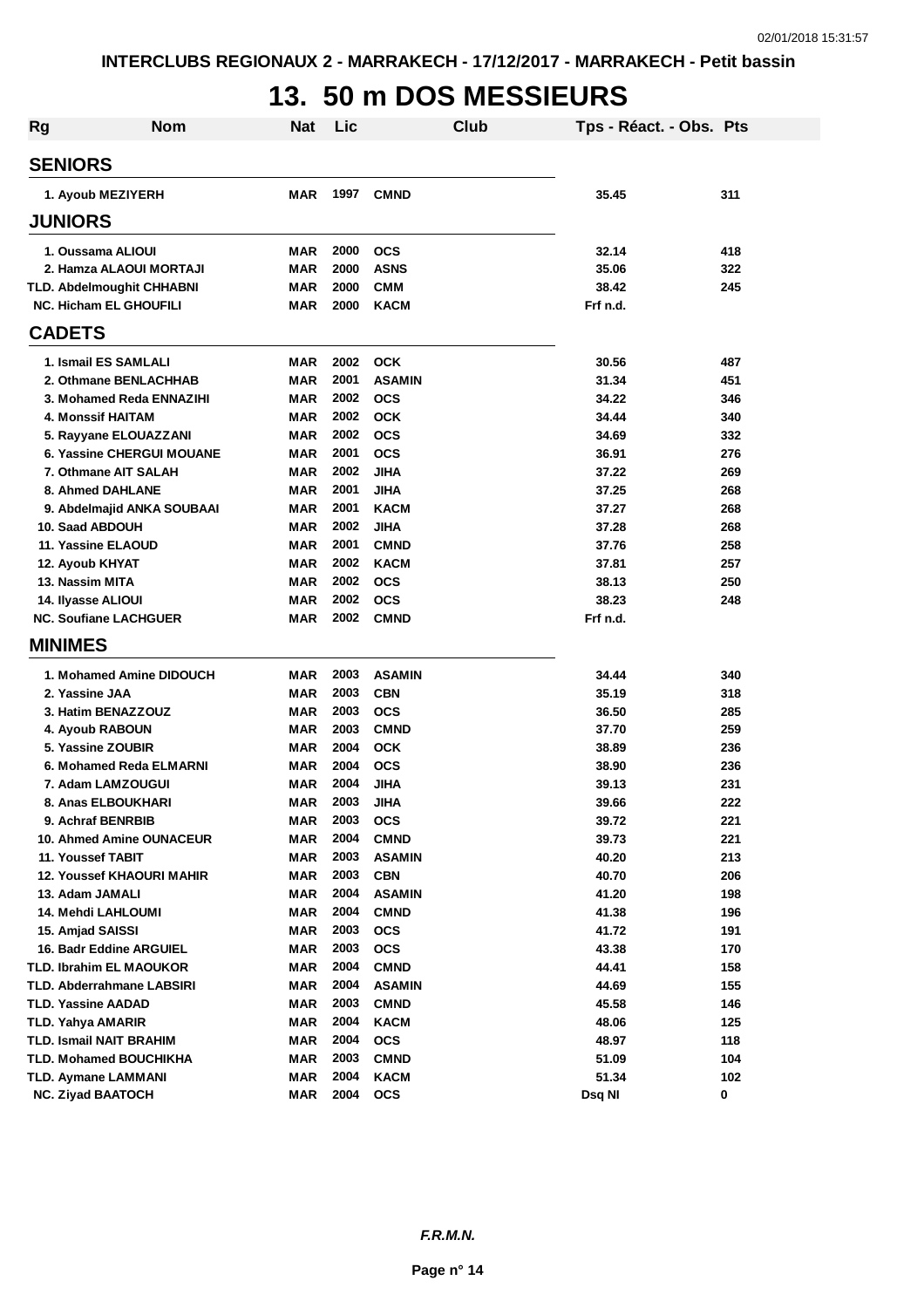### **14. 200 m PAPILLON DAMES**

| Rg            | <b>Nom</b> | <b>Nat</b> | Lic  |            | Club | Tps - Réact. - Obs. Pts |     |
|---------------|------------|------------|------|------------|------|-------------------------|-----|
| <b>CADETS</b> |            |            |      |            |      |                         |     |
| 1. Doha FAHSI |            | <b>MAR</b> | 2001 | <b>OCK</b> |      | 2:38.53                 | 453 |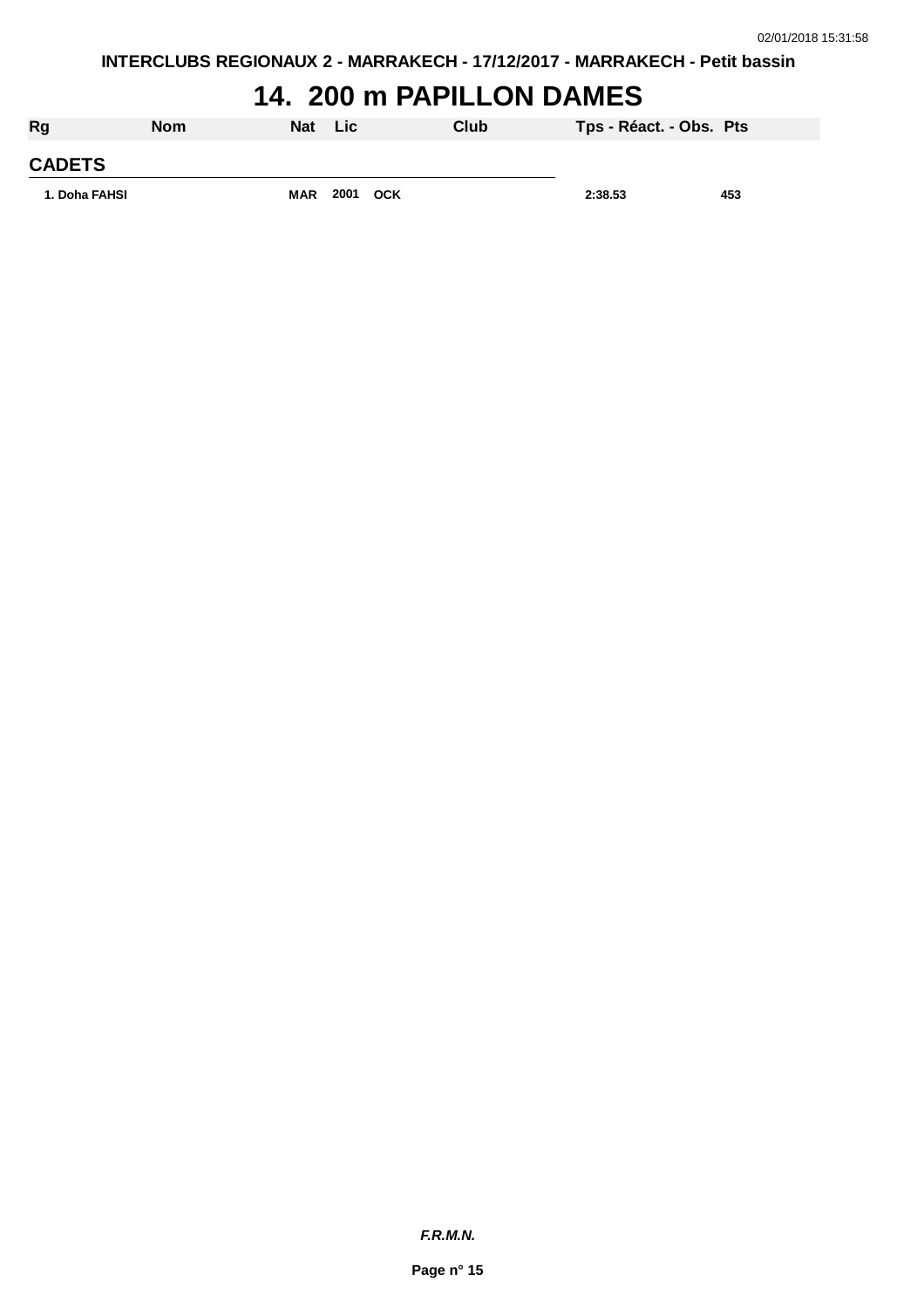#### **15. 200 m PAPILLON MESSIEURS**

| Rg                           | <b>Nom</b> | Nat | <b>Lic</b> |             | Club | Tps - Réact. - Obs. Pts |     |
|------------------------------|------------|-----|------------|-------------|------|-------------------------|-----|
| <b>SENIORS</b>               |            |     |            |             |      |                         |     |
| <b>TLD. Yassine BENBARKA</b> |            | MAR | 1996       | <b>CMND</b> |      | 3:37.59                 | 134 |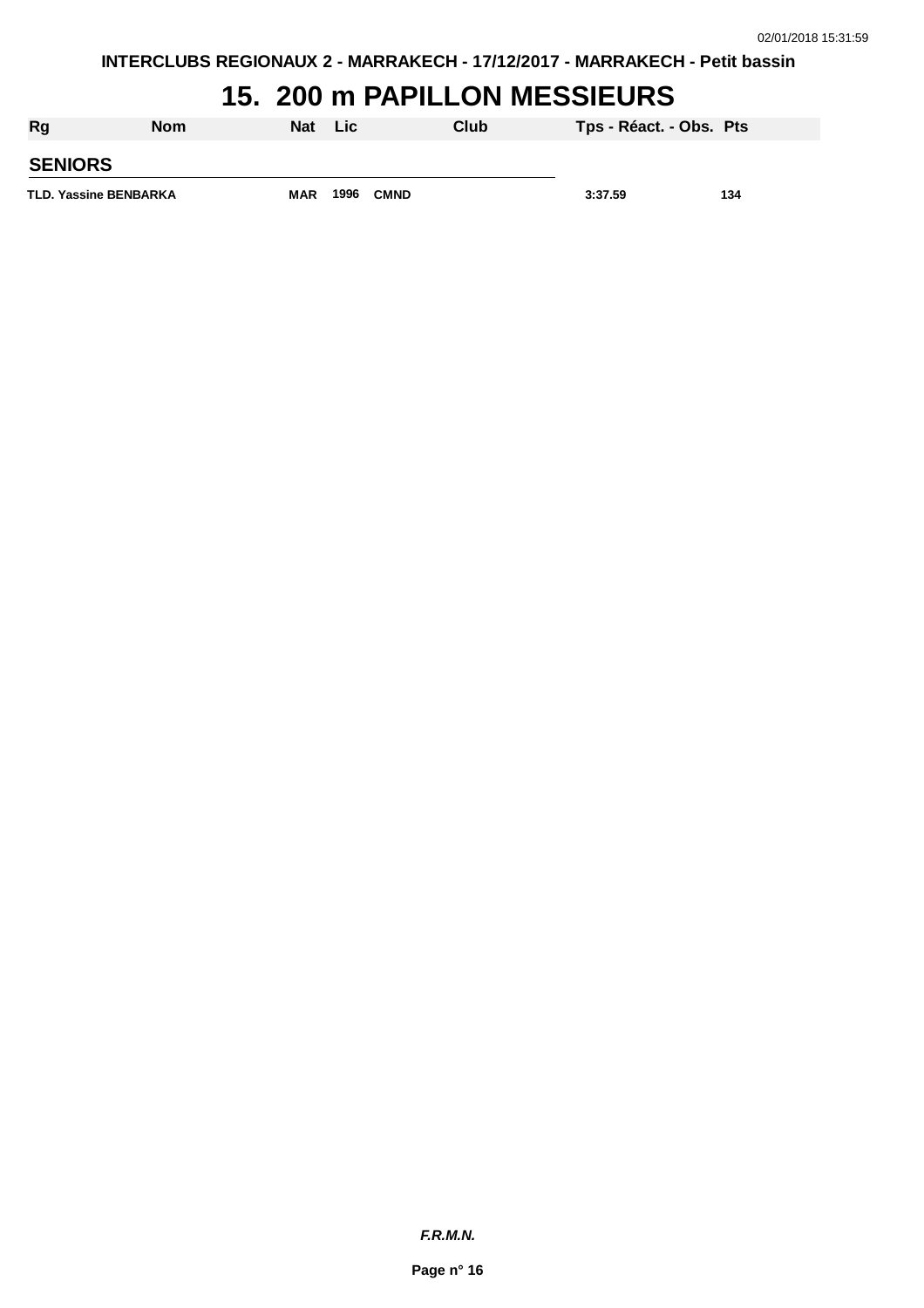# **16. 100 m BRASSE DAMES**

| <b>Rg</b> | <b>Nom</b>                     | <b>Nat</b> | Lic  | Club        | Tps - Réact. - Obs. Pts |     |
|-----------|--------------------------------|------------|------|-------------|-------------------------|-----|
|           | <b>SENIORS</b>                 |            |      |             |                         |     |
|           | <b>TLD. Ibtissam OUELDRAMI</b> | <b>MAR</b> | 1998 | <b>CKM</b>  | 1:48.64                 | 207 |
|           | <b>JUNIORS</b>                 |            |      |             |                         |     |
|           | 1. Mariam LAMGHARI             | <b>MAR</b> | 2000 | <b>OCK</b>  | 1:23.25                 | 461 |
|           | 2. Wissal NAFR                 | <b>MAR</b> | 2000 | <b>OCK</b>  | 1:25.07                 | 432 |
|           | 3. Hiba RMILI                  | <b>MAR</b> | 2000 | <b>OCK</b>  | 1:26.75                 | 408 |
|           | <b>CADETS</b>                  |            |      |             |                         |     |
|           | 1. Hiba LAKNIT                 | <b>MAR</b> | 2002 | <b>OCK</b>  | 1:16.39                 | 597 |
|           | 2. Hiba FAHSI                  | <b>MAR</b> | 2001 | <b>OCK</b>  | 1:20.05                 | 519 |
|           | 3. Maria AIT BOUSERHANE        | <b>MAR</b> | 2001 | <b>JIHA</b> | 1:33.52                 | 325 |
|           | <b>TLD. Samia M'SAFER</b>      | <b>MAR</b> | 2001 | <b>CMND</b> | 1:46.59                 | 220 |
|           | <b>TLD. Rim LAABIED</b>        | <b>MAR</b> | 2001 | <b>CMND</b> | 1:50.24                 | 198 |
|           | <b>MINIMES</b>                 |            |      |             |                         |     |
|           | 1. Douaa ES SAMAKI             | <b>MAR</b> | 2004 | <b>OCK</b>  | 1:34.03                 | 320 |
|           | 2. Sara ZEKRITI                | <b>MAR</b> | 2004 | <b>JIHA</b> | 1:34.91                 | 311 |
|           | 3. Salma EL MACHFOU            | <b>MAR</b> | 2003 | <b>JIHA</b> | 1:42.03                 | 250 |
|           | 4. Wiam LHASSAR                | <b>MAR</b> | 2004 | <b>OCS</b>  | 1:42.70                 | 246 |
|           | 5. Oumniyya TOURBI             | <b>MAR</b> | 2003 | <b>CMND</b> | 1:44.88                 | 231 |
|           | <b>TLD. Hala MALLOULI</b>      | <b>MAR</b> | 2003 | <b>OCK</b>  | 1:45.75                 | 225 |
|           | <b>NC. Sarah ZOUBIR</b>        | <b>MAR</b> | 2004 | <b>OCK</b>  | Dsq NI                  | 0   |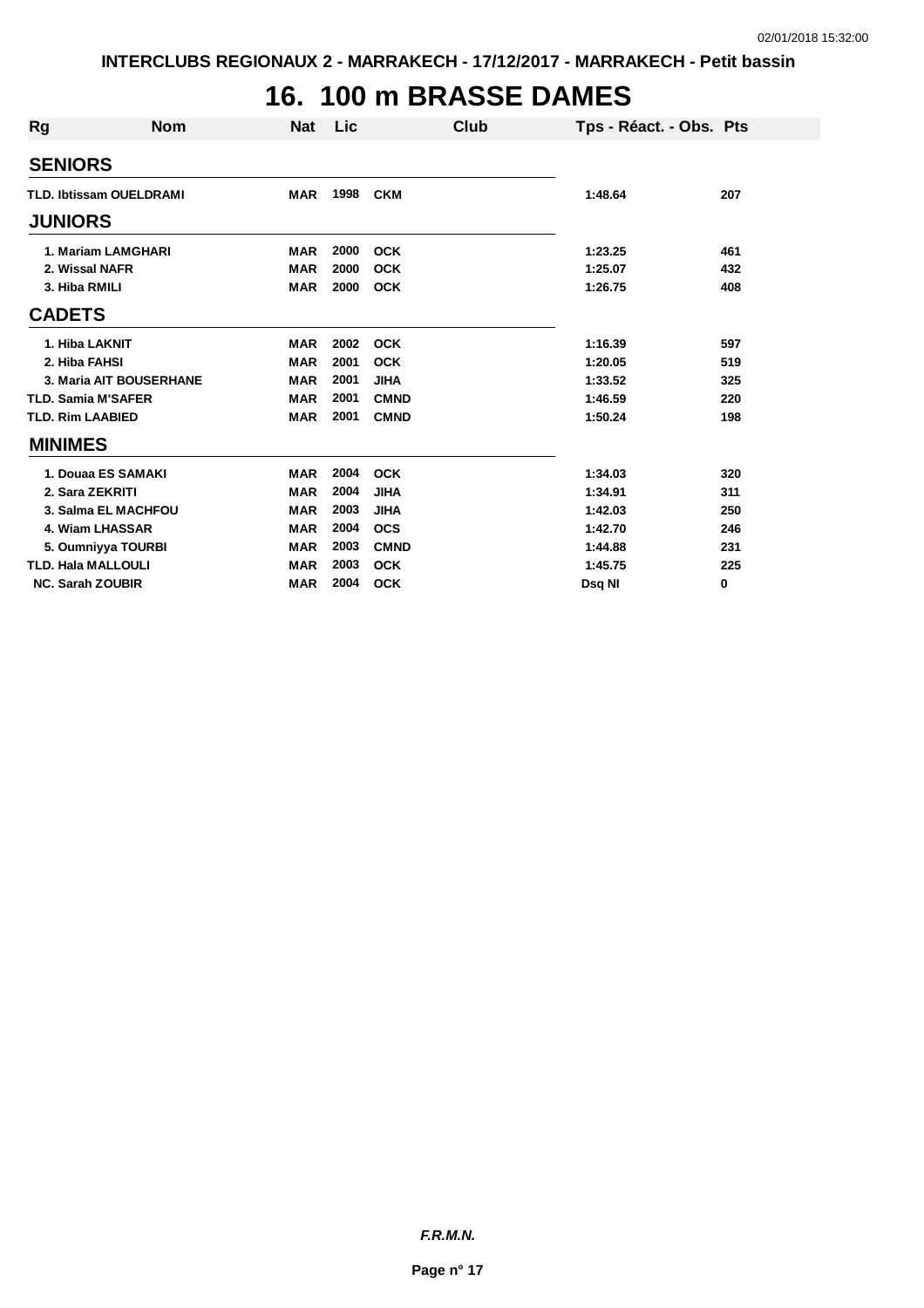# **17. 100 m BRASSE MESSIEURS**

| <b>Rg</b> | Nom                                  | Nat        | Lic  | Club          | Tps - Réact. - Obs. Pts |     |
|-----------|--------------------------------------|------------|------|---------------|-------------------------|-----|
|           | <b>SENIORS</b>                       |            |      |               |                         |     |
|           | TLD. EL YAZID AIT BENCHIBA           | <b>MAR</b> | 1994 | <b>JIHA</b>   | 1:20.45                 | 383 |
|           | <b>TLD. Arafa BOUCHTAOUI</b>         | <b>MAR</b> | 1990 | <b>JIHA</b>   | 1:27.95                 | 293 |
|           | <b>JUNIORS</b>                       |            |      |               |                         |     |
|           | 1. Amine EL HAIL                     | <b>MAR</b> | 1999 | <b>JIHA</b>   | 1:23.21                 | 346 |
|           | <b>TLD. Mustapha KHATIM</b>          | <b>MAR</b> | 2000 | <b>CMND</b>   | 1:35.64                 | 228 |
|           | <b>NC. Mohamed EL QORRI</b>          | <b>MAR</b> | 1999 | <b>CMM</b>    | Frf n.d.                |     |
|           | <b>CADETS</b>                        |            |      |               |                         |     |
|           | 1. Anas OUGOUIS                      | <b>MAR</b> | 2001 | <b>OCK</b>    | 1:12.50                 | 524 |
|           | 2. Mehdi QAISSOUNI                   | <b>MAR</b> | 2001 | <b>OCS</b>    | 1:13.53                 | 502 |
|           | 3. Ayoub BOUGANDOULA                 | <b>MAR</b> | 2002 | <b>OCK</b>    | 1:16.10                 | 453 |
|           | 4. Mohammed COURDI                   | <b>MAR</b> | 2001 | <b>OCS</b>    | 1:16.12                 | 453 |
|           | 5. El Mehdi DIANE                    | <b>MAR</b> | 2001 | <b>ASAMIN</b> | 1:18.36                 | 415 |
|           | 6. Yassine SAFIR                     | <b>MAR</b> | 2001 | <b>ASAMIN</b> | 1:20.13                 | 388 |
|           | 7. Mounir ZAHIDI                     | <b>MAR</b> | 2002 | <b>JIHA</b>   | 1:20.78                 | 379 |
|           | 8. Imad AFEJDGHANE                   | <b>MAR</b> | 2002 | <b>ASAMIN</b> | 1:21.73                 | 366 |
|           | 9. Rayyane ELOUAZZANI                | <b>MAR</b> | 2002 | <b>OCS</b>    | 1:23.88                 | 338 |
|           | 10. Yahya MOUHIB                     | <b>MAR</b> | 2002 | <b>OCK</b>    | 1:23.95                 | 337 |
|           | <b>TLD. Ilyasse ALIOUI</b>           | <b>MAR</b> | 2002 | <b>OCS</b>    | 1:30.38                 | 270 |
|           | <b>TLD. Ayman LAKHOUAL</b>           | <b>MAR</b> | 2002 | <b>JIHA</b>   | 1:32.56                 | 251 |
|           | <b>TLD. Mohamed Reda AL BABAALLA</b> | <b>MAR</b> | 2001 | <b>CMND</b>   | 1:32.91                 | 249 |
|           | TLD. Elmehdi BELQARCH                | <b>MAR</b> | 2002 | <b>CBN</b>    | 1:45.56                 | 169 |
|           | NC. Abdelbar AMEJJOUD                | <b>MAR</b> | 2001 | <b>CBN</b>    | Frf n.d.                |     |
|           | <b>NC. Abd El Kaddouss ERRIFAIY</b>  | <b>MAR</b> | 2002 | <b>CMM</b>    | Frf n.d.                |     |
|           | <b>NC. Ilyas BKHIBKHI</b>            | <b>MAR</b> | 2002 | <b>CMND</b>   | Frf n.d.                |     |
|           | <b>NC. Mohamed Adam SAIB</b>         | <b>MAR</b> | 2002 | <b>JIHA</b>   | Frf n.d.                |     |
|           | NC. Abdessamad SABIH                 | <b>MAR</b> | 2001 | <b>KACM</b>   | Frf n.d.                |     |
|           | <b>MINIMES</b>                       |            |      |               |                         |     |
|           | 1. Abdelwadoud MAAT ALLAH            | <b>MAR</b> | 2003 | <b>OCS</b>    | 1:29.41                 | 279 |
|           | 2. Zakaria REKHLA                    | <b>MAR</b> | 2004 | <b>OCS</b>    | 1:32.05                 | 256 |
|           | 3. Ahmed Amine OUNACEUR              | <b>MAR</b> | 2004 | <b>CMND</b>   | 1:33.02                 | 248 |
|           | <b>4. Anas ELBOUKHARI</b>            | <b>MAR</b> | 2003 | <b>JIHA</b>   | 1:33.56                 | 243 |
|           | <b>TLD. Ismail LAHSINIA</b>          | <b>MAR</b> | 2004 | <b>OCK</b>    | 1:35.26                 | 231 |
|           | <b>TLD. Ahmed Amine CHAYED</b>       | <b>MAR</b> | 2003 | <b>JIHA</b>   | 1:36.66                 | 221 |
|           | TLD. Youssef KHAOURI MAHIR           | <b>MAR</b> | 2003 | <b>CBN</b>    | 1:39.44                 | 203 |
|           | <b>NC. Yassine AADAD</b>             | <b>MAR</b> | 2003 | <b>CMND</b>   | Dsq NI                  | 0   |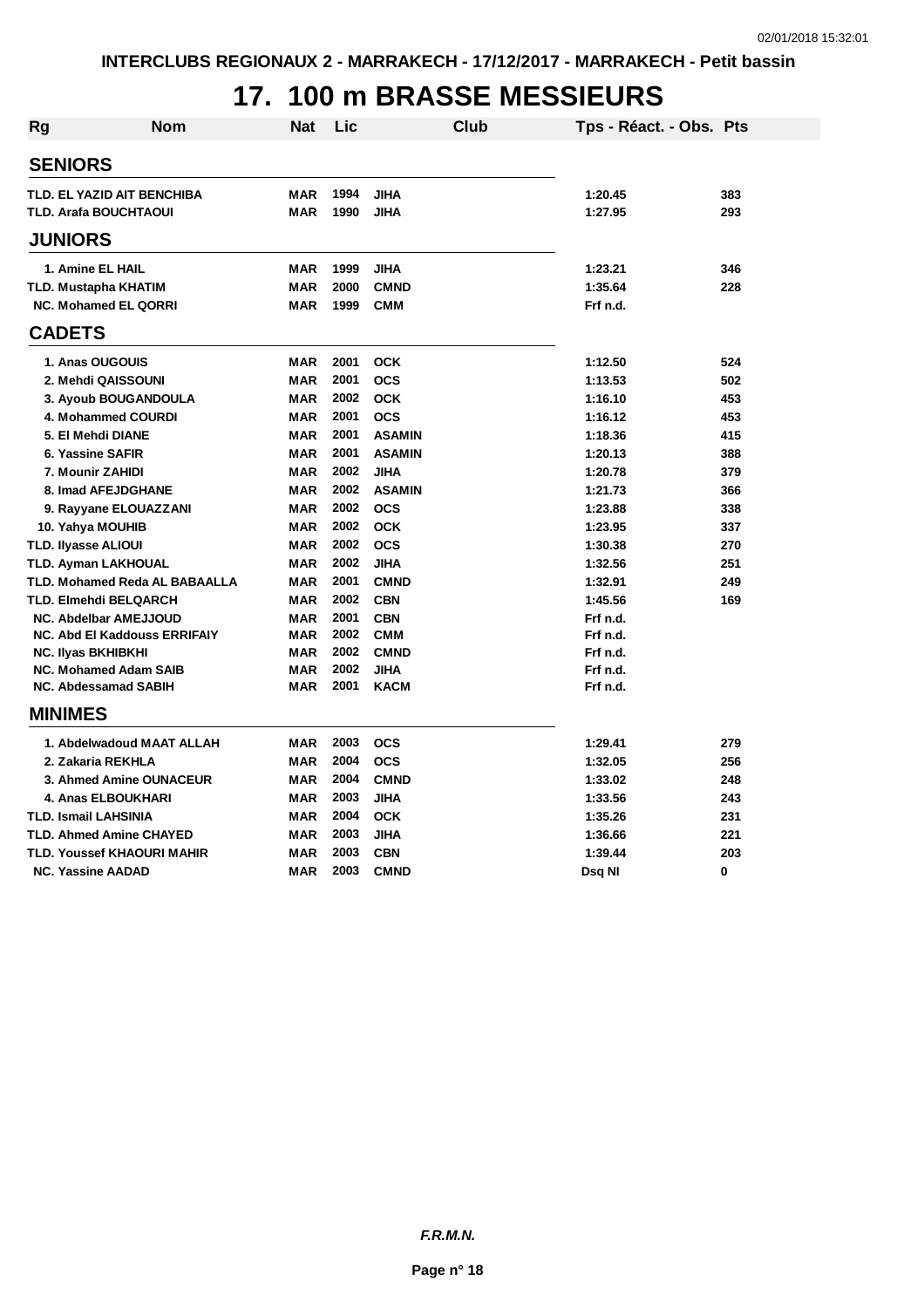# **18. 50 m PAPILLON MESSIEURS**

| <b>Rg</b> | <b>Nom</b>                       | <b>Nat</b> | Lic  | <b>Club</b>    | Tps - Réact. - Obs. Pts |     |
|-----------|----------------------------------|------------|------|----------------|-------------------------|-----|
|           | <b>SENIORS</b>                   |            |      |                |                         |     |
|           | 1. Mohamed CHEQBOUB              | MAR        | 1992 | <b>KACM</b>    | 28.40                   | 492 |
|           | 2. Yassine BENBARKA              | MAR        | 1996 | <b>CMND</b>    | 31.02                   | 378 |
|           | 3. Achraf LAKHDAR                | <b>MAR</b> | 1998 | <b>KACM</b>    | 31.10                   | 375 |
|           | TLD. Ali HAFID                   | <b>MAR</b> | 1998 | <b>JIHA</b>    | 33.18                   | 309 |
|           | <b>JUNIORS</b>                   |            |      |                |                         |     |
|           | 1. Oussama ALIOUI                | <b>MAR</b> | 2000 | <b>OCS</b>     | 30.13                   | 412 |
|           | 2. Hamza ALAOUI MORTAJI          | <b>MAR</b> | 2000 | <b>ASNS</b>    | 30.47                   | 399 |
|           | <b>TLD. Abdelmoughit CHHABNI</b> | <b>MAR</b> | 2000 | <b>CMM</b>     | 34.56                   | 273 |
|           | TLD. Amine EL HAIL               | <b>MAR</b> | 1999 | <b>JIHA</b>    | 34.89                   | 265 |
|           | <b>TLD. Adil CHATIR</b>          | MAR        | 2000 | <b>MOOV UP</b> | 35.14                   | 260 |
|           | <b>TLD. Anas LAKNANBI</b>        | <b>MAR</b> | 2000 | <b>JIHA</b>    | 35.70                   | 248 |
|           | TLD. Amine TORCHI                | MAR        | 2000 | <b>CMM</b>     | 38.98                   | 190 |
|           | <b>NC. Khalid BOU LAADAM</b>     | <b>MAR</b> | 1999 | <b>JIHA</b>    | Frf n.d.                |     |
|           | <b>CADETS</b>                    |            |      |                |                         |     |
|           | 1. Mehdi QAISSOUNI               | MAR        | 2001 | <b>OCS</b>     | 28.67                   | 479 |
|           | 2. Othmane BENLACHHAB            | MAR        | 2001 | <b>ASAMIN</b>  | 30.40                   | 401 |
|           | 3. Yahya MOUHIB                  | MAR        | 2002 | <b>OCK</b>     | 31.20                   | 371 |
|           | 4. Rayyane ELOUAZZANI            | <b>MAR</b> | 2002 | <b>OCS</b>     | 32.38                   | 332 |
|           | 5. Yassine ELAOUD                | <b>MAR</b> | 2001 | <b>CMND</b>    | 32.88                   | 317 |
|           | <b>6. Yassine CHERGUI MOUANE</b> | <b>MAR</b> | 2001 | <b>OCS</b>     | 33.10                   | 311 |
|           | 7. Nassim MITA                   | <b>MAR</b> | 2002 | <b>OCS</b>     | 35.52                   | 251 |
|           | 8. Saad ABDOUH                   | MAR        | 2002 | <b>JIHA</b>    | 35.88                   | 244 |
|           | 9. Ahmed DAHLANE                 | <b>MAR</b> | 2001 | <b>JIHA</b>    | 36.10                   | 239 |
|           | 10. Abdelmajid ANKA SOUBAAI      | <b>MAR</b> | 2001 | <b>KACM</b>    | 36.23                   | 237 |
|           | <b>TLD. Ayoub KHYAT</b>          | <b>MAR</b> | 2002 | <b>KACM</b>    | 39.55                   | 182 |
|           | <b>TLD. Ayman LAKHOUAL</b>       | <b>MAR</b> | 2002 | <b>JIHA</b>    | 42.57                   | 146 |
|           | TLD. Younes ELBEZOUARI           | <b>MAR</b> | 2001 | <b>CMM</b>     | 44.98                   | 124 |
|           | <b>MINIMES</b>                   |            |      |                |                         |     |
|           | 1. Fayçal FIDADI                 | <b>MAR</b> | 2003 | <b>KACM</b>    | 32.88                   | 317 |
|           | 2. Ayoub RABOUN                  | <b>MAR</b> | 2003 | <b>CMND</b>    | 34.95                   | 264 |
|           | 3. Riyad Abdelbasset ELBANNAY    | <b>MAR</b> | 2003 | <b>OCK</b>     | 35.40                   | 254 |
|           | 4. Amjad SAISSI                  | <b>MAR</b> | 2003 | <b>OCS</b>     | 36.48                   | 232 |
|           | 5. Anas ELBOUKHARI               | MAR        | 2003 | JIHA           | 36.55                   | 231 |
|           | 6. Ahmed Amine CHAYED            | <b>MAR</b> | 2003 | <b>JIHA</b>    | 37.57                   | 212 |
|           | 7. Zakaria REKHLA                | MAR        | 2004 | <b>OCS</b>     | 38.18                   | 202 |
|           | 8. Anwar SAISSI                  | MAR        | 2003 | <b>OCS</b>     | 38.88                   | 192 |
|           | 9. Mohamed Reda ELMARNI          | MAR        | 2004 | <b>OCS</b>     | 38.91                   | 191 |
|           | 10. Ibrahim EL MAOUKOR           | MAR        | 2004 | <b>CMND</b>    | 40.32                   | 172 |
|           | 11. Samy ENOUASSIH               | MAR        | 2003 | <b>JIHA</b>    | 40.58                   | 168 |
|           | TLD. Taha Mohammed KHIYAT        | MAR        | 2004 | <b>ASNS</b>    | 47.58                   | 104 |
|           | TLD. Yahia BOUCHOUK              | MAR        | 2003 | <b>MOOV UP</b> | 48.38                   | 99  |
|           | TLD. Aymane LAMMANI              | MAR        | 2004 | <b>KACM</b>    | 57.28                   | 60  |
|           | <b>TLD. Yahya AMARIR</b>         | MAR        | 2004 | <b>KACM</b>    | 57.95                   | 58  |
|           | <b>NC. Achraf BENRBIB</b>        | MAR        | 2003 | <b>OCS</b>     | Dsq FD                  | 0   |
|           | NC. Ahmed Houssam MACHMOUM       | MAR        | 2004 | <b>MOOV UP</b> | Dsq NI                  | 0   |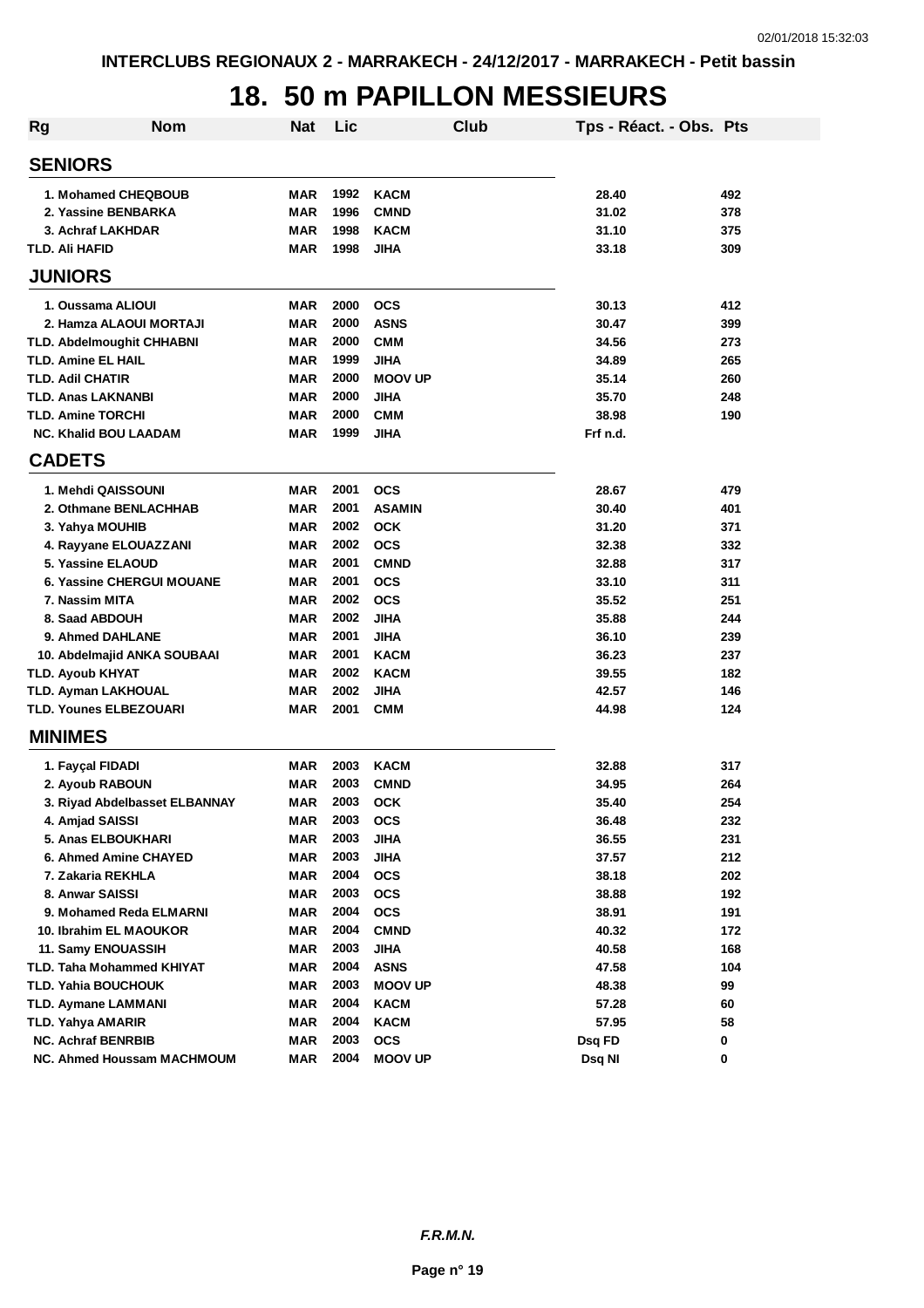#### **19. 50 m PAPILLON DAMES**

| Rg                          | <b>Nom</b>                     | <b>Nat</b> | Lic  | Club          | Tps - Réact. - Obs. Pts |     |
|-----------------------------|--------------------------------|------------|------|---------------|-------------------------|-----|
| <b>JUNIORS</b>              |                                |            |      |               |                         |     |
| 1. Fadwa FIDADI             |                                | <b>MAR</b> | 1999 | <b>KACM</b>   | 31.47                   | 468 |
| 2. Hiba RMILI               |                                | <b>MAR</b> | 2000 | <b>OCK</b>    | 31.59                   | 462 |
| <b>CADETS</b>               |                                |            |      |               |                         |     |
| 1. Doha FAHSI               |                                | <b>MAR</b> | 2001 | <b>OCK</b>    | 30.04                   | 538 |
| 2. Hiba LAKNIT              |                                | <b>MAR</b> | 2002 | <b>OCK</b>    | 31.40                   | 471 |
| 3. Mariam SELLAFI           |                                | <b>MAR</b> | 2002 | <b>OCK</b>    | 32.10                   | 441 |
|                             | 4. Hafsa EL ABBARI             | <b>MAR</b> | 2002 | <b>OCK</b>    | 32.12                   | 440 |
| 5. Ayya AJDI                |                                | <b>MAR</b> | 2001 | <b>KACM</b>   | 39.12                   | 243 |
|                             | <b>TLD. Hibat Allah DOUADA</b> | <b>MAR</b> | 2002 | <b>KACM</b>   | 52.98                   | 98  |
| <b>NC. Marwa EL AISSARI</b> |                                | <b>MAR</b> | 2001 | <b>ASAMIN</b> | Frf n.d.                |     |
| <b>MINIMES</b>              |                                |            |      |               |                         |     |
| 1. Sara ZEKRITI             |                                | <b>MAR</b> | 2004 | <b>JIHA</b>   | 35.73                   | 319 |
|                             | 2. Aalia BOUOUFOUSSE           | <b>MAR</b> | 2004 | <b>JIHA</b>   | 36.23                   | 306 |
| 3. Sarah ED DRIEF           |                                | <b>MAR</b> | 2004 | <b>KACM</b>   | 39.01                   | 245 |
| 4. Widad MORCHID            |                                | <b>MAR</b> | 2004 | <b>OCK</b>    | 41.11                   | 209 |
| 5. Douaa JALAL              |                                | <b>MAR</b> | 2004 | <b>OCS</b>    | 42.24                   | 193 |
| 6. Wiaam CHAFIQ             |                                | <b>MAR</b> | 2004 | <b>OCS</b>    | 42.56                   | 189 |
| 7. Sarah ZOUBIR             |                                | <b>MAR</b> | 2004 | <b>OCK</b>    | 43.53                   | 176 |
|                             | <b>TLD. Doha ANKA SOUBAAI</b>  | <b>MAR</b> | 2004 | <b>KACM</b>   | 55.24                   | 86  |

*F.R.M.N.*

**Page n° 20**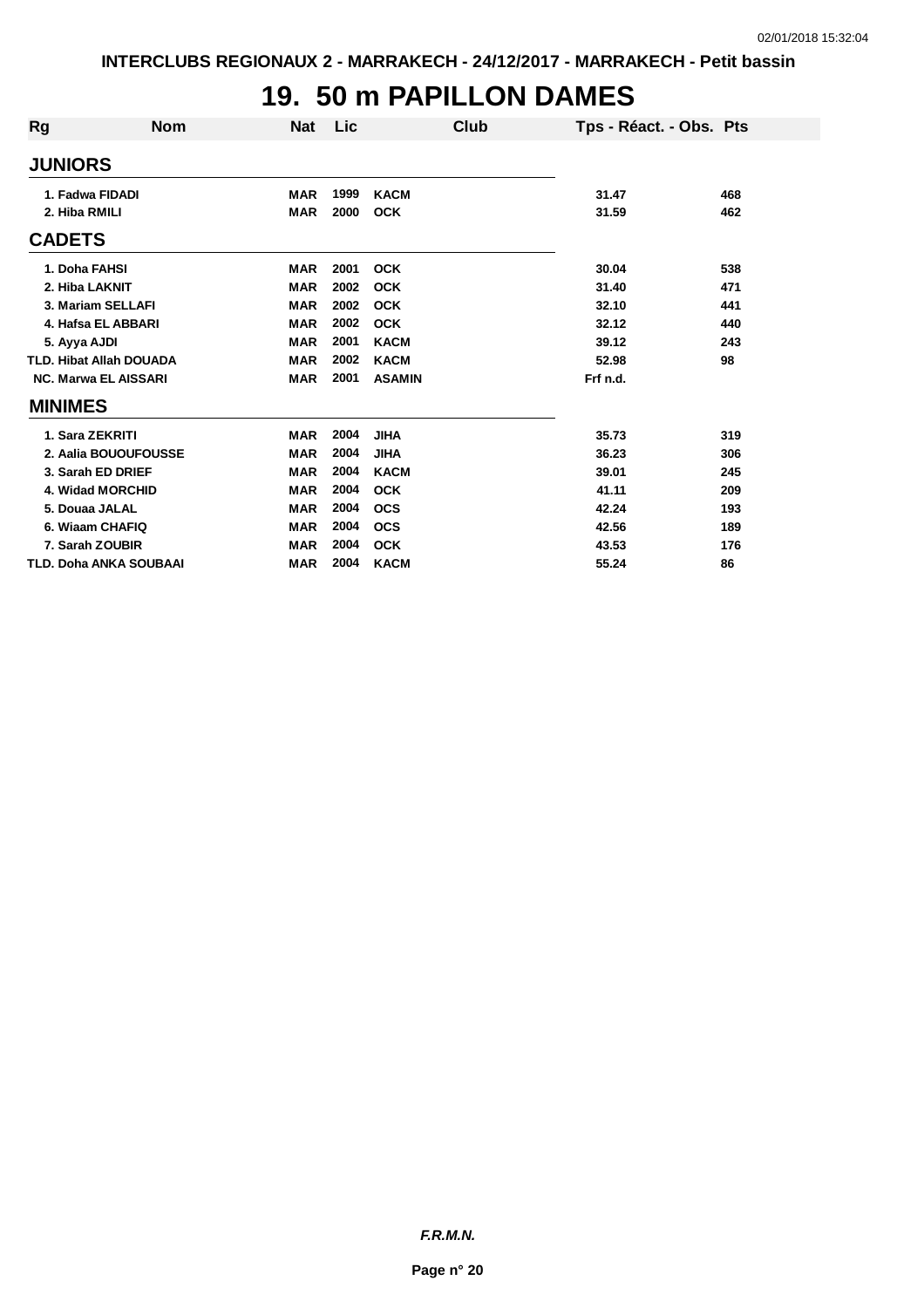# **20. 400 m 4 NAGES MESSIEURS**

| Rg                   | <b>Nom</b> | Nat Lic    |          | Club | Tps - Réact. - Obs. Pts |     |
|----------------------|------------|------------|----------|------|-------------------------|-----|
| <b>CADETS</b>        |            |            |          |      |                         |     |
| 1. Ismail ES SAMLALI |            | <b>MAR</b> | 2002 OCK |      | 5:22.24                 | 433 |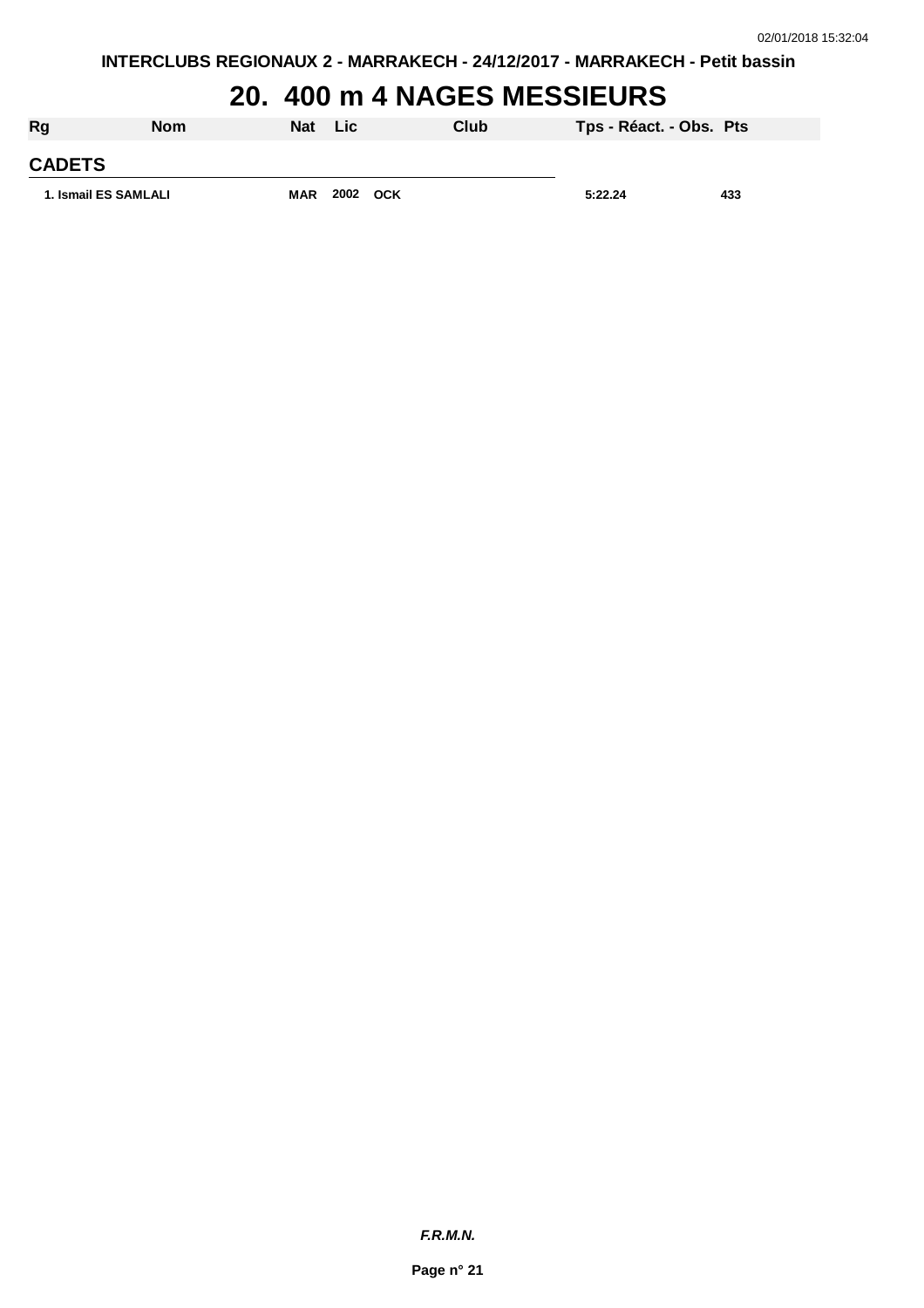## **21. 400 m 4 NAGES DAMES**

| Rg                    | <b>Nom</b> | <b>Nat</b> | <b>Lic</b> |            | Club | Tps - Réact. - Obs. Pts |  |
|-----------------------|------------|------------|------------|------------|------|-------------------------|--|
| <b>CADETS</b>         |            |            |            |            |      |                         |  |
| <b>NC. Hiba FAHSI</b> |            | <b>MAR</b> | 2001       | <b>OCK</b> |      | Abandon                 |  |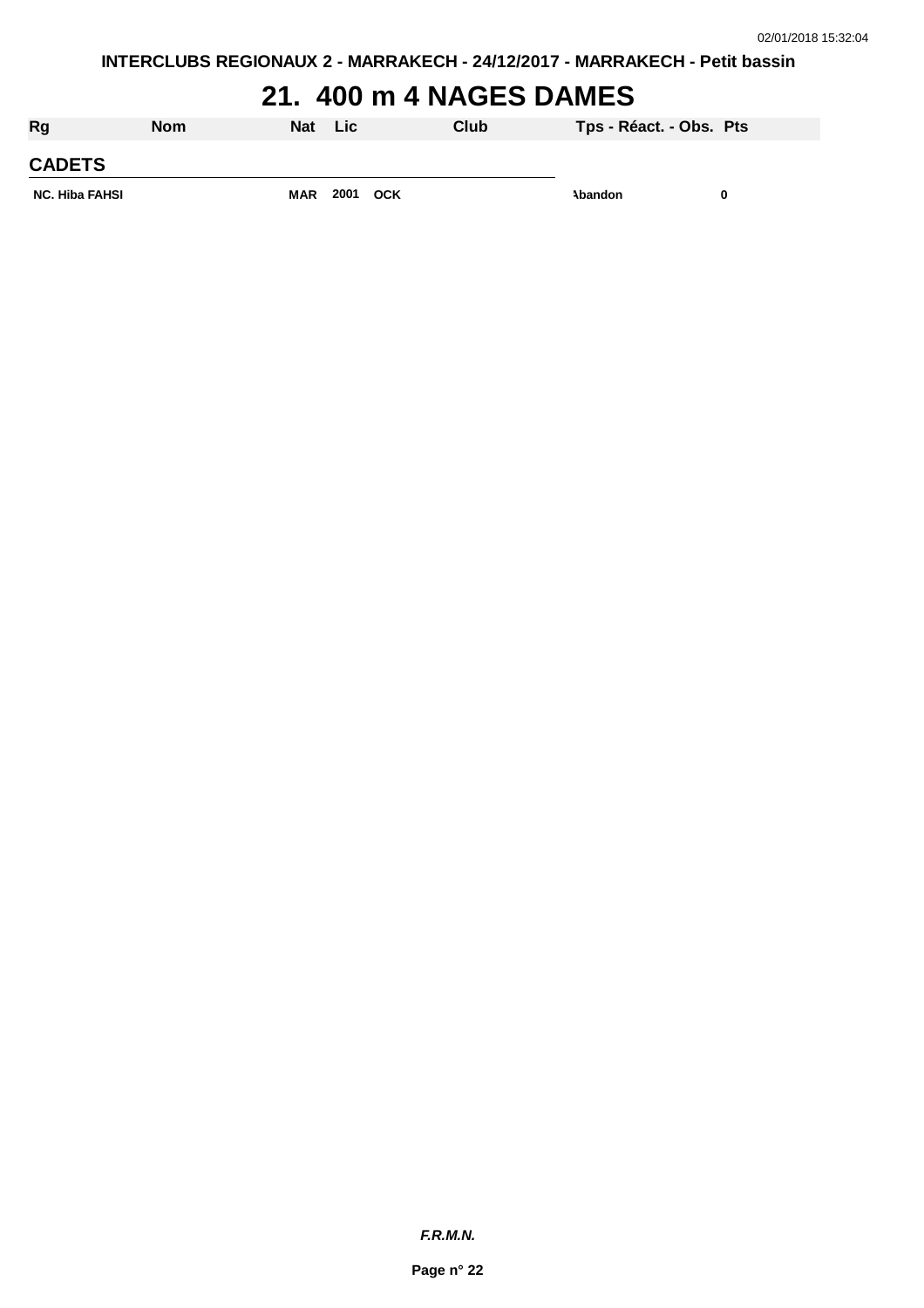### **22. 50 m BRASSE MESSIEURS**

| <b>Rg</b> | <b>Nom</b>                                             | <b>Nat</b>               | Lic          |                           | Club | Tps - Réact. - Obs. Pts |            |
|-----------|--------------------------------------------------------|--------------------------|--------------|---------------------------|------|-------------------------|------------|
|           | <b>SENIORS</b>                                         |                          |              |                           |      |                         |            |
|           | 1. EL YAZID AIT BENCHIBA                               | MAR                      | 1994         | <b>JIHA</b>               |      | 35.31                   | 431        |
|           | <b>TLD. Zakaria AHL MBAREK</b>                         | <b>MAR</b>               | 1997         | <b>CBN</b>                |      | 37.33                   | 364        |
|           | <b>TLD. Youssef HAIDAR</b>                             | <b>MAR</b>               | 1997         | <b>CMND</b>               |      | 38.34                   | 336        |
|           | <b>TLD. Arafa BOUCHTAOUI</b>                           | <b>MAR</b>               | 1990         | <b>JIHA</b>               |      | 39.59                   | 305        |
|           | TLD. EI Mehdi EL MAAMOURI                              | <b>MAR</b>               | 1997         | <b>KACM</b>               |      | 40.63                   | 282        |
|           | <b>NC. Hamza ZEROUAL</b>                               | <b>MAR</b>               | 1997         | <b>CBN</b>                |      | Frf n.d.                |            |
|           | <b>NC. Hamza LACHHAB</b>                               | <b>MAR</b>               | 1997         | <b>CBN</b>                |      | Frf n.d.                |            |
|           | <b>NC. Ayoub ESSALEHI</b>                              | MAR                      | 1995         | <b>CMM</b>                |      | Frf n.d.                |            |
|           | <b>JUNIORS</b>                                         |                          |              |                           |      |                         |            |
|           | 1. Amine EL HAIL                                       | MAR                      | 1999         | <b>JIHA</b>               |      | 37.59                   | 357        |
|           | 2. Oussama ALIOUI                                      | MAR                      | 2000         | <b>OCS</b>                |      | 38.49                   | 332        |
|           | TLD. Adil CHATIR                                       | MAR                      | 2000         | <b>MOOV UP</b>            |      | 42.95                   | 239        |
|           | <b>TLD. Mustapha KHATIM</b>                            | MAR                      | 2000         | <b>CMND</b>               |      | 43.14                   | 236        |
|           | <b>TLD. Amine TORCHI</b>                               | <b>MAR</b>               | 2000         | <b>CMM</b>                |      | 44.17                   | 220        |
|           | <b>CADETS</b>                                          |                          |              |                           |      |                         |            |
|           | 1. Mehdi QAISSOUNI                                     | MAR                      | 2001         | <b>OCS</b>                |      | 32.59                   | 548        |
|           | 2. Anas OUGOUIS                                        | MAR                      | 2001         | <b>OCK</b>                |      | 32.72                   | 541        |
|           | 3. Mohammed COURDI                                     | <b>MAR</b>               | 2001         | <b>OCS</b>                |      | 34.27                   | 471        |
|           | 4. Yassine SAFIR                                       | MAR                      | 2001         | <b>ASAMIN</b>             |      | 34.63                   | 456        |
|           | 5. El Mehdi DIANE                                      | MAR                      | 2001         | <b>ASAMIN</b>             |      | 34.71                   | 453        |
|           | 6. Ayoub BOUGANDOULA                                   | MAR                      | 2002         | <b>OCK</b>                |      | 35.24                   | 433        |
|           | 7. Imad AFEJDGHANE                                     | <b>MAR</b>               | 2002         | <b>ASAMIN</b>             |      | 36.34                   | 395        |
|           | 8. Mounir ZAHIDI                                       | <b>MAR</b>               | 2002         | <b>JIHA</b>               |      | 37.41                   | 362        |
|           | 9. Ilyasse ALIOUI                                      | <b>MAR</b>               | 2002         | <b>OCS</b>                |      | 37.50                   | 359        |
|           | 10. Rayyane ELOUAZZANI                                 | <b>MAR</b>               | 2002         | <b>OCS</b>                |      | 37.81                   | 351        |
|           | <b>11. Amine CHIHAZ</b>                                | <b>MAR</b>               | 2001         | <b>CBN</b>                |      | 40.73                   | 280        |
|           | 12. Ayman LAKHOUAL                                     | <b>MAR</b>               | 2002         | <b>JIHA</b>               |      | 40.95                   | 276        |
|           | 13. Mohamed Reda ENNAZIHI                              | <b>MAR</b>               | 2002         | <b>OCS</b>                |      | 41.06                   | 274        |
|           | 14. Mohamed Adam SAIB<br><b>TLD. Younes ELBEZOUARI</b> | <b>MAR</b><br><b>MAR</b> | 2002<br>2001 | <b>JIHA</b><br><b>CMM</b> |      | 41.36<br>47.61          | 268<br>175 |
|           | <b>TLD. Adam EL FATINE</b>                             | <b>MAR</b>               | 2002         | <b>CMM</b>                |      | 50.33                   | 148        |
|           | TLD. Hamza AMEJJOUD                                    | <b>MAR</b>               | 2002         | <b>CBN</b>                |      | 1:00.78                 | 84         |
|           | <b>NC. Othmane SOUKAR</b>                              | MAR                      | 2001         | <b>CBN</b>                |      | Frf n.d.                |            |
|           | <b>NC. Walid OUMOUSSA</b>                              | MAR                      | 2002         | <b>CMM</b>                |      | Frf n.d.                |            |
|           | NC. Mohamed Reda AL BABAALLA                           | MAR                      | 2001         | <b>CMND</b>               |      | Frf n.d.                |            |
|           | <b>NC. Elmehdi BELQARCH</b>                            | MAR                      | 2002         | <b>CBN</b>                |      | Abandon                 | 0          |
|           | <b>NC. Outman BELBAGARI</b>                            | MAR                      | 2002         | <b>CBN</b>                |      | Dsq NI                  | 0          |
|           | <b>MINIMES</b>                                         |                          |              |                           |      |                         |            |
|           | 1. Mohamed Imam MAHJOUBI                               | MAR                      | 2003         | <b>ASAMIN</b>             |      | 37.50                   | 359        |
|           | 2. Riyad Abdelbasset ELBANNAY                          | MAR                      | 2003         | <b>OCK</b>                |      | 40.00                   | 296        |
|           | 3. Ahmed Amine OUNACEUR                                | MAR                      | 2004         | <b>CMND</b>               |      | 40.23                   | 291        |
|           | 4. Hatim BENAZZOUZ                                     | MAR                      | 2003         | <b>OCS</b>                |      | 40.58                   | 283        |
|           | 5. Zakaria REKHLA                                      | MAR                      | 2004         | <b>OCS</b>                |      | 41.28                   | 269        |
|           | 6. Anas ELBOUKHARI                                     | MAR                      | 2003         | JIHA                      |      | 41.34                   | 268        |
|           | 7. Anas LAMKHIDA                                       | MAR                      | 2003         | KACM                      |      | 41.35                   | 268        |
|           | 8. Ahmed Amine CHAYED                                  | MAR                      | 2003         | <b>JIHA</b>               |      | 43.23                   | 234        |
|           | 9. Youssef KHAOURI MAHIR                               | MAR                      | 2003         | <b>CBN</b>                |      | 44.13                   | 220        |
|           | 10. Ismail LAHSINIA                                    | MAR                      | 2004         | <b>OCK</b>                |      | 44.63                   | 213        |
|           | <b>TLD. Samy ENOUASSIH</b>                             | MAR                      | 2003         | <b>JIHA</b>               |      | 45.57                   | 200        |
|           | TLD. Yahia BOUCHOUK                                    | MAR                      | 2003         | <b>MOOV UP</b>            |      | 46.61                   | 187        |
|           | TLD. Hamza ZERBET                                      | MAR                      | 2003         | <b>MOOV UP</b>            |      | 46.79                   | 185        |
|           | TLD. Ahmed Houssam MACHMOUM                            | MAR                      | 2004         | <b>MOOV UP</b>            |      | 47.82                   | 173        |
|           | <b>TLD. Bader CHAHID</b>                               | MAR                      | 2004         | JIHA                      |      | 51.77                   | 136        |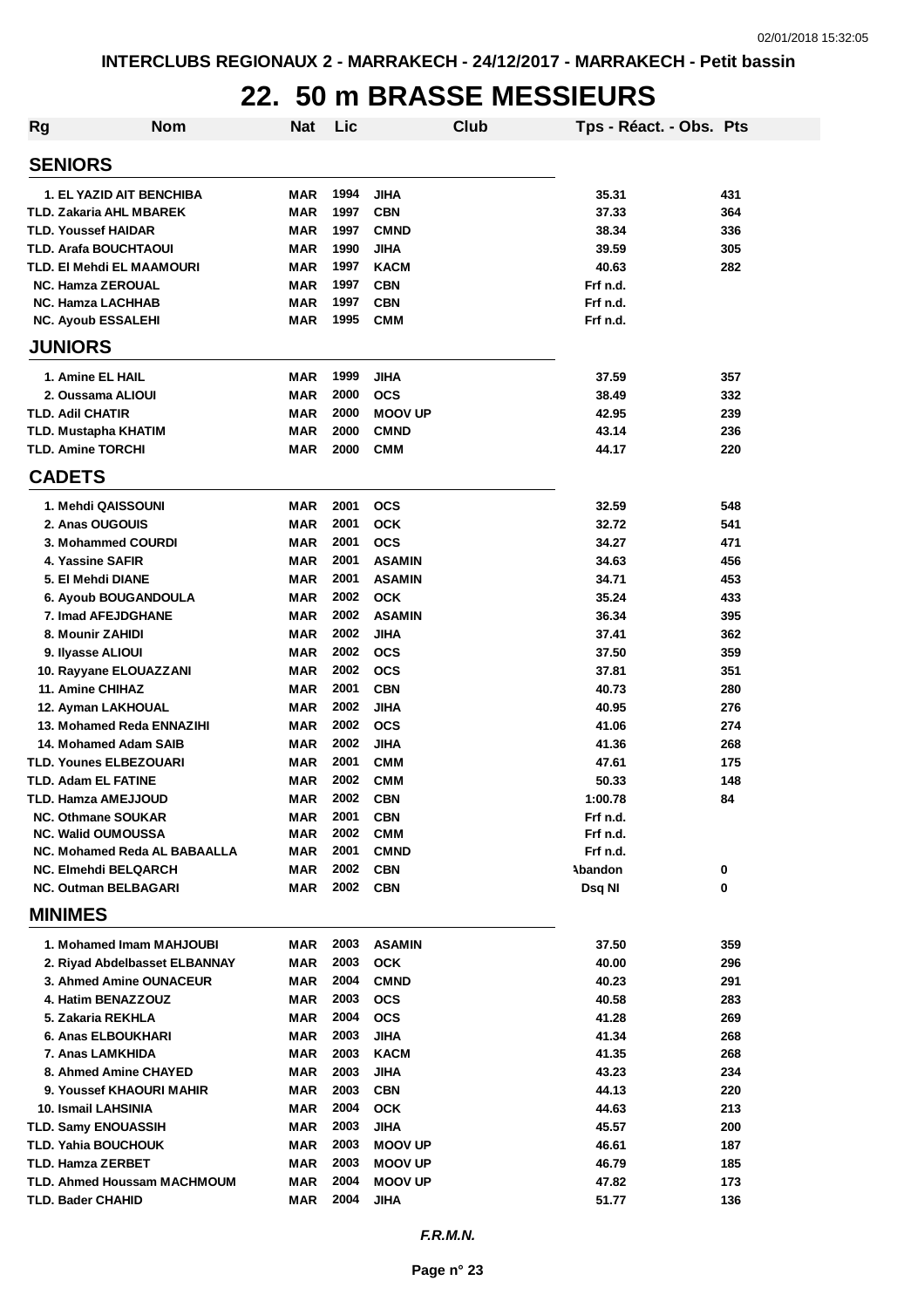### **22. 50 m BRASSE MESSIEURS**

| Rg                            | <b>Nom</b> | Nat Lic    |      |                | Club | Tps - Réact. - Obs. Pts |   |
|-------------------------------|------------|------------|------|----------------|------|-------------------------|---|
| <b>MINIMES</b>                |            |            |      |                |      |                         |   |
| NC. Abderrahmane LABSIRI      |            | MAR        | 2004 | ASAMIN         |      | Frf n.d.                |   |
| NC. Ayman Mahmoud OUAHI       |            | MAR        | 2004 | ASNS           |      | Frf n.d.                |   |
| <b>NC. Yassine AADAD</b>      |            | MAR        | 2003 | <b>CMND</b>    |      | Frf n.d.                |   |
| NC. Abdelwadoud MAAT ALLAH    |            | MAR        | 2003 | <b>OCS</b>     |      | Frf n.d.                |   |
| <b>NC. Ismail NAIT BRAHIM</b> |            | <b>MAR</b> | 2004 | ocs            |      | Frf n.d.                |   |
| <b>NC. Anas EL BERHICHI</b>   |            | MAR        | 2004 | <b>MOOV UP</b> |      | Dsg NI                  | 0 |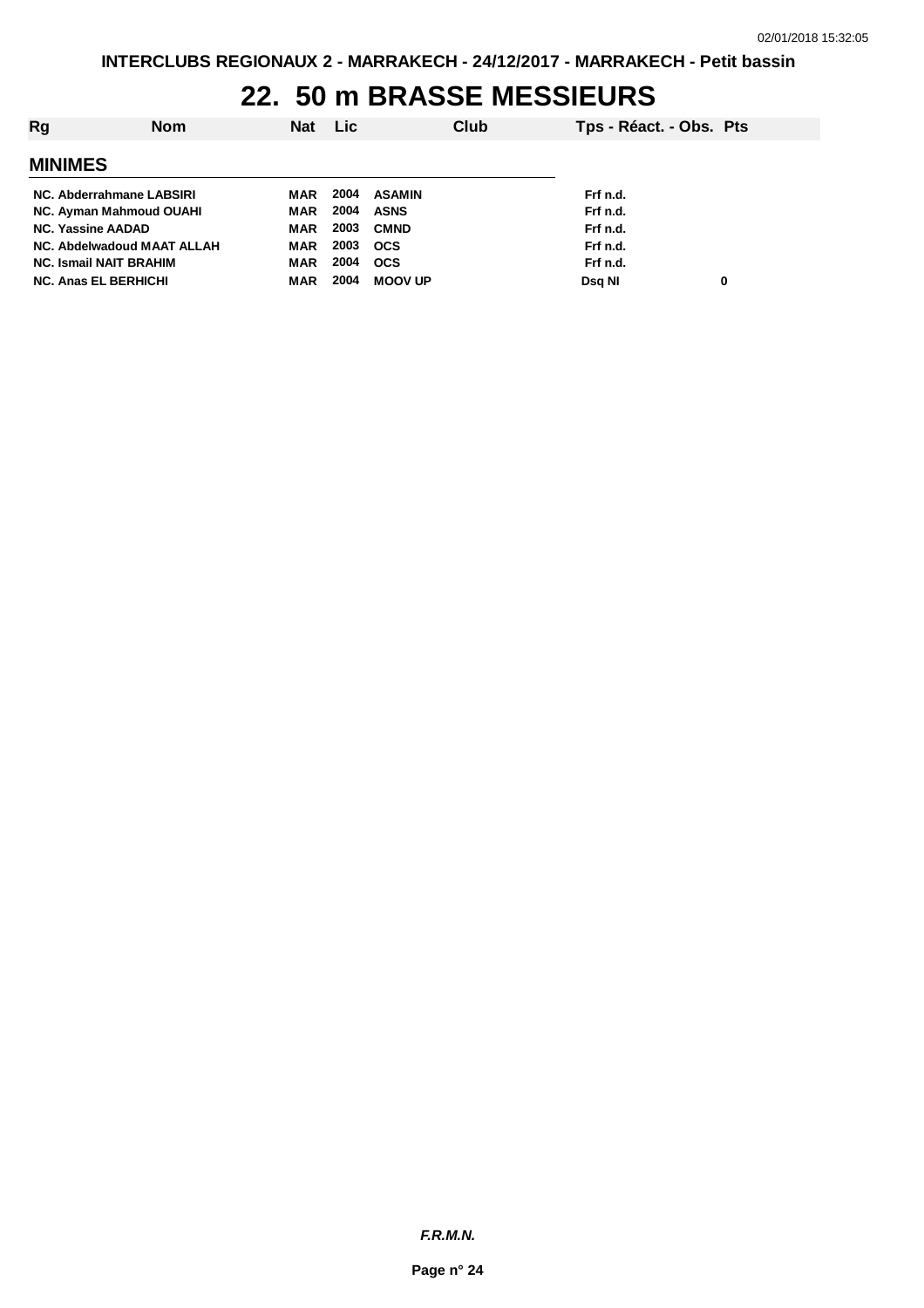# **23. 50 m BRASSE DAMES**

| Rg | <b>Nom</b>                     | <b>Nat</b> | Lic  | <b>Club</b>   | Tps - Réact. - Obs. Pts |     |
|----|--------------------------------|------------|------|---------------|-------------------------|-----|
|    | <b>SENIORS</b>                 |            |      |               |                         |     |
|    | <b>TLD. Ibtissam OUELDRAMI</b> | <b>MAR</b> | 1998 | <b>CKM</b>    | 48.57                   | 231 |
|    | <b>JUNIORS</b>                 |            |      |               |                         |     |
|    | 1. Mariam LAMGHARI             | <b>MAR</b> | 2000 | <b>OCK</b>    | 39.60                   | 428 |
|    | 2. Wissal NAFR                 | <b>MAR</b> | 2000 | <b>OCK</b>    | 39.99                   | 415 |
|    | <b>TLD. Zineb DRIOUACHE</b>    | <b>MAR</b> | 2000 | <b>CMND</b>   | 51.32                   | 196 |
|    | <b>CADETS</b>                  |            |      |               |                         |     |
|    | 1. Hiba LAKNIT                 | <b>MAR</b> | 2002 | <b>OCK</b>    | 36.48                   | 547 |
|    | 2. Maria AIT BOUSERHANE        | <b>MAR</b> | 2001 | <b>JIHA</b>   | 41.67                   | 367 |
|    | 3. Ghita AIT EL HAJ            | <b>MAR</b> | 2002 | <b>JIHA</b>   | 43.62                   | 320 |
|    | <b>TLD. Rim LAABIED</b>        | <b>MAR</b> | 2001 | <b>CMND</b>   | 47.30                   | 251 |
|    | <b>TLD. Amina DRIOUACHE</b>    | <b>MAR</b> | 2002 | <b>CMND</b>   | 51.93                   | 189 |
|    | <b>TLD. Salma MOUNA</b>        | <b>MAR</b> | 2002 | <b>CMND</b>   | 52.87                   | 179 |
|    | <b>TLD. Asmaa OUCHKOUK</b>     | <b>MAR</b> | 2002 | <b>CBN</b>    | 53.05                   | 178 |
|    | <b>NC. Aya NMYES</b>           | <b>MAR</b> | 2002 | <b>ASAMIN</b> | Frf n.d.                |     |
|    | <b>MINIMES</b>                 |            |      |               |                         |     |
|    | 1. Aalia BOUOUFOUSSE           | <b>MAR</b> | 2004 | <b>JIHA</b>   | 42.89                   | 336 |
|    | 2. Douaa ES SAMAKI             | <b>MAR</b> | 2004 | <b>OCK</b>    | 43.52                   | 322 |
|    | 3. Salma EL MACHFOU            | <b>MAR</b> | 2003 | <b>JIHA</b>   | 44.52                   | 301 |
|    | 4. Wiam LHASSAR                | <b>MAR</b> | 2004 | <b>OCS</b>    | 45.58                   | 280 |
|    | 5. Hala MALLOULI               | <b>MAR</b> | 2003 | <b>OCK</b>    | 46.16                   | 270 |
|    | 6. Oumniyya TOURBI             | <b>MAR</b> | 2003 | <b>CMND</b>   | 46.47                   | 264 |
|    | <b>TLD. Samia ENNAJI</b>       | <b>MAR</b> | 2003 | <b>CBN</b>    | 55.25                   | 157 |
|    | <b>NC. Aya OUBENDAOUD</b>      | <b>MAR</b> | 2004 | <b>ASAMIN</b> | Frf n.d.                |     |
|    | <b>NC. Nada DOUIOUI</b>        | <b>MAR</b> | 2003 | <b>CBN</b>    | Frf n.d.                |     |
|    | <b>NC. Ghita DARIF</b>         | <b>MAR</b> | 2003 | <b>CMND</b>   | Dsq NI                  | 0   |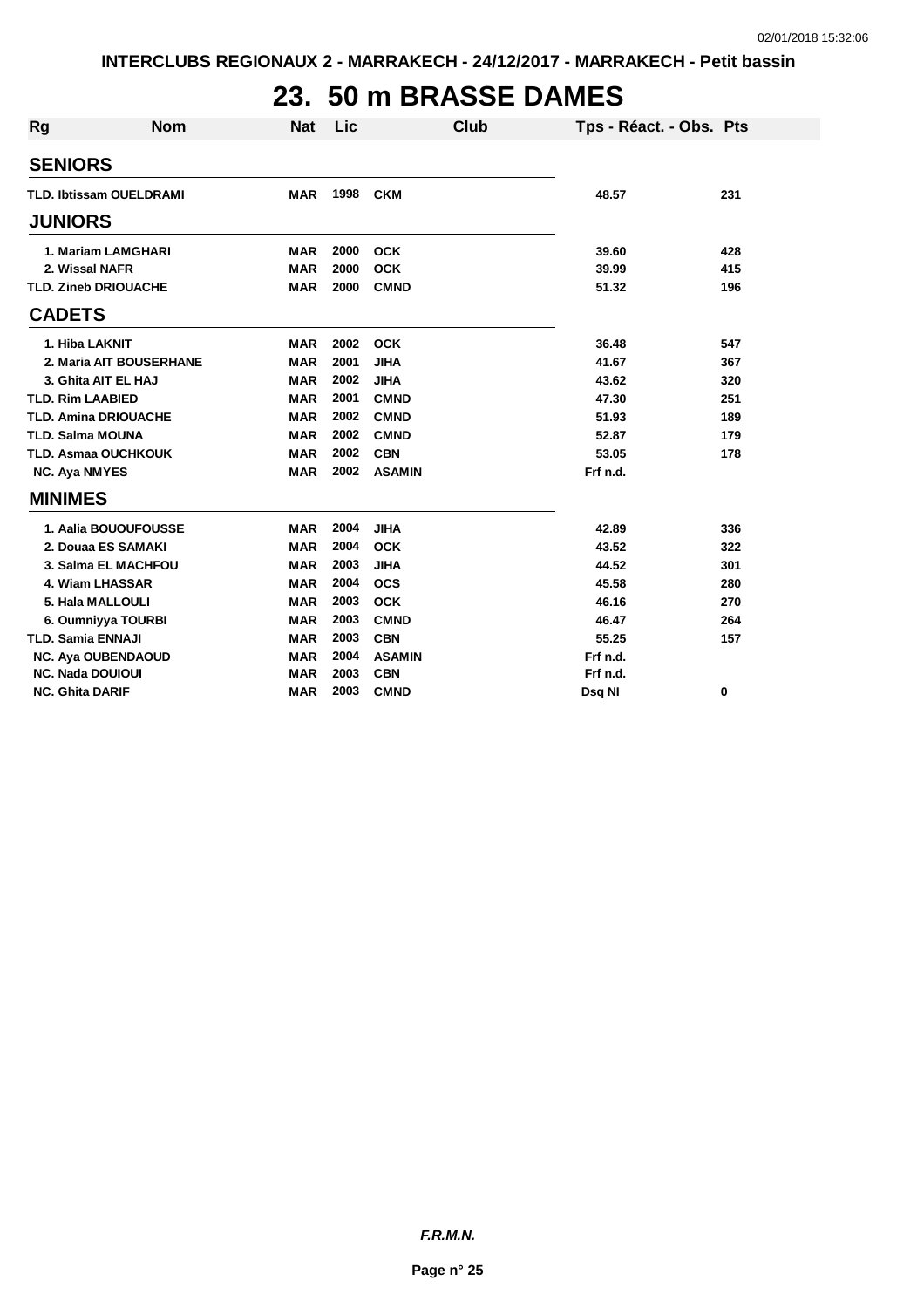#### **24. 200 m NAGE LIBRE MESSIEURS**

| <b>Rg</b> | <b>Nom</b>                       | <b>Nat</b> | Lic  | <b>Club</b>    | Tps - Réact. - Obs. Pts |     |
|-----------|----------------------------------|------------|------|----------------|-------------------------|-----|
|           | <b>SENIORS</b>                   |            |      |                |                         |     |
|           | <b>TLD. Ali HAFID</b>            | <b>MAR</b> | 1998 | <b>JIHA</b>    | 2:34.63                 | 287 |
|           | <b>TLD. Yassine BENBARKA</b>     | <b>MAR</b> | 1996 | <b>CMND</b>    | 3:05.86                 | 165 |
|           | <b>NC. Ayoub MEZIYERH</b>        | <b>MAR</b> | 1997 | <b>CMND</b>    | Frf n.d.                |     |
|           | <b>JUNIORS</b>                   |            |      |                |                         |     |
|           | 1. Saad Amine DABBAR             | <b>MAR</b> | 2000 | <b>OCK</b>     | 2:06.23                 | 527 |
|           | <b>TLD. Mustapha KHATIM</b>      | <b>MAR</b> | 2000 | <b>CMND</b>    | 2:39.84                 | 259 |
|           | TLD. Youssef EL MOUTAOUAKIL      | <b>MAR</b> | 1999 | <b>CMND</b>    | 2:40.05                 | 258 |
|           | <b>CADETS</b>                    |            |      |                |                         |     |
|           | 1. Yahya MOUHIB                  | <b>MAR</b> | 2002 | <b>OCK</b>     | 2:13.39                 | 447 |
|           | 2. Younes BELKHDARE              | <b>MAR</b> | 2002 | <b>ASAMIN</b>  | 2:30.13                 | 313 |
|           | <b>TLD. Mohamed Adam SAIB</b>    | <b>MAR</b> | 2002 | <b>JIHA</b>    | 2:44.17                 | 239 |
|           | <b>TLD. Yassir MOUZZOUN</b>      | <b>MAR</b> | 2001 | <b>CMND</b>    | 2:44.77                 | 237 |
|           | <b>TLD. Adam BOUADDI</b>         | <b>MAR</b> | 2002 | <b>CMND</b>    | 3:12.09                 | 149 |
|           | <b>TLD. Mohamed Amine TOUZI</b>  | <b>MAR</b> | 2002 | <b>CMND</b>    | 3:13.08                 | 147 |
|           | <b>TLD. Adam FDAILI</b>          | <b>MAR</b> | 2002 | <b>CMND</b>    | 3:16.63                 | 139 |
|           | <b>TLD. Abdellah JEBBOUR</b>     | <b>MAR</b> | 2002 | <b>CMND</b>    | 3:23.82                 | 125 |
|           | <b>NC. Soufiane LACHGUER</b>     | <b>MAR</b> | 2002 | <b>CMND</b>    | Frf n.d.                |     |
|           | <b>NC. Othmane AIT SALAH</b>     | <b>MAR</b> | 2002 | <b>JIHA</b>    | Frf n.d.                |     |
|           | <b>NC. Monssif HAITAM</b>        | <b>MAR</b> | 2002 | <b>OCK</b>     | Frf n.d.                |     |
|           | <b>MINIMES</b>                   |            |      |                |                         |     |
|           | 1. Mohamed Amine DIDOUCH         | <b>MAR</b> | 2003 | <b>ASAMIN</b>  | 2:18.72                 | 397 |
|           | 2. Anas QOUANANE                 | <b>MAR</b> | 2003 | <b>JIHA</b>    | 2:22.38                 | 367 |
|           | 3. Youssef TABIT                 | MAR        | 2003 | <b>ASAMIN</b>  | 2:33.50                 | 293 |
|           | 4. Ayoub RABOUN                  | <b>MAR</b> | 2003 | <b>CMND</b>    | 2:35.09                 | 284 |
|           | 5. Yassine JAA                   | <b>MAR</b> | 2003 | <b>CBN</b>     | 2:37.68                 | 270 |
|           | <b>TLD. Adam JAMALI</b>          | <b>MAR</b> | 2004 | <b>ASAMIN</b>  | 2:45.93                 | 232 |
|           | <b>TLD. Mohamed GOUMGHAR</b>     | <b>MAR</b> | 2003 | <b>CMND</b>    | 2:49.48                 | 218 |
|           | <b>TLD. Ibrahim EL MAOUKOR</b>   | <b>MAR</b> | 2004 | <b>CMND</b>    | 2:49.78                 | 216 |
|           | <b>TLD. Ahmed Amine OUNACEUR</b> | <b>MAR</b> | 2004 | <b>CMND</b>    | 2:51.21                 | 211 |
|           | <b>TLD. Yassine ZOUBIR</b>       | <b>MAR</b> | 2004 | <b>OCK</b>     | 2:52.34                 | 207 |
|           | <b>TLD. Mehdi LAHLOUMI</b>       | <b>MAR</b> | 2004 | <b>CMND</b>    | 2:55.88                 | 195 |
|           | <b>TLD. Mohamed BOUCHIKHA</b>    | <b>MAR</b> | 2003 | <b>CMND</b>    | 3:17.88                 | 136 |
|           | <b>TLD. Hamza ZERBET</b>         | <b>MAR</b> | 2003 | <b>MOOV UP</b> | 3:23.38                 | 126 |
|           | NC. Mohamed Imam MAHJOUBI        | <b>MAR</b> | 2003 | <b>ASAMIN</b>  | Frf n.d.                |     |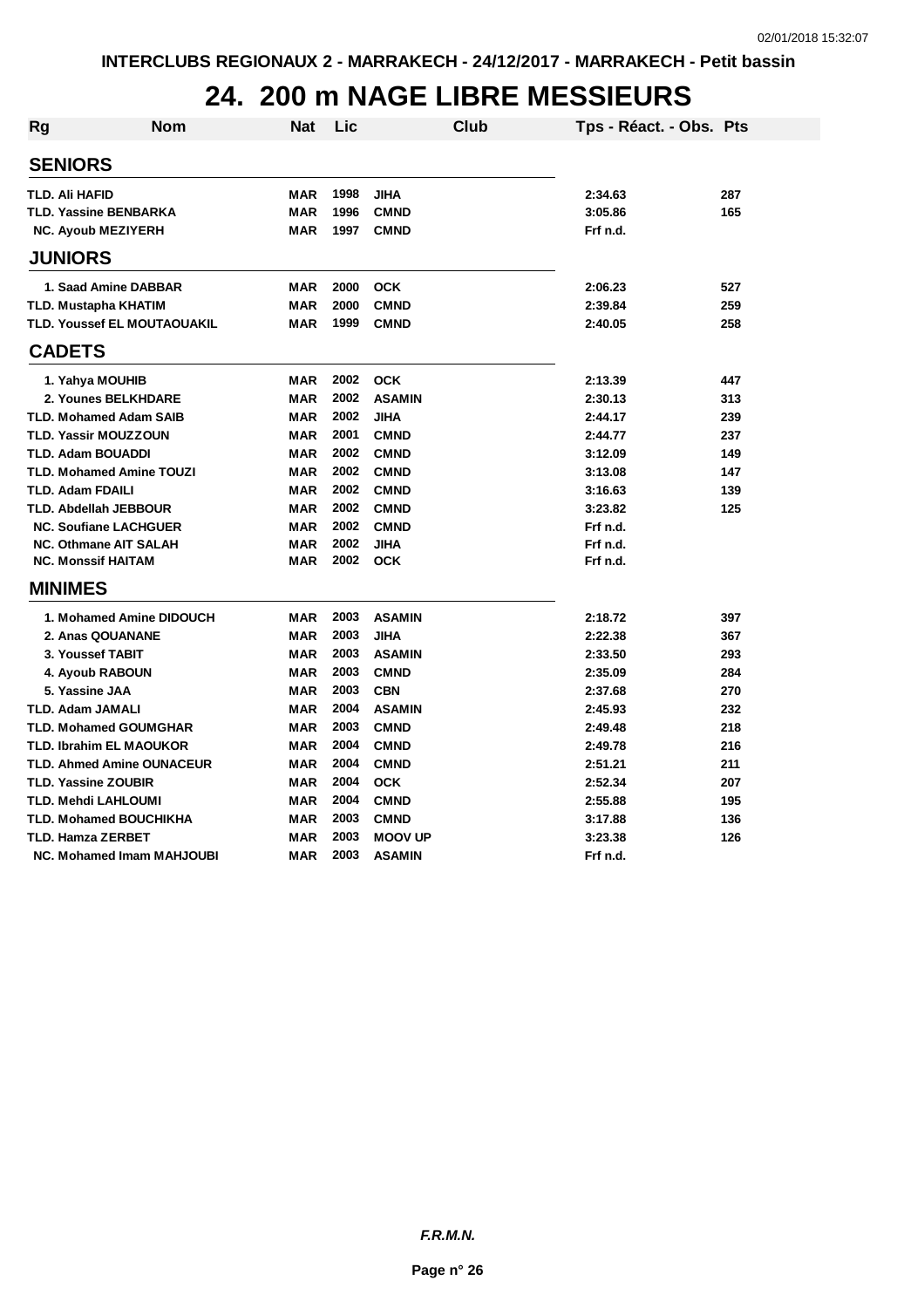# **25. 200 m NAGE LIBRE DAMES**

| Rg                         | <b>Nom</b>         | <b>Nat</b> | Lic  | Club          | Tps - Réact. - Obs. Pts |     |
|----------------------------|--------------------|------------|------|---------------|-------------------------|-----|
| <b>JUNIORS</b>             |                    |            |      |               |                         |     |
| 1. Wissal NAFR             |                    | <b>MAR</b> | 2000 | <b>OCK</b>    | 2:22.74                 | 495 |
|                            | 2. Mariam LAMGHARI | MAR        | 2000 | <b>OCK</b>    | 2:24.88                 | 474 |
| 3. Hiba RMILI              |                    | MAR        | 2000 | <b>OCK</b>    | 2:27.92                 | 445 |
| <b>CADETS</b>              |                    |            |      |               |                         |     |
|                            | 1. Oumaima FADILE  | MAR        | 2002 | <b>OCK</b>    | 2:28.70                 | 438 |
|                            | 2. Kaoutar KHALED  | <b>MAR</b> | 2001 | <b>OCK</b>    | 2:37.23                 | 371 |
| <b>TLD. Samia M'SAFER</b>  |                    | <b>MAR</b> | 2001 | <b>CMND</b>   | 3:03.87                 | 232 |
| <b>MINIMES</b>             |                    |            |      |               |                         |     |
| 1. Sara ZEKRITI            |                    | <b>MAR</b> | 2004 | <b>JIHA</b>   | 2:39.50                 | 355 |
| 2. Sarah ZOUBIR            |                    | <b>MAR</b> | 2004 | <b>OCK</b>    | 2:40.26                 | 350 |
|                            | 3. Yasmine BANADI  | <b>MAR</b> | 2003 | <b>OCK</b>    | 2:43.32                 | 331 |
|                            | 4. Hiba AOUFOUCHI  | <b>MAR</b> | 2004 | <b>OCK</b>    | 2:45.34                 | 319 |
| 5. Imane SIHAMI            |                    | <b>MAR</b> | 2004 | <b>OCK</b>    | 2:47.02                 | 309 |
| 6. Safaa KHRISS            |                    | <b>MAR</b> | 2004 | <b>ASAMIN</b> | 2:53.36                 | 276 |
| <b>NC. Nada EL AISSARI</b> |                    | <b>MAR</b> | 2003 | <b>ASAMIN</b> | Frf n.d.                |     |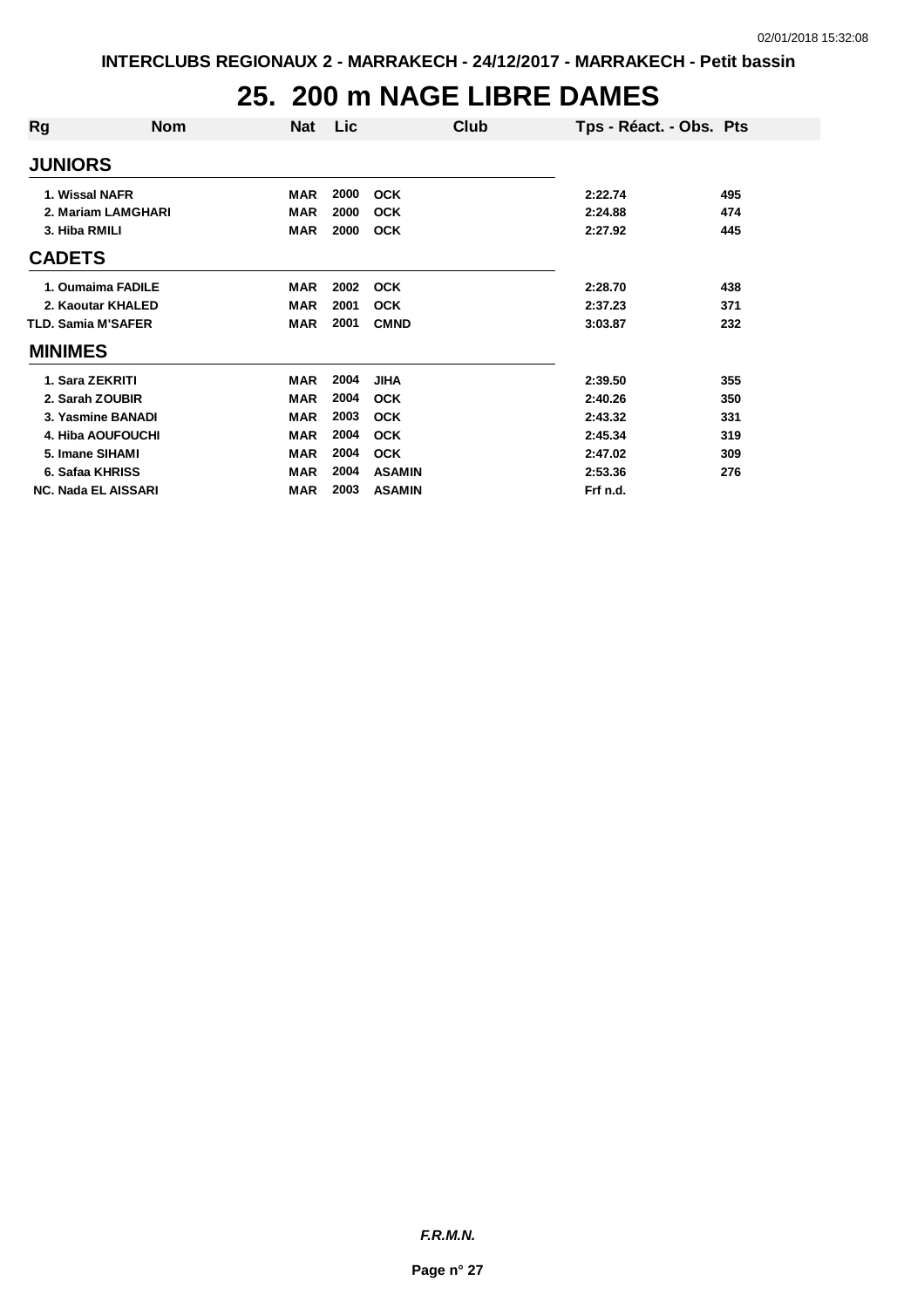#### **26. 100 m NAGE LIBRE MESSIEURS**

| <b>Rg</b>                                                 | <b>Nom</b>                          | Nat                      | Lic          |                            | Club | Tps - Réact. - Obs. Pts |            |
|-----------------------------------------------------------|-------------------------------------|--------------------------|--------------|----------------------------|------|-------------------------|------------|
| <b>SENIORS</b>                                            |                                     |                          |              |                            |      |                         |            |
| 1. Younes Taha NADIFIYINE                                 |                                     | MAR                      | 1995         | <b>KACM</b>                |      | 1:00.66                 | 462        |
| 2. Mohamed CHEQBOUB                                       |                                     | <b>MAR</b>               | 1992         | <b>KACM</b>                |      | 1:01.05                 | 453        |
| 3. Achraf LAKHDAR                                         |                                     | <b>MAR</b>               | 1998         | <b>KACM</b>                |      | 1:02.89                 | 415        |
| <b>TLD. Ali HAFID</b>                                     |                                     | <b>MAR</b>               | 1998         | <b>JIHA</b>                |      | 1:07.57                 | 334        |
| <b>TLD. EI Mehdi EL MAAMOURI</b>                          |                                     | <b>MAR</b>               | 1997         | <b>KACM</b>                |      | 1:08.30                 | 324        |
| <b>TLD. Yassine BENBARKA</b>                              |                                     | <b>MAR</b>               | 1996         | <b>CMND</b>                |      | 1:11.89                 | 277        |
| <b>TLD. Youssef HAIDAR</b>                                |                                     | <b>MAR</b>               | 1997         | <b>CMND</b>                |      | 1:18.08                 | 216        |
| <b>JUNIORS</b>                                            |                                     |                          |              |                            |      |                         |            |
| TLD. Youssef EL MOUTAOUAKIL                               |                                     | <b>MAR</b>               | 1999         | <b>CMND</b>                |      | 1:10.77                 | 291        |
| <b>TLD. Adil CHATIR</b>                                   |                                     | <b>MAR</b>               | 2000         | <b>MOOV UP</b>             |      | 1:12.16                 | 274        |
| <b>TLD. Abdelmoughit CHHABNI</b>                          |                                     | <b>MAR</b>               | 2000         | <b>CMM</b>                 |      | 1:12.84                 | 267        |
| <b>CADETS</b>                                             |                                     |                          |              |                            |      |                         |            |
| 1. Ouissam NAJIH                                          |                                     | <b>MAR</b>               | 2002         | <b>KACM</b>                |      | 56.80                   | 563        |
| 2. Ayoub BOUGANDOULA                                      |                                     | <b>MAR</b>               | 2002         | <b>OCK</b>                 |      | 1:02.69                 | 419        |
| 3. Rayyane ELOUAZZANI                                     |                                     | <b>MAR</b>               | 2002         | <b>OCS</b>                 |      | 1:04.80                 | 379        |
|                                                           | <b>4. Yassine CHERGUI MOUANE</b>    | <b>MAR</b>               | 2001         | <b>OCS</b>                 |      | 1:06.34                 | 353        |
| 5. Ilyasse ALIOUI                                         |                                     | <b>MAR</b>               | 2002         | <b>OCS</b>                 |      | 1:06.63                 | 349        |
| 6. Saad ABDOUH                                            |                                     | <b>MAR</b>               | 2002         | <b>JIHA</b>                |      | 1:06.86                 | 345        |
| <b>7. Younes BELKHDARE</b>                                |                                     | <b>MAR</b>               | 2002         | <b>ASAMIN</b>              |      | 1:08.91                 | 315        |
| 8. Yassine ELAOUD<br>9. Ahmed DAHLANE                     |                                     | <b>MAR</b><br><b>MAR</b> | 2001<br>2001 | <b>CMND</b><br><b>JIHA</b> |      | 1:09.44                 | 308<br>304 |
| 10. Abdelmajid ANKA SOUBAAI                               |                                     | <b>MAR</b>               | 2001         | <b>KACM</b>                |      | 1:09.70<br>1:10.06      | 300        |
| 11. Ilyas MAADANI                                         |                                     | <b>MAR</b>               | 2002         | <b>JIHA</b>                |      | 1:10.10                 | 299        |
| <b>TLD. Yassir MOUZZOUN</b>                               |                                     | <b>MAR</b>               | 2001         | <b>CMND</b>                |      | 1:12.44                 | 271        |
| <b>TLD. Ayoub KHYAT</b>                                   |                                     | <b>MAR</b>               | 2002         | <b>KACM</b>                |      | 1:12.87                 | 266        |
| <b>TLD. Ayman LAKHOUAL</b>                                |                                     | <b>MAR</b>               | 2002         | <b>JIHA</b>                |      | 1:13.62                 | 258        |
| <b>TLD. Elmehdi BELQARCH</b>                              |                                     | <b>MAR</b>               | 2002         | <b>CBN</b>                 |      | 1:15.00                 | 244        |
| <b>TLD. Amine CHIHAZ</b>                                  |                                     | <b>MAR</b>               | 2001         | <b>CBN</b>                 |      | 1:16.40                 | 231        |
| <b>TLD. Adam BOUADDI</b>                                  |                                     | <b>MAR</b>               | 2002         | <b>CMND</b>                |      | 1:20.27                 | 199        |
| <b>TLD. Adam FDAILI</b>                                   |                                     | <b>MAR</b>               | 2002         | <b>CMND</b>                |      | 1:20.28                 | 199        |
| <b>TLD. Abdellah JEBBOUR</b>                              |                                     | <b>MAR</b>               | 2002         | <b>CMND</b>                |      | 1:24.25                 | 172        |
| <b>TLD. Mohamed Amine TOUZI</b>                           |                                     | <b>MAR</b>               | 2002         | <b>CMND</b>                |      | 1:24.59                 | 170        |
|                                                           | <b>NC. Mohamed Reda AL BABAALLA</b> | MAR                      | 2001         | <b>CMND</b>                |      | Frf n.d.                |            |
| <b>NC. Soufiane LACHGUER</b><br><b>NC. Monssif HAITAM</b> |                                     | <b>MAR</b>               | 2002<br>2002 | <b>CMND</b>                |      | Frf n.d.                |            |
| <b>MINIMES</b>                                            |                                     | MAR                      |              | <b>OCK</b>                 |      | Frf n.d.                |            |
| 1. Fayçal FIDADI                                          |                                     | <b>MAR</b>               | 2003         | <b>KACM</b>                |      | 1:04.91                 | 377        |
| 2. Yassine JAA                                            |                                     | <b>MAR</b>               | 2003         | <b>CBN</b>                 |      | 1:06.45                 | 351        |
| 3. Ayoub RABOUN                                           |                                     | <b>MAR</b>               | 2003         | <b>CMND</b>                |      | 1:09.34                 | 309        |
| 4. Youssef TABIT                                          |                                     | <b>MAR</b>               | 2003         | <b>ASAMIN</b>              |      | 1:10.06                 | 300        |
| 5. Ahmed Amine CHAYED                                     |                                     | <b>MAR</b>               | 2003         | <b>JIHA</b>                |      | 1:10.56                 | 293        |
| 6. Anas ELBOUKHARI                                        |                                     | <b>MAR</b>               | 2003         | <b>JIHA</b>                |      | 1:10.88                 | 289        |
| 7. Zakaria REKHLA                                         |                                     | <b>MAR</b>               | 2004         | <b>OCS</b>                 |      | 1:11.66                 | 280        |
| 8. Adam JAMALI                                            |                                     | <b>MAR</b>               | 2004         | <b>ASAMIN</b>              |      | 1:12.73                 | 268        |
| 9. Amjad SAISSI                                           |                                     | <b>MAR</b>               | 2003         | <b>OCS</b>                 |      | 1:12.95                 | 265        |
| 10. Achraf BENRBIB                                        |                                     | <b>MAR</b>               | 2003         | <b>OCS</b>                 |      | 1:13.81                 | 256        |
| 11. Ibrahim EL MAOUKOR                                    |                                     | <b>MAR</b>               | 2004         | <b>CMND</b>                |      | 1:14.04                 | 254        |
| 12. Anwar SAISSI                                          |                                     | <b>MAR</b>               | 2003         | <b>OCS</b>                 |      | 1:15.05                 | 244        |
| <b>13. Youssef ELHAMIL</b>                                |                                     | <b>MAR</b>               | 2003         | <b>JIHA</b>                |      | 1:15.27                 | 242        |
| 14. Mehdi LAHLOUMI                                        |                                     | <b>MAR</b>               | 2004         | <b>CMND</b>                |      | 1:15.50                 | 239        |
| <b>TLD. Mohamed GOUMGHAR</b>                              |                                     | <b>MAR</b>               | 2003         | <b>CMND</b>                |      | 1:16.30                 | 232        |
| <b>TLD. Mohamed Reda ELMARNI</b>                          |                                     | MAR                      | 2004         | <b>OCS</b>                 |      | 1:16.84                 | 227        |
| TLD. Anas LAMKHIDA                                        |                                     | <b>MAR</b>               | 2003         | <b>KACM</b>                |      | 1:19.73                 | 203        |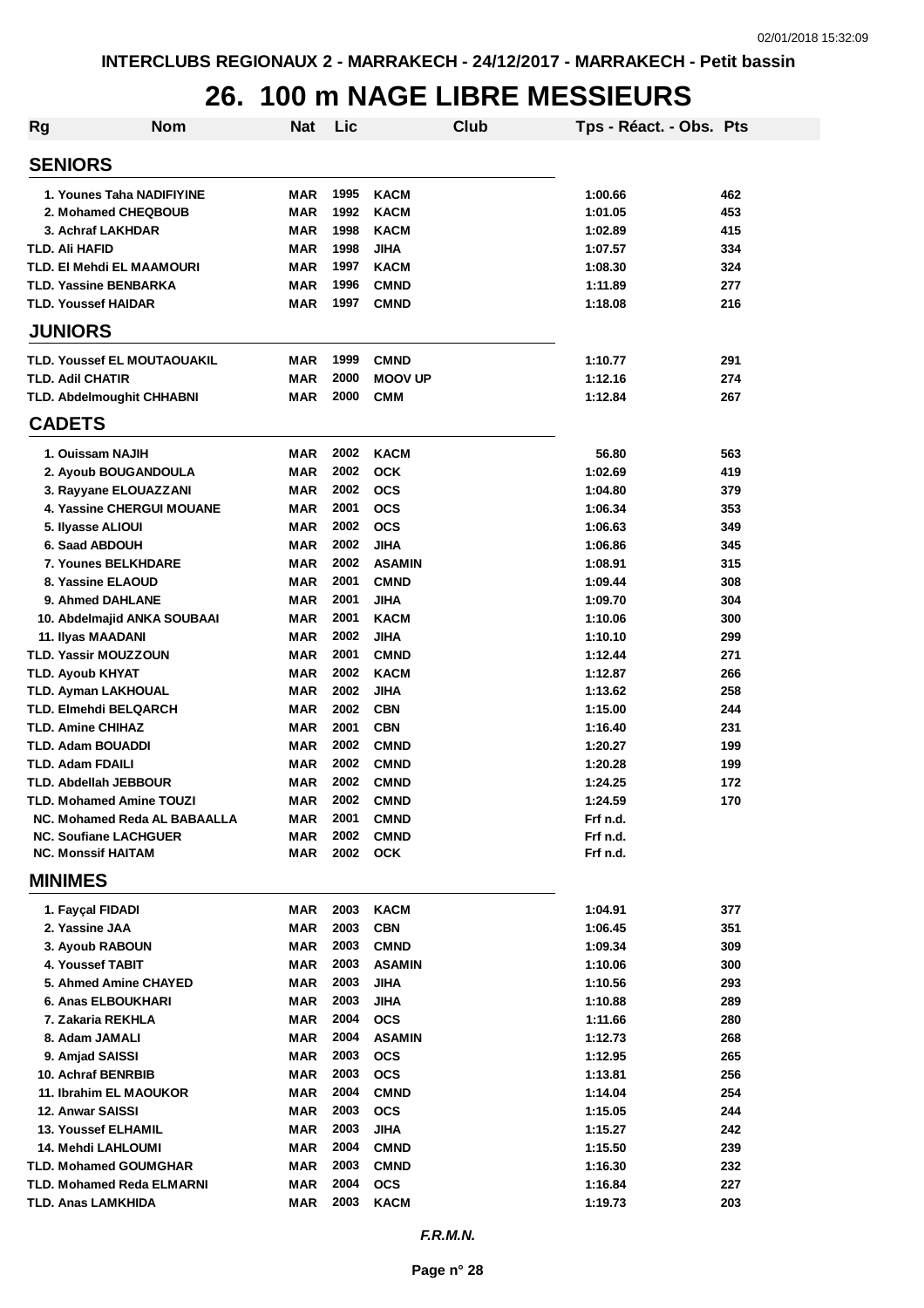#### **26. 100 m NAGE LIBRE MESSIEURS**

| <b>Nom</b>                         | <b>Nat</b> | Lic  | Club           | Tps - Réact. - Obs. Pts |     |
|------------------------------------|------------|------|----------------|-------------------------|-----|
|                                    |            |      |                |                         |     |
| <b>TLD. Ahmed Houssam MACHMOUM</b> | MAR        | 2004 | <b>MOOV UP</b> | 1:21.59                 | 190 |
| <b>TLD. Hamza ZERBET</b>           | MAR        | 2003 | <b>MOOV UP</b> | 1:23.11                 | 179 |
| <b>TLD. Ayman Mahmoud OUAHI</b>    | <b>MAR</b> | 2004 | <b>ASNS</b>    | 1:23.59                 | 176 |
| <b>TLD. Yahia BOUCHOUK</b>         | <b>MAR</b> | 2003 | <b>MOOV UP</b> | 1:25.01                 | 168 |
| <b>TLD. Badr Eddine ARGUIEL</b>    | <b>MAR</b> | 2003 | <b>OCS</b>     | 1:25.47                 | 165 |
| <b>TLD. Mohamed BOUCHIKHA</b>      | MAR        | 2003 | <b>CMND</b>    | 1:26.31                 | 160 |
| <b>TLD. Zivad BAATOCH</b>          | <b>MAR</b> | 2004 | <b>OCS</b>     | 1:27.94                 | 151 |
| <b>TLD. Aymane LAMMANI</b>         | MAR        | 2004 | <b>KACM</b>    | 1:31.75                 | 133 |
| <b>TLD. Anas EL BERHICHI</b>       | <b>MAR</b> | 2004 | <b>MOOV UP</b> | 1:59.15                 | 61  |
| NC. Abderrahmane LABSIRI           | <b>MAR</b> | 2004 | <b>ASAMIN</b>  | Frf n.d.                |     |
| <b>NC. Yassine AADAD</b>           | <b>MAR</b> | 2003 | <b>CMND</b>    | Frf n.d.                |     |
| NC. Abdelwadoud MAAT ALLAH         | MAR        | 2003 | <b>OCS</b>     | Frf n.d.                |     |
| <b>NC. Ismail NAIT BRAHIM</b>      | MAR        | 2004 | <b>OCS</b>     | Frf n.d.                |     |
|                                    |            |      |                |                         |     |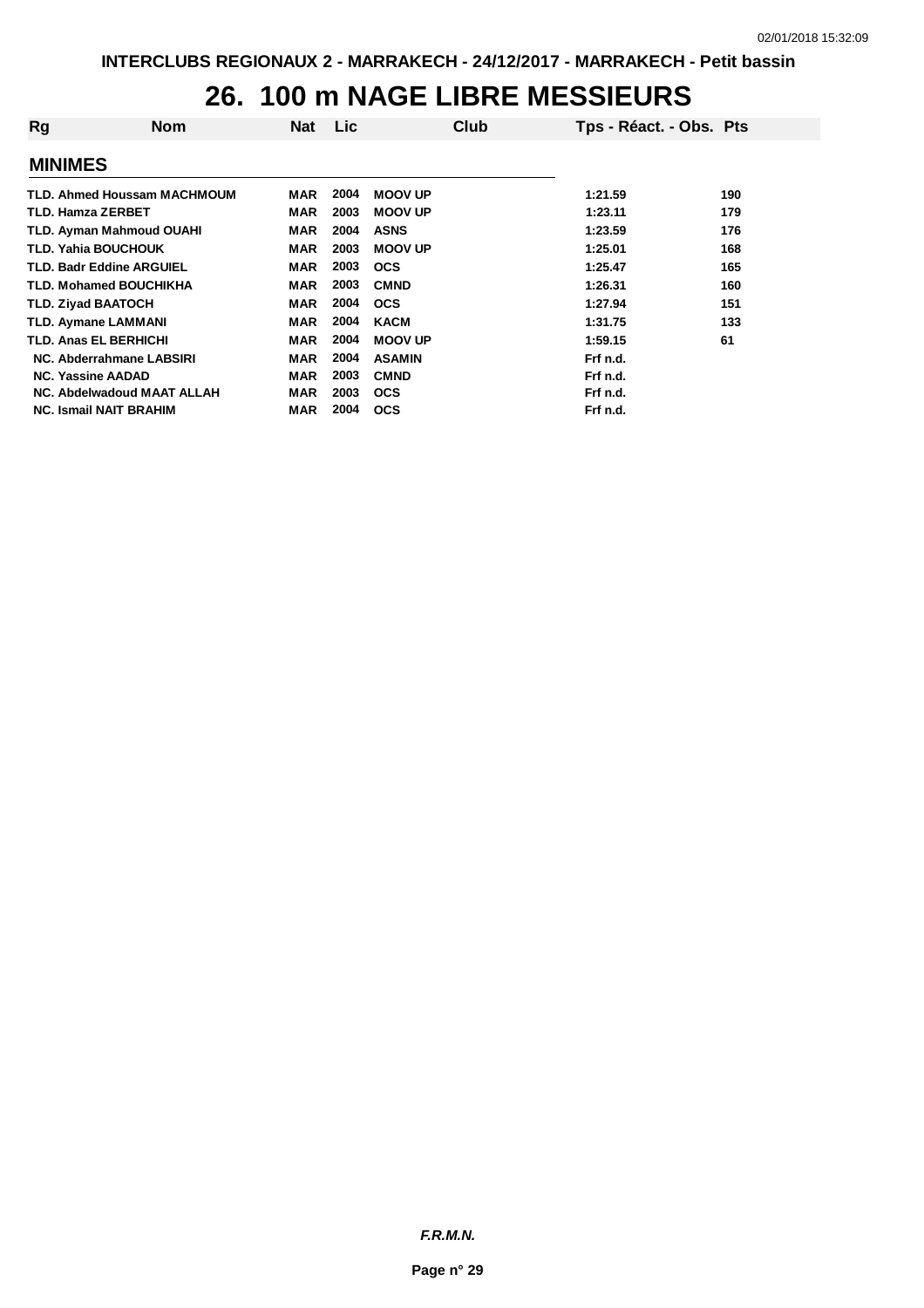# **27. 100 m NAGE LIBRE DAMES**

| <b>Rg</b> | <b>Nom</b>                     | <b>Nat</b> | Lic  | Club          | Tps - Réact. - Obs. Pts |     |
|-----------|--------------------------------|------------|------|---------------|-------------------------|-----|
|           | <b>SENIORS</b>                 |            |      |               |                         |     |
|           | <b>TLD. Ibtissam OUELDRAMI</b> | <b>MAR</b> | 1998 | <b>CKM</b>    | 1:21.36                 | 262 |
|           | <b>JUNIORS</b>                 |            |      |               |                         |     |
|           | 1. Fadwa FIDADI                | MAR        | 1999 | <b>KACM</b>   | 1:01.99                 | 592 |
|           | 2. Wissal NAFR                 | MAR        | 2000 | <b>OCK</b>    | 1:04.48                 | 526 |
|           | <b>TLD. Zineb DRIOUACHE</b>    | <b>MAR</b> | 2000 | <b>CMND</b>   | 1:22.13                 | 254 |
|           | <b>CADETS</b>                  |            |      |               |                         |     |
|           | 1. Doha FAHSI                  | MAR        | 2001 | <b>OCK</b>    | 1:01.44                 | 608 |
|           | 2. Oumaima FADILE              | MAR        | 2002 | <b>OCK</b>    | 1:07.72                 | 454 |
|           | <b>TLD. Samia M'SAFER</b>      | <b>MAR</b> | 2001 | <b>CMND</b>   | 1:19.68                 | 279 |
|           | <b>TLD. Hibat Allah DOUADA</b> | MAR        | 2002 | <b>KACM</b>   | 1:22.23                 | 253 |
|           | <b>TLD. Rim LAABIED</b>        | <b>MAR</b> | 2001 | <b>CMND</b>   | 1:22.70                 | 249 |
|           | <b>TLD. Amina DRIOUACHE</b>    | <b>MAR</b> | 2002 | <b>CMND</b>   | 1:27.30                 | 212 |
|           | <b>TLD. Salma MOUNA</b>        | <b>MAR</b> | 2002 | <b>CMND</b>   | 1:28.42                 | 204 |
|           | <b>NC. Marwa EL AISSARI</b>    | <b>MAR</b> | 2001 | <b>ASAMIN</b> | Frf n.d.                |     |
|           | <b>NC. Aya NMYES</b>           | <b>MAR</b> | 2002 | <b>ASAMIN</b> | Frf n.d.                |     |
|           | <b>MINIMES</b>                 |            |      |               |                         |     |
|           | 1. Hiba AOUFOUCHI              | MAR        | 2004 | <b>OCK</b>    | 1:12.80                 | 365 |
|           | 2. Sarah ZOUBIR                | <b>MAR</b> | 2004 | <b>OCK</b>    | 1:13.30                 | 358 |
|           | 3. Yasmine BANADI              | <b>MAR</b> | 2003 | <b>OCK</b>    | 1:13.50                 | 355 |
|           | 4. Sara ZEKRITI                | <b>MAR</b> | 2004 | <b>JIHA</b>   | 1:15.80                 | 324 |
|           | 5. Imane SIHAMI                | <b>MAR</b> | 2004 | <b>OCK</b>    | 1:16.23                 | 318 |
|           | <b>6. Widad MORCHID</b>        | MAR        | 2004 | <b>OCK</b>    | 1:18.10                 | 296 |
|           | 7. Safaa KHRISS                | <b>MAR</b> | 2004 | <b>ASAMIN</b> | 1:18.41                 | 292 |
|           | <b>TLD. Wiam LHASSAR</b>       | <b>MAR</b> | 2004 | <b>OCS</b>    | 1:21.66                 | 259 |
|           | <b>TLD. Douaa JALAL</b>        | <b>MAR</b> | 2004 | <b>OCS</b>    | 1:22.69                 | 249 |
|           | <b>TLD. Wiaam CHAFIQ</b>       | <b>MAR</b> | 2004 | <b>OCS</b>    | 1:25.13                 | 228 |
|           | <b>TLD. Hala MALLOULI</b>      | <b>MAR</b> | 2003 | <b>OCK</b>    | 1:25.87                 | 223 |
|           | <b>TLD. Doha ANKA SOUBAAI</b>  | <b>MAR</b> | 2004 | <b>KACM</b>   | 1:34.21                 | 168 |
|           | <b>TLD. Ghita DARIF</b>        | MAR        | 2003 | <b>CMND</b>   | 1:44.08                 | 125 |
|           | <b>NC. Nada EL AISSARI</b>     | <b>MAR</b> | 2003 | <b>ASAMIN</b> | Frf n.d.                |     |
|           | <b>NC. Aya OUBENDAOUD</b>      | <b>MAR</b> | 2004 | <b>ASAMIN</b> | Frf n.d.                |     |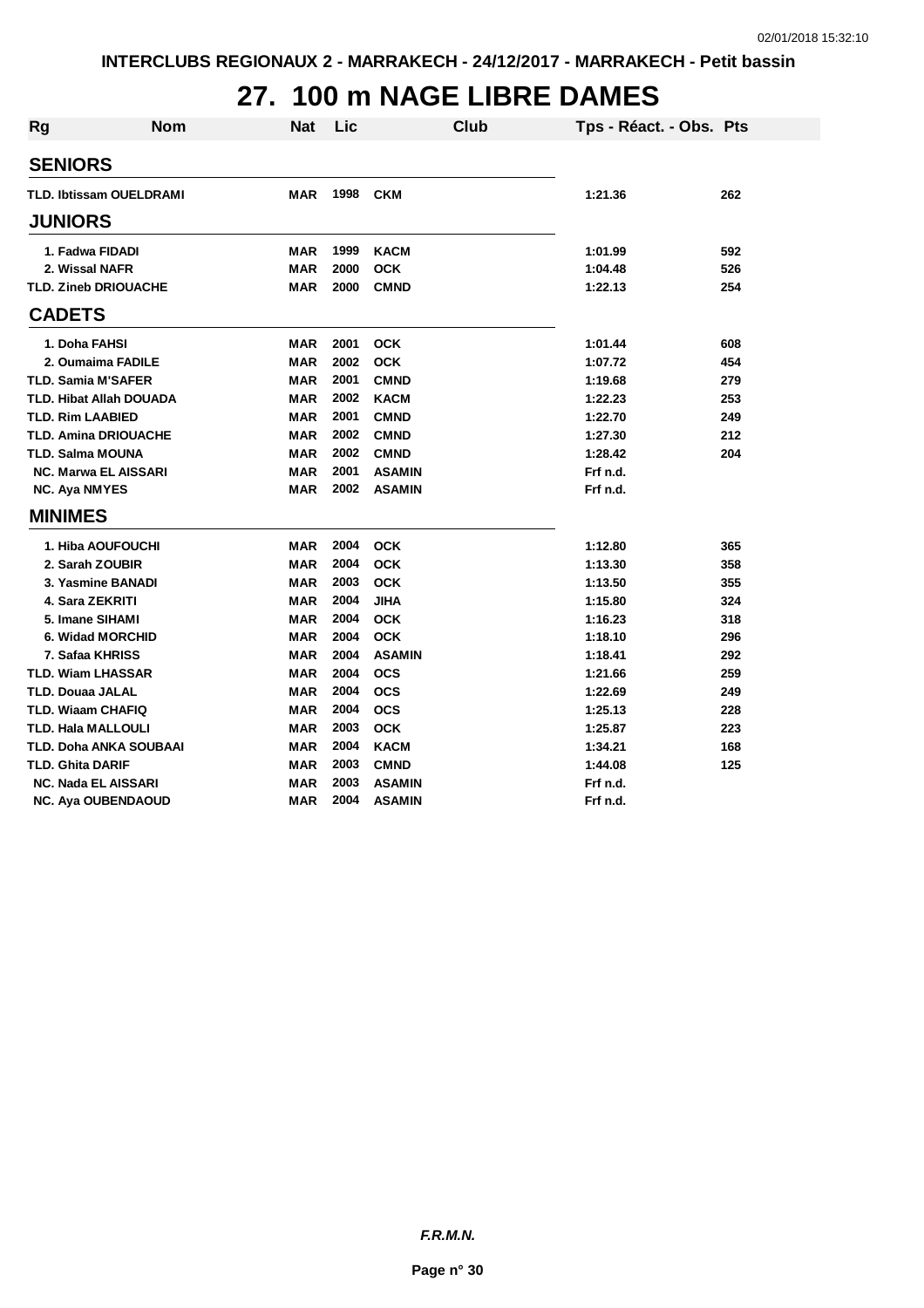# **28. 200 m BRASSE MESSIEURS**

| <b>Rg</b>                | <b>Nom</b>                  | <b>Nat</b> | <b>Lic</b> | Club           | Tps - Réact. - Obs. Pts |     |
|--------------------------|-----------------------------|------------|------------|----------------|-------------------------|-----|
| <b>SENIORS</b>           |                             |            |            |                |                         |     |
|                          | <b>TLD. Youssef HAIDAR</b>  |            | 1997       | <b>CMND</b>    | 3:34.14                 | 208 |
| <b>CADETS</b>            |                             |            |            |                |                         |     |
|                          | 1. Anas OUGOUIS             | <b>MAR</b> | 2001       | <b>OCK</b>     | 2:37.30                 | 526 |
|                          | 2. Yassine SAFIR            | MAR        | 2001       | <b>ASAMIN</b>  | 2:41.21                 | 489 |
|                          | 3. El Mehdi DIANE           | <b>MAR</b> | 2001       | <b>ASAMIN</b>  | 2:54.45                 | 385 |
|                          | 4. Mohammed COURDI          | <b>MAR</b> | 2001       | <b>OCS</b>     | 2:54.60                 | 384 |
|                          | 5. Mounir ZAHIDI            | MAR        | 2002       | <b>JIHA</b>    | 2:59.63                 | 353 |
|                          | 6. Imad AFEJDGHANE          | <b>MAR</b> | 2002       | <b>ASAMIN</b>  | 3:03.31                 | 332 |
|                          | <b>NC. Mehdi QAISSOUNI</b>  | <b>MAR</b> | 2001       | <b>OCS</b>     | Dsq NI                  | 0   |
| <b>MINIMES</b>           |                             |            |            |                |                         |     |
|                          | 1. Mohamed Imam MAHJOUBI    | <b>MAR</b> | 2003       | <b>ASAMIN</b>  | 3:06.58                 | 315 |
|                          | 2. Ahmed Amine OUNACEUR     | <b>MAR</b> | 2004       | <b>CMND</b>    | 3:18.03                 | 263 |
|                          | <b>TLD. Ismail LAHSINIA</b> | <b>MAR</b> | 2004       | <b>OCK</b>     | 3:28.19                 | 227 |
| <b>TLD. Hamza ZERBET</b> |                             | <b>MAR</b> | 2003       | <b>MOOV UP</b> | 4:20.66                 | 115 |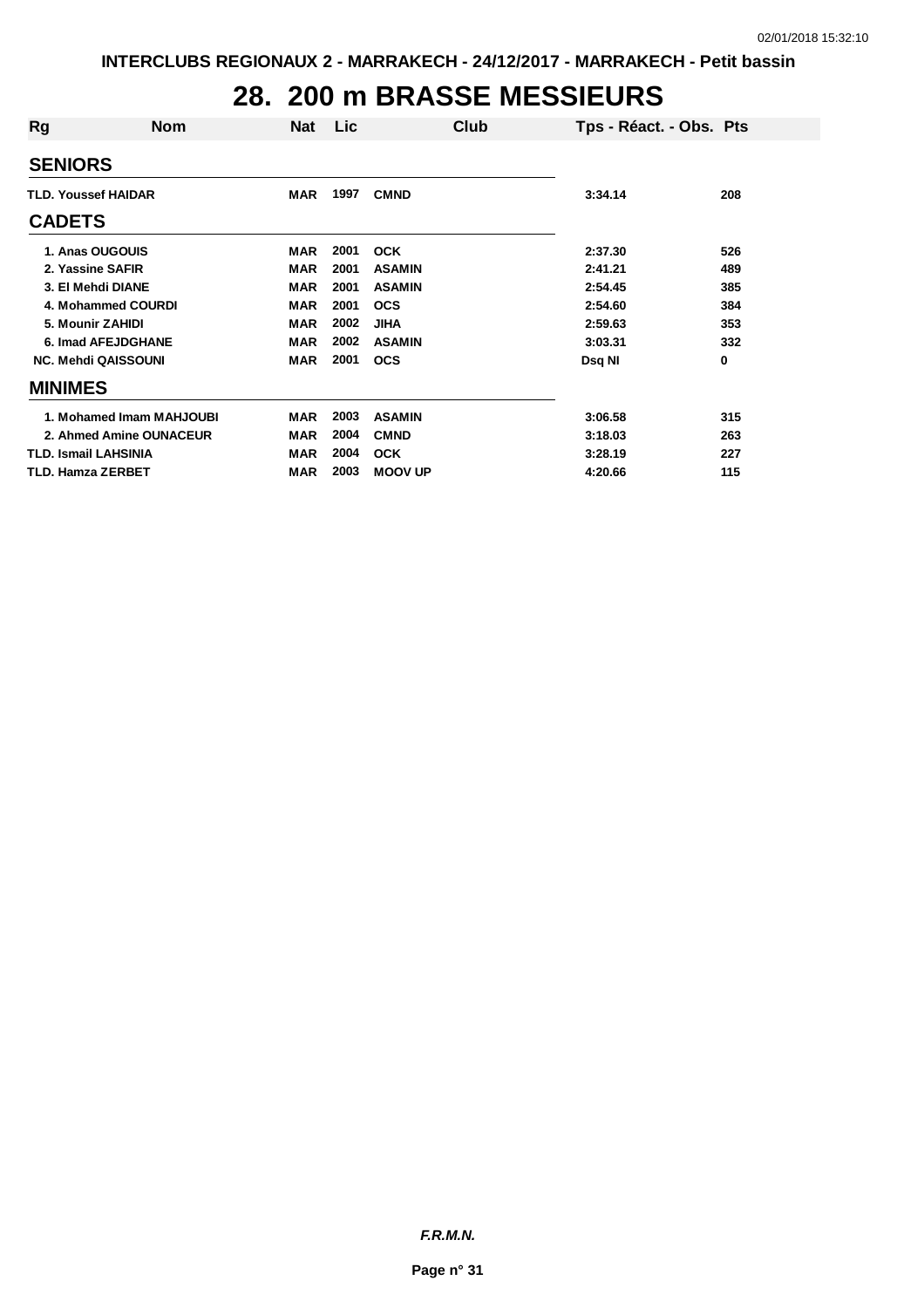# **29. 200 m BRASSE DAMES**

| Rg                      | <b>Nom</b>                  | <b>Nat</b> | <b>Lic</b>   | Club        | Tps - Réact. - Obs. Pts |     |
|-------------------------|-----------------------------|------------|--------------|-------------|-------------------------|-----|
| <b>JUNIORS</b>          |                             |            |              |             |                         |     |
| 2. Wissal NAFR          | 1. Mariam LAMGHARI          | MAR        | 2000<br>2000 | <b>OCK</b>  | 2:57.26                 | 483 |
| <b>CADETS</b>           |                             | <b>MAR</b> |              | <b>OCK</b>  | 3:03.50                 | 435 |
| 1. Ayya AJDI            |                             | MAR        | 2001         | <b>KACM</b> | 3:00.55                 | 457 |
| <b>NC. Hiba LAKNIT</b>  |                             | <b>MAR</b> | 2002         | <b>OCK</b>  | Frf n.d.                |     |
| <b>MINIMES</b>          |                             |            |              |             |                         |     |
|                         | 1. Douaa ES SAMAKI          | <b>MAR</b> | 2004         | <b>OCK</b>  | 3:29.88                 | 291 |
|                         | 2. Sara ZEKRITI             | <b>MAR</b> | 2004         | <b>JIHA</b> | 3:32.59                 | 280 |
|                         | <b>TLD. Oumniyya TOURBI</b> | <b>MAR</b> | 2003         | <b>CMND</b> | 3:41.39                 | 248 |
| <b>TLD. Ghita DARIF</b> |                             | MAR        | 2003         | <b>CMND</b> | 5:09.32                 | 90  |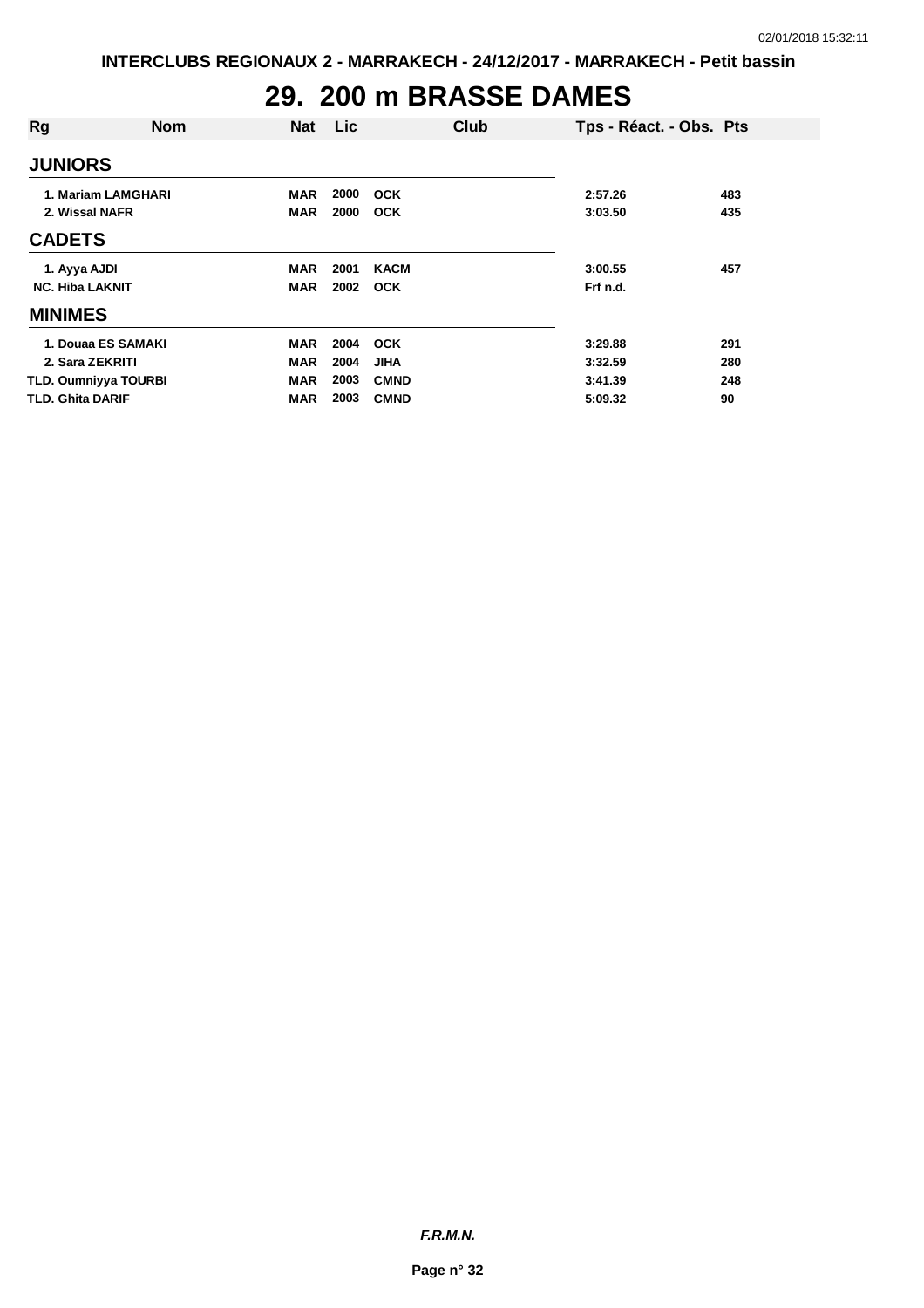# **30. 100 m DOS MESSIEURS**

| <b>Rg</b> | <b>Nom</b>                         | Nat        | <b>Lic</b> |                | <b>Club</b> | Tps - Réact. - Obs. Pts |     |
|-----------|------------------------------------|------------|------------|----------------|-------------|-------------------------|-----|
|           | <b>SENIORS</b>                     |            |            |                |             |                         |     |
|           | <b>NC. Ayoub MEZIYERH</b>          | <b>MAR</b> | 1997       | <b>CMND</b>    |             | Frf n.d.                |     |
|           | <b>JUNIORS</b>                     |            |            |                |             |                         |     |
|           | 1. Oussama ALIOUI                  | <b>MAR</b> | 2000       | <b>OCS</b>     |             | 1:15.72                 | 322 |
|           | <b>TLD. Adil CHATIR</b>            | <b>MAR</b> | 2000       | <b>MOOV UP</b> |             | 1:35.65                 | 160 |
|           | <b>CADETS</b>                      |            |            |                |             |                         |     |
|           | 1. Ismail ES SAMLALI               | <b>MAR</b> | 2002       | <b>OCK</b>     |             | 1:05.13                 | 507 |
|           | 2. Othmane BENLACHHAB              | <b>MAR</b> | 2001       | <b>ASAMIN</b>  |             | 1:13.02                 | 359 |
|           | 3. Othmane AIT SALAH               | <b>MAR</b> | 2002       | <b>JIHA</b>    |             | 1:20.71                 | 266 |
|           | 4. Nassim MITA                     | <b>MAR</b> | 2002       | <b>OCS</b>     |             | 1:22.99                 | 245 |
|           | NC. Mohamed Reda ENNAZIHI          | <b>MAR</b> | 2002       | <b>OCS</b>     |             | Abandon                 | 0   |
|           | <b>MINIMES</b>                     |            |            |                |             |                         |     |
|           | 1. Mohamed Amine DIDOUCH           | <b>MAR</b> | 2003       | <b>ASAMIN</b>  |             | 1:13.42                 | 354 |
|           | 2. Anas QOUANANE                   | <b>MAR</b> | 2003       | <b>JIHA</b>    |             | 1:13.63                 | 351 |
|           | 3. Hatim BENAZZOUZ                 | <b>MAR</b> | 2003       | <b>OCS</b>     |             | 1:19.86                 | 275 |
|           | 4. Riyad Abdelbasset ELBANNAY      | <b>MAR</b> | 2003       | <b>OCK</b>     |             | 1:22.63                 | 248 |
|           | 5. Yassine ZOUBIR                  | <b>MAR</b> | 2004       | <b>OCK</b>     |             | 1:24.06                 | 235 |
|           | <b>TLD. Badr Eddine ARGUIEL</b>    | <b>MAR</b> | 2003       | <b>OCS</b>     |             | 1:39.54                 | 142 |
|           | <b>TLD. Ahmed Houssam MACHMOUM</b> | <b>MAR</b> | 2004       | <b>MOOV UP</b> |             | 1:47.68                 | 112 |
|           | NC. Mohamed Reda ELMARNI           | <b>MAR</b> | 2004       | <b>OCS</b>     |             | Frf n.d.                |     |
|           | <b>NC. Ziyad BAATOCH</b>           | <b>MAR</b> | 2004       | <b>OCS</b>     |             | Dsq VI                  | 0   |

*F.R.M.N.*

**Page n° 33**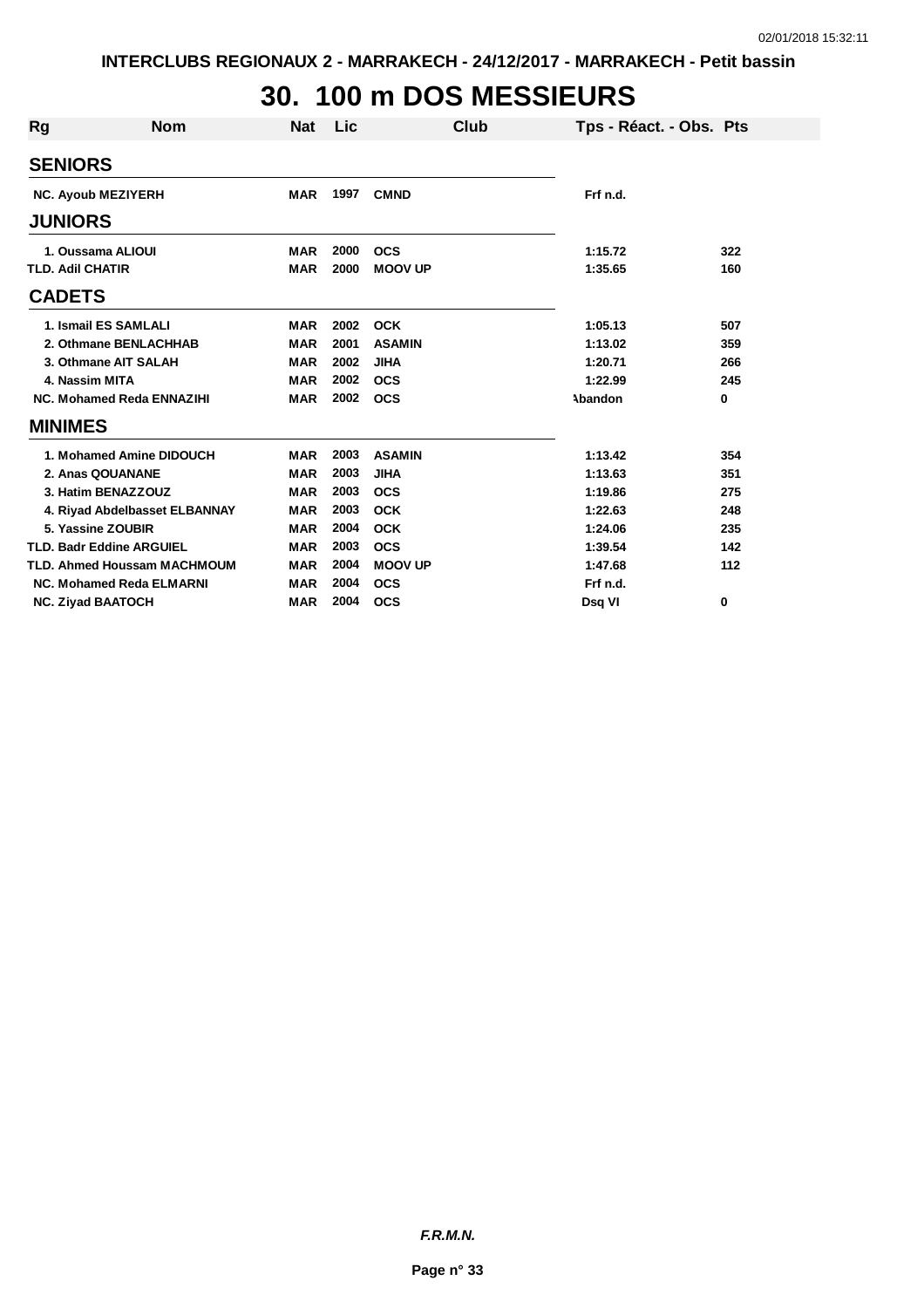### **31. 100 m DOS DAMES**

| Rg                      | <b>Nom</b>           | <b>Nat</b> | Lic. | Club          | Tps - Réact. - Obs. Pts |     |
|-------------------------|----------------------|------------|------|---------------|-------------------------|-----|
| <b>CADETS</b>           |                      |            |      |               |                         |     |
| 1. Hiba FAHSI           |                      | MAR        | 2001 | <b>OCK</b>    | 1:03.39                 | 770 |
| 2. Doha FAHSI           |                      | <b>MAR</b> | 2001 | <b>OCK</b>    | 1:10.34                 | 564 |
|                         | 3. Kaoutar KHALED    | <b>MAR</b> | 2001 | <b>OCK</b>    | 1:20.74                 | 373 |
| 4. Maria AIT BOUSERHANE |                      | <b>MAR</b> | 2001 | <b>JIHA</b>   | 1:22.75                 | 346 |
| <b>MINIMES</b>          |                      |            |      |               |                         |     |
|                         | 1. Yasmine BANADI    | MAR        | 2003 | <b>OCK</b>    | 1:23.09                 | 342 |
|                         | 2. Aalia BOUOUFOUSSE | <b>MAR</b> | 2004 | <b>JIHA</b>   | 1:24.80                 | 322 |
| 3. Safaa KHRISS         |                      | <b>MAR</b> | 2004 | <b>ASAMIN</b> | 1:28.91                 | 279 |
|                         | 4. Sarah ED DRIEF    | MAR        | 2004 | <b>KACM</b>   | 1:29.39                 | 274 |
|                         | 5. Salma EL MACHFOU  | <b>MAR</b> | 2003 | <b>JIHA</b>   | 1:29.59                 | 273 |
|                         |                      |            |      |               |                         |     |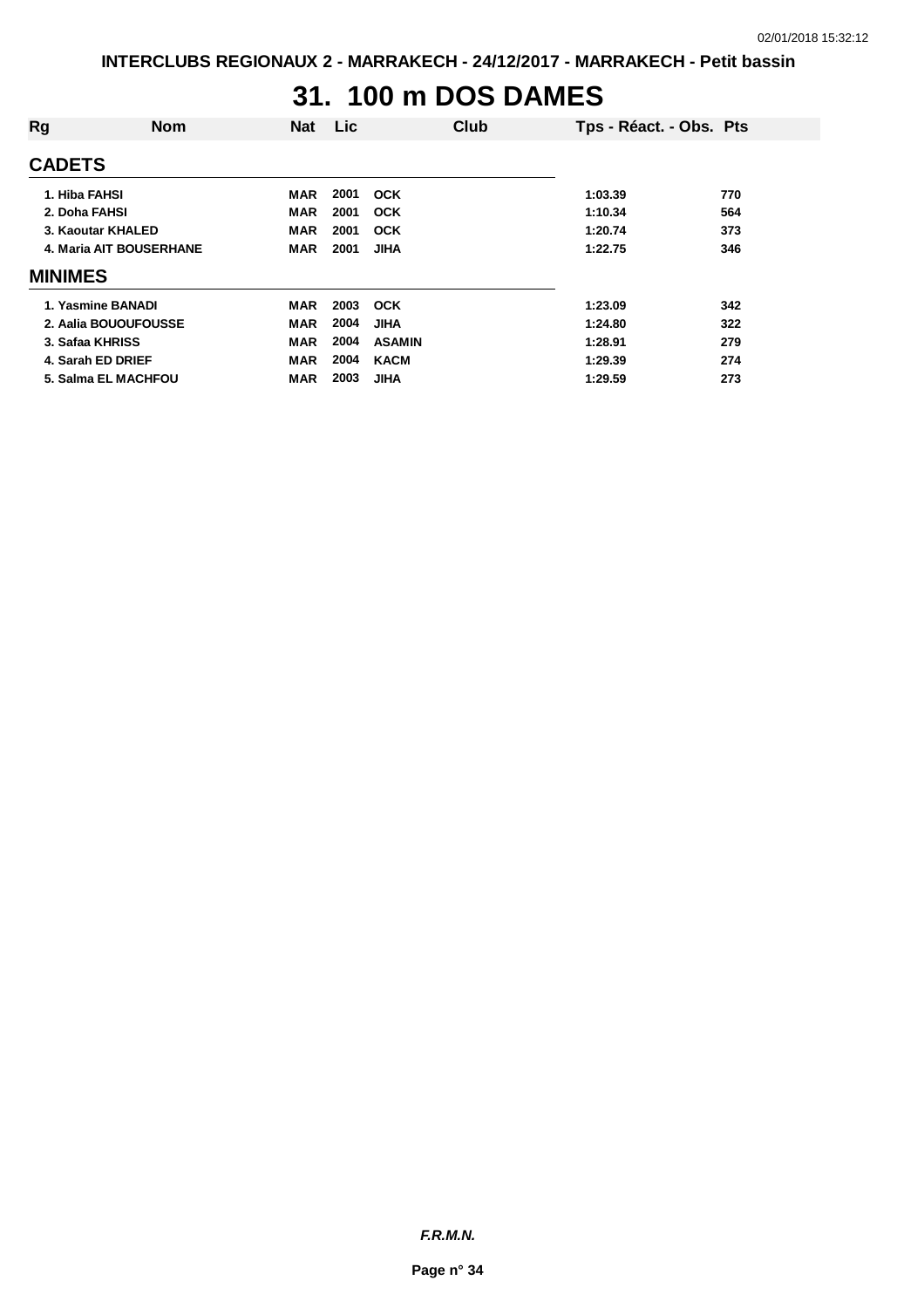# **32. 800 m NAGE LIBRE MESSIEURS**

| Rg                      | <b>Nom</b>                         | <b>Nat</b> | Lic  | <b>Club</b>   | Tps - Réact. - Obs. Pts |     |
|-------------------------|------------------------------------|------------|------|---------------|-------------------------|-----|
| <b>SENIORS</b>          |                                    |            |      |               |                         |     |
|                         | <b>NC. Yassine BENBARKA</b>        | <b>MAR</b> | 1996 | <b>CMND</b>   | Frf n.d.                |     |
| <b>JUNIORS</b>          |                                    |            |      |               |                         |     |
|                         | 1. Saad Amine DABBAR               | <b>MAR</b> | 2000 | <b>OCK</b>    | 9:23.02                 | 517 |
|                         | <b>TLD. Youssef EL MOUTAOUAKIL</b> | <b>MAR</b> | 1999 | <b>CMND</b>   | 11:47.64                | 260 |
|                         | <b>TLD. Hamza ALAOUI MORTAJI</b>   | <b>MAR</b> | 2000 | <b>ASNS</b>   | 12:42.74                | 208 |
|                         | TLD. Mustapha KHATIM               | <b>MAR</b> | 2000 | <b>CMND</b>   | 12:52.73                | 200 |
| <b>CADETS</b>           |                                    |            |      |               |                         |     |
|                         | 1. Yahya MOUHIB                    | <b>MAR</b> | 2002 | <b>OCK</b>    | 9:39.16                 | 475 |
| <b>TLD. Adam FDAILI</b> |                                    | <b>MAR</b> | 2002 | <b>CMND</b>   | 15:25.45                | 116 |
|                         | <b>TLD. Mohamed Amine TOUZI</b>    | <b>MAR</b> | 2002 | <b>CMND</b>   | 15:25.74                | 116 |
|                         | <b>NC. Yassir MOUZZOUN</b>         | <b>MAR</b> | 2001 | <b>CMND</b>   | Frf n.d.                |     |
|                         | <b>NC. Yassine ELAOUD</b>          | <b>MAR</b> | 2001 | <b>CMND</b>   | Frf n.d.                |     |
|                         | NC. Mohamed Reda AL BABAALLA       | <b>MAR</b> | 2001 | <b>CMND</b>   | Frf n.d.                |     |
|                         | <b>NC. Soufiane LACHGUER</b>       | <b>MAR</b> | 2002 | <b>CMND</b>   | Frf n.d.                |     |
| <b>MINIMES</b>          |                                    |            |      |               |                         |     |
|                         | 1. Mohamed Imam MAHJOUBI           | <b>MAR</b> | 2003 | <b>ASAMIN</b> | 10:38.04                | 355 |
|                         | 2. Ayoub RABOUN                    | <b>MAR</b> | 2003 | <b>CMND</b>   | 11:12.13                | 304 |
|                         | 3. Ibrahim EL MAOUKOR              | <b>MAR</b> | 2004 | <b>CMND</b>   | 11:41.23                | 268 |
|                         | <b>TLD. Taha Mohammed KHIYAT</b>   | <b>MAR</b> | 2004 | <b>ASNS</b>   | 13:24.54                | 177 |
|                         | <b>TLD. Mehdi LAHLOUMI</b>         | <b>MAR</b> | 2004 | <b>CMND</b>   | 13:39.99                | 167 |
|                         | <b>TLD. Mohamed GOUMGHAR</b>       | <b>MAR</b> | 2003 | <b>CMND</b>   | 13:51.27                | 160 |
|                         | <b>TLD. Mohamed BOUCHIKHA</b>      | <b>MAR</b> | 2003 | <b>CMND</b>   | 14:25.96                | 142 |
|                         | <b>NC. Yassine AADAD</b>           | <b>MAR</b> | 2003 | <b>CMND</b>   | Frf n.d.                |     |